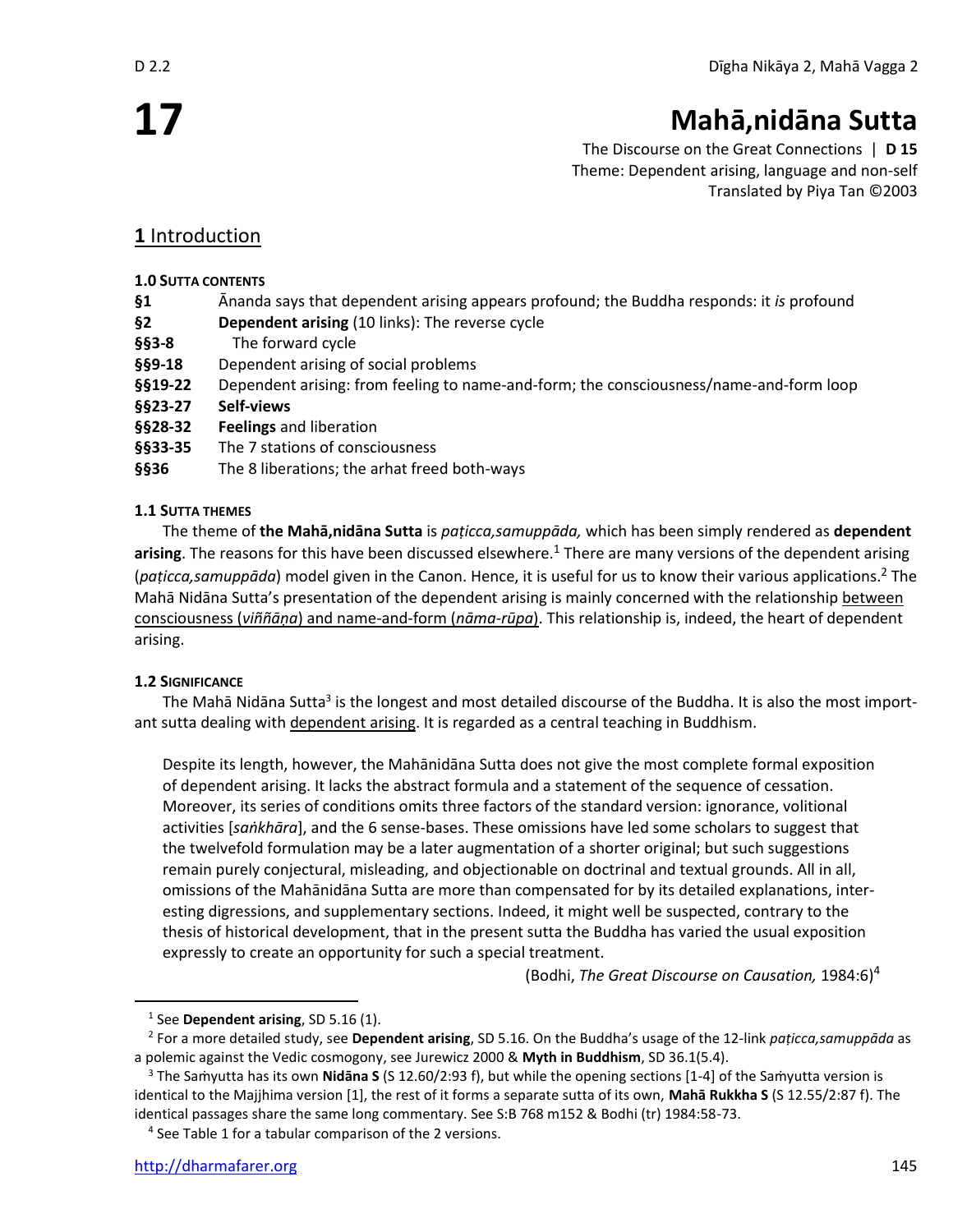### **1.3 STUDIES**

The scholar-monk Bodhi has done a very learned and insightful translation of **the Mahā Nidāna Sutta** together with all the doctrinally important passages from its Commentary and Subcommentary.<sup>5</sup> His long and useful introductory essay discusses the Sutta's rich doctrinal and philosophical implications, and an appendix explains the treatment of dependent arising according to the Abhidhamma system of conditional relations (*paṭṭhāna*).

### **2** Terminology

### **2.1 THE SUTTA TITLE**

### **2.1.1** *Nidāna*

**2.1.1.1** Although *nidāna* in the title seems to sound better in English as "causation" or "causality" (Bodhi translates the title as "The Great Discourse on Causation"), I have rendered the title here to reflect the more likely historical reality, that is, the Buddha's deliberately turning the Vedic term *nidāna* on its head to expound what is perhaps the leading discourse on dependent arising. <sup>6</sup> Vedic scholar, **Joanna Jurewicz**, in her paper, "Playing with fire: The *pratītyasamutpāda* from the perspective of Vedic thought" (2000), explains that the word *nidāna* appears in the cosmogonic context in the Ṛgveda:

"What was the prototype, what was the counterpart and what was the connection between them?" (*kµsīt pramā kiṁ nidānaṁ*) [Ṛv 10.130.3]. In ŚB [Śata,patha Brahmaṇa] 11.1.63 *pratimā* is the cosmos identified with the fire altar, in ŚB 11.1.83 *pratimā* is sacrifice.<sup>7</sup> The *pramā* is Prajāpati, the Creator, the *nidāna,* the link between the Creator and the creation: their identity. Thus *pramā* and *pratimā* resolve themselves into *nidāna* which guarantees and expresses their identity.

*Nidāna,* denoting the ontological connection between different levels and forms of beings, also refers to the epistemology: [sic] it gives the explanation of this connection.<sup>8</sup> I presume that this is the first meaning of *nidāna* in the title of the Buddha's sermon. It is really "a great explanation": there is no *ātman,* the *nidāna* of the cosmogony. The negation of the ontological *nidāna* constitutes the Buddha's *mahānidāna.* (Jurewicz 2000:100)

**2.1.1.2** Jurewicz goes on to explain what other Indologists and Buddhologists would fully agree on, that is, at the least, the Buddha teaches some of his discourses to educated people who were well versed in brahmanic thought, and were familiar with the concepts and the general idea of Vedic cosmogony. Jurewicz explains in detail how the terms of dependent arising have a definite meaning, evoking definite associations. Having explained dependent arising in this manner, the Buddha then brilliantly turns the table against the brahmins!

The act of cutting off the *ātman*—or rather given his fiery nature, the act of blowing him out—deprives all the hitherto well-defined concepts of their meaning and challenges the infallibility of all their associations, exposing the meaninglessness, absurdity even, of all the cosmogonic development they express ...

And since fire is the intrinsic character of the *ātman, nirvāṇa* can mean not only the liberating recognition of the *ātman's* absence, but also the refutation of the whole of the Vedic metaphysics, which postulates that fire underlies, conditions, and manifests itself in the cosmogony.

(Jurewicz 2000:100)

.

<sup>5</sup> See Biblio.

<sup>6</sup> For an important study on this connection, see Joanna Jurewicz 2000.

<sup>7</sup> Smith 1989:73-75 [Jurewicz's n].

 $^8$  Smith 1989:79 [Jurewicz's n].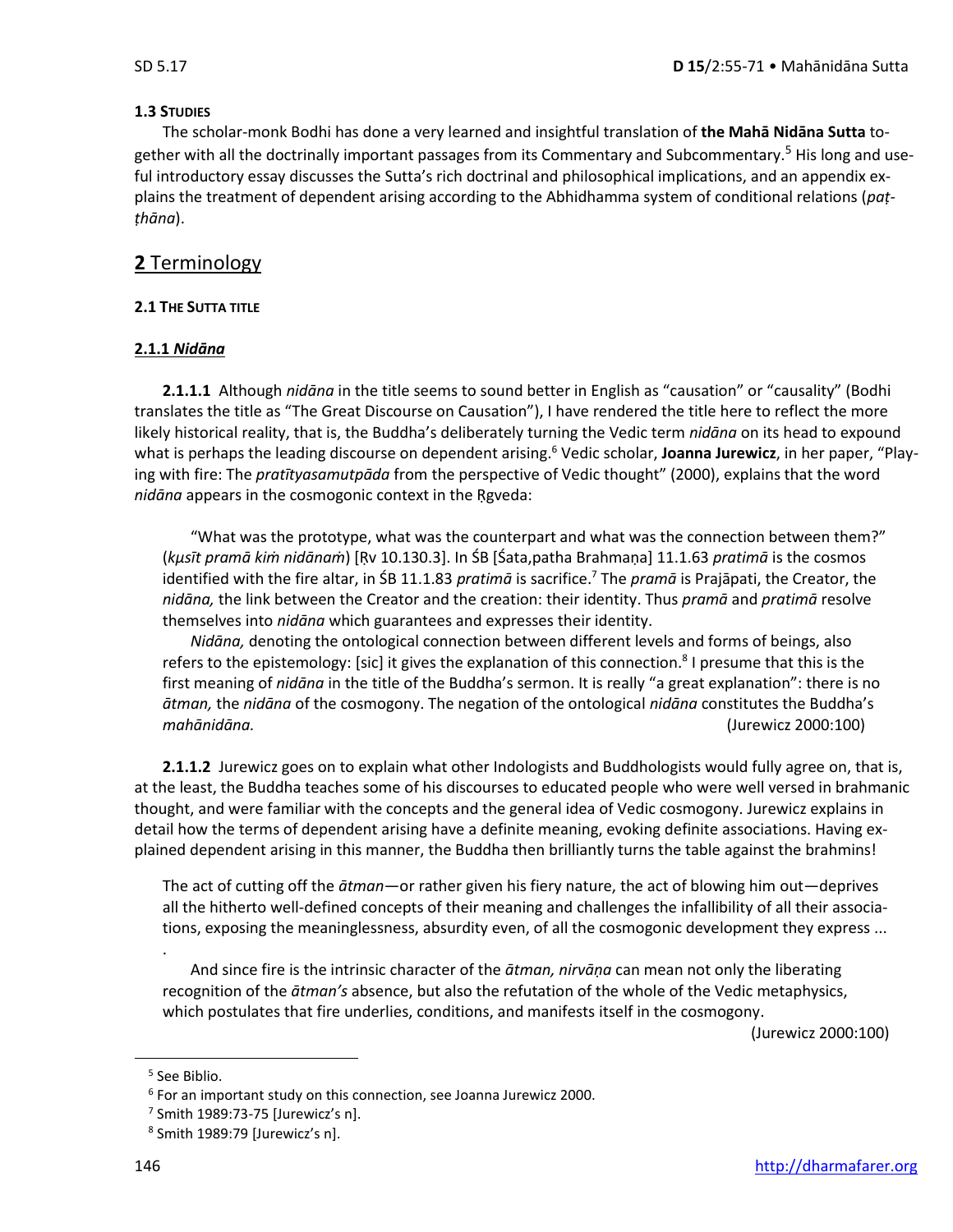**2.1.1.3** The word *nidāna* comes from the prefix *ni-* ("down") + *dāna* (from √DĀ or DI, meaning "to bind"): hence, "to tie down," meaning "(figuratively & literally) ground, foundation, occasion; source, origin, cause; reason, reference, subject" (PED). In early Buddhist usage, *nidāna* (as used in the Sutta title) is often found in a string of synonyms related to the idea of "cause," such as those occurring 17 times here in the Mahā,nidāna Sutta itself:

"Therefore, Ānanda, this itself is the reason, this is the connection [link], this is the arising, this is the condition for decay and death, that is to say, birth"

*Tasmā'ti-h'ānanda es'eva hetu etaṁ nidānaṁ esa samudayo esa paccayo jarā,maraṇassa, yad idaṁ jāti*. (§§4, 5, 6, 7, 8, 11, 12, 13, 14, 15, 16, 17, 18, 19, 20, 21, 22)

### **2.1.2** *Mahā*

Based on such information, Bodhi has rendered *nidāna* as "source," reserving "cause" for *hetu.*<sup>9</sup> Bodhi also thinks that the prefix *mahā* was used by the Sutta compilers "far more probably ... to emphasize the sutta's own intrinsic greatness" rather than that it is a "great discourse" (cf Jurewicz's "great explanation" above) in contrast to a short one (of which there is none) (1984:v).

However, Bodhi titles it as "The Great Discourse on Causation." If the greatness is placed upon its topic, then, surely it would be more appropriate to title it as "The Discourse on the Great Connections." I have translated *nidāna* as "connections," reflecting the Buddha's awareness of its Vedic usage, and this same familiarity of his intended audience, as discussed by Jurewicz above.<sup>10</sup>

### **2.2** *SAṄKHĀRĀ*

Another difficult but important term connected with dependent arising is *saṅkhārā* (plural), often translated as "formations." This term is derived from *saṁ* (= com-, "together") + *karoti* ("he does, he makes"). The noun has both the active and passive senses: as such, *saṅkhārā* refers both to what we deliberately project and construct (that is, our ideas and views), and also to the things that are in themselves put together and conditioned (such as our body).

Sankhārā occurs in the Nikāyas in many major doctrinal contexts.<sup>11</sup> As the 2<sup>nd</sup> link of dependent arising, they are the karmically *active* volitions responsible, in conjunction with ignorance and craving, for producing rebirth and clinging on to the cycle of existence. The term is rendered as "**volitional formations**" to distinguish it from the *passive* "formations" mentioned in **the Kāma,bhū Sutta 2** (S 41.6).<sup>12</sup>

### **3** Variations in the dependent arising formula

### **3.1 CONSCIOUSNESS AND NAME-AND-FORM**

**3.1.1** In the dependent arising formula, it is important to note the relationship between **consciousness** (*viññāṇa*) and **name-and-form** (*nāma,rūpa*): *with consciousness as condition, there arises name-and-form*, which in turn is the condition for **the 6 sense-bases** (*saḷ'āyatana*). Peter Harvey presents this fascinating notion:

As I have argued elsewhere, … the Pali Suttas (though not later Pali) includes [sic] indications that the early Buddhists regarded consciousness (*viññāṇa*) as able to "break free" of the network of interactions (Harvey 1989:61-68, 58). Indeed, the Suttas often see personality as a vortex of interaction not between *nāma* (including consciousness) and *rūpa*, but between consciousness and *nāma,rūpa* (D 2:32, 63 f; S 3:9-10) [4]. By turning away from all objects, seen as ephemeral and worthless, consciousness

<sup>9</sup> Bodhi 1984:v.

<sup>10</sup> On the prefixes *mahā* and *cūḷa* (or *culla*) in sutta names, see **Satipaṭṭhāna S** (D 22, M 10) @ SD 13.1 (2).

<sup>11</sup> Further see *Saṅkhāra*, SD 17.6 (5).

<sup>12</sup> S 41.6/4:293 (SD 48.7). On volitional formations, see *Saṅkhāra*, SD 17.6.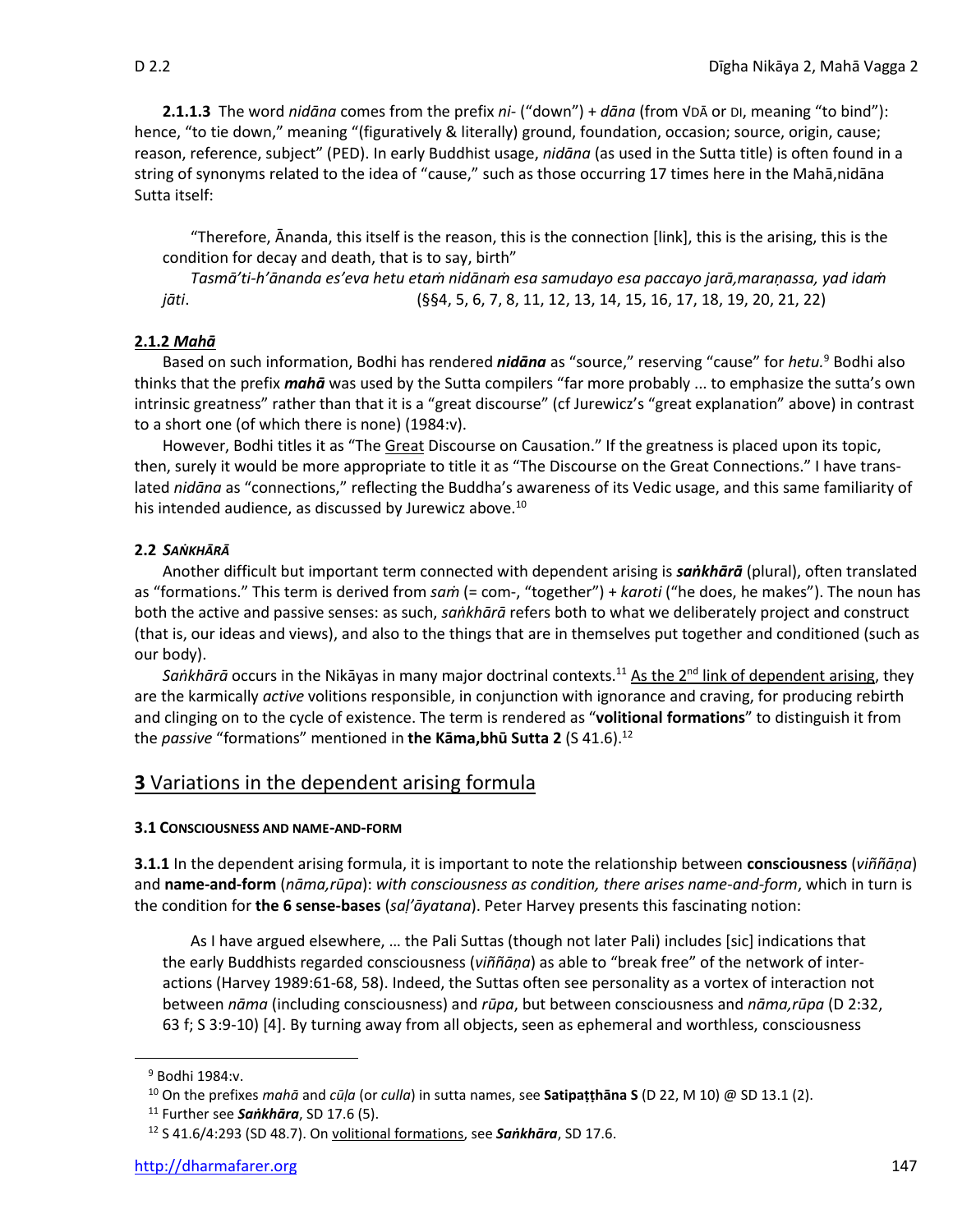# **Table 3**

# Collation of the standard and variations of the dependent arising formula

| <b>Standard version</b>           | <b>Mahā Nidāna version</b> | <b>Secondary sequence</b>            |
|-----------------------------------|----------------------------|--------------------------------------|
| $[$ S 12.1, SD 59.17; SD 5.16 $]$ | [D 15, 3, SD 5.17]         | [D 15, 9, SD 5.17; A 9.23, SD 58.12] |
|                                   |                            |                                      |
| ignorance                         |                            | feeling                              |
|                                   |                            |                                      |
| volitional formations             |                            | craving                              |
|                                   |                            |                                      |
| consciousness                     | consciousness              | seeking                              |
|                                   | $[§3]$                     |                                      |
| name-and-form                     | name-and-form              | gain                                 |
|                                   |                            |                                      |
| 6 sense-bases                     |                            | judgement                            |
|                                   |                            |                                      |
| contact                           | contact                    | desire and lust                      |
|                                   |                            |                                      |
| feeling                           | feeling                    | attachment                           |
|                                   |                            |                                      |
| craving                           | craving                    | possessiveness                       |
|                                   |                            |                                      |
| clinging                          | clinging                   | avarice                              |
|                                   |                            |                                      |
| existence                         | existence                  | safe-guarding                        |
|                                   |                            |                                      |
| birth                             | birth                      | various bad, unwholesome             |
|                                   |                            | phenomena                            |
| decay and death                   | decay and death            |                                      |

Note: An arrow represents a relationship of conditionality from the condition to the dependently arisen phenomenon. [Source: Bodhi, *The Great Discourse on Causation,* 1984:143]

could become objectless. "It" would then not be a limited, conditioned process, but the unconditioned: Nibbāna. Unlike the situation of cessation,<sup>13</sup> this would not be the complete absence of consciousness, but the timeless experience of a "consciousness," which had transcended itself by dropping all objects. (Harvey, 1993:12 digital ed)

**3.1.2** Elsewhere, we find variations in the relationship between consciousness and name-and-form. In **the Maha,nidāna Sutta** (D 15), for example, we see consciousness and name-and-form mutually conditioning one another [§§21-22], and also in the Maha<sup>'</sup>padana Sutta (D 14),<sup>14</sup> the Nagara Sutta (S 12.65)<sup>15</sup> and the Nala, ka**lapiya Sutta** (S 12.67).<sup>16</sup> Name-and-form is the condition for contact (*phassa*). [§3]

<sup>13</sup> "Cessation, ie, cessation of perception and feeling (*saññā.vedayita,nirodha*): see **MahaVedalla S** (M 43,25/1:296) + SD 30.2 (4); **Cūḷa Vedalla S** (M 44,16-21/1:301 f) + SD 40a.9 (2.5); also DEB: saññā,vedayita,nirodha.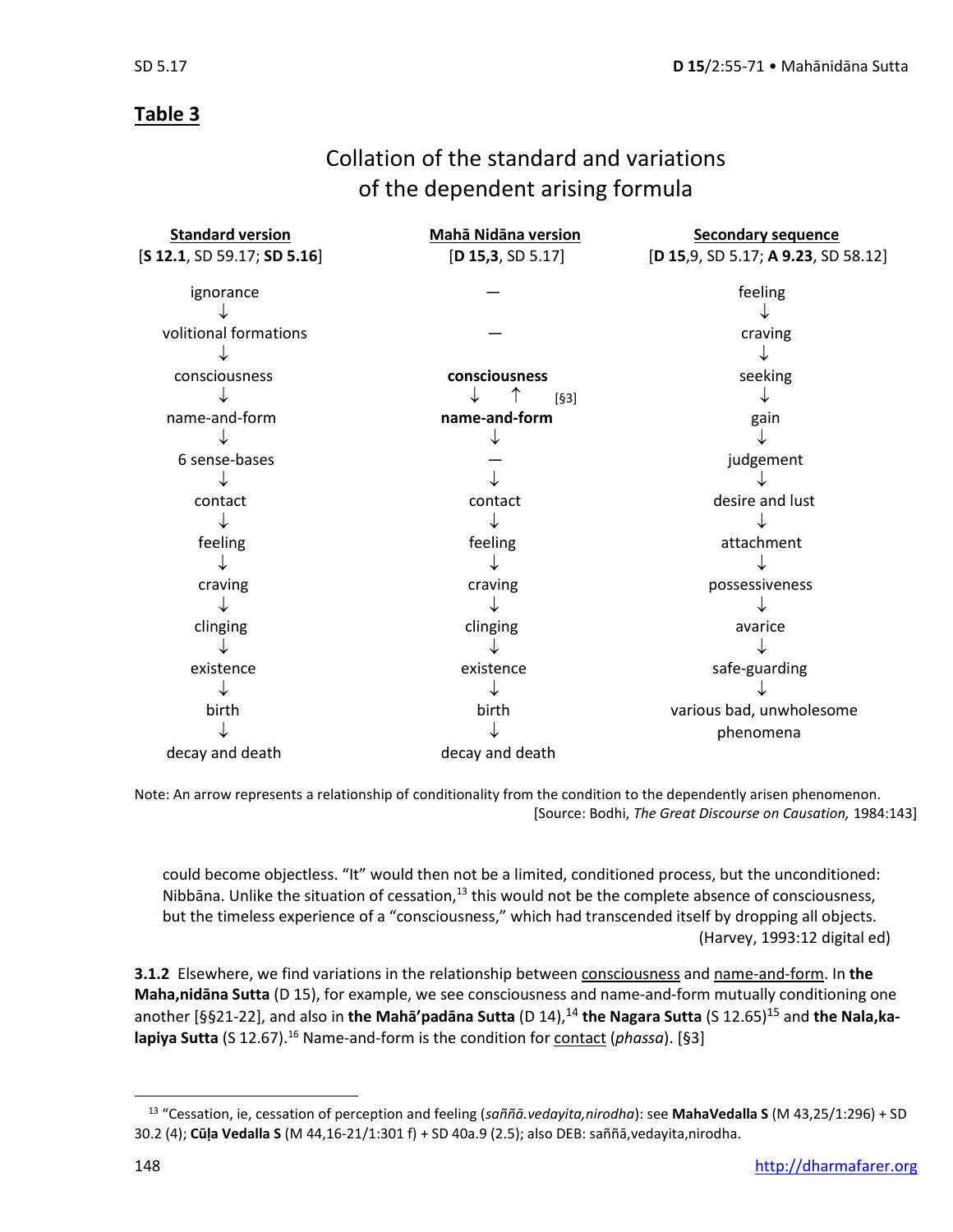When name-and-form is correlated with the 5 aggregates (pañca-k, khandha),<sup>17</sup> form is identified with the aggregates of physical form (*rūpa*), and name with the three aggregates of feeling (*vedanā*), perception (*saññā*) and mental formations (*saṅkhāra*) (Vism 17.187/644 f).<sup>18</sup> Consciousness (*viññāṇa*), although inseparably linked with the three mental aggregates, is not included here as it is the condition for name-and-form. As such, **the Vibhaṅga Sutta** (S 12.2) gives this definition of name-and-form:

And what, bhikshus, is **name-and-form**? Feeling, perception, volition, contact, attention. This is called name. And the 4 great elements and the material form derived from the 4 great elements. This is called form. Thus, this is name and this is form—this is called name-and-form.

(S 12.2,12/2:3), SD 5.15

### **3.2 ORIGINS OF SOCIAL PROBLEMS**

The Mahā Nidāna Sutta gives an important variant sequence of dependent arising. In the usual sequence, after giving contact as the condition for feeling, feeling as the condition for craving would follow.<sup>19</sup> Here, however, the Buddha introduces a variation [§§9-18]. From feeling as conditioning craving, he elaborates on the *effects* of craving, that is, giving a new series—**a secondary sequence**—of 9 factors, each of which arises in dependence on its predecessor [Table 3].

As a result, this more down-to-earth sequence shows how "there are born various bad unwholesome states" [§9]. The purpose of this sequence is clear: it shows that dependent arising explains the origins of social problems just as effectively as it can be used to understand the arising of individual suffering.<sup>20</sup> Further, craving not only bringa further rebirth with personal pains, it also causes various unwholesome conditions leading to social disorder.<sup>21</sup>

### **4** Summary of dependent arising

**4.1** The Sutta's teaching begins with a short catechism on dependent arising, pointing out the condition for each dependent factor in the series [§2]. The catechism shows the factors in *reverse order* from decay-anddeath being dependent on birth back to consciousness being dependent on name-and-form. The Buddha then presents the entire sequence again in *forward order*, without the catechism, adding the regular refrain identifying the series as the arising of suffering [§3].

**4.2** A longer exposition follows with the Buddha returning to each proposition of the original sequence and elaborating on its meaning. His explanations serve 3 purposes:

 $18$  On some technical difficulties regarding this term, see Bodhi 1984:18 n1; Harvey 1993:3-5 (digital ed); Hamilton 1996a ch VI, esp 124-127.

<sup>19</sup> See **Dependent arising**, SD 5.16 (4).

<sup>20</sup> Well known examples of the causal origins of social problems are found in **Aggañña S** (D 27/3:80-98), **Cakka,vatti Sīha, nāda S** (D 26/3:57-79, esp 26.14-22/3:67-75) and **Vāseṭṭha S** (Sn 594-656): see discussion in Payutto 1994:73-75. Other suttas that investigate the causal conditions behind social disorder are **Sakka,pañha S** (D 21), **Mahā Dukkha-k,khandha S**  (M 13) and **Kalaha,vivāda S** (Sn 4.11). Despite their differences in formulation, they all come to the same conclusion.

<sup>21</sup> Comy labels the 2 sides of craving, viz, "craving which is the root of the rounds" (*vaṭṭa,mūla,taṇhā*) and "obsessional craving" (*samudācāra,taṇhā*) (DA 2:500).

<sup>14</sup> **Mahā'padāna S** (D 14,1.18-19/2:92), SD 49.8; **Nagara S** (S 12.65/2:104), SD 14.2. These 2 Suttas contains the passage "This consciousness turns back (*paccudāvattati*) at *nāma,rūpa* [name-and-form or mind-and-body]; it goes no further" (D 14,2.19/2:32 = S 12.65,9/ 2:104). See Bucknell 1999:317 & S:B 777 n177.

<sup>15</sup> **Nagara S** (S 12.65/2:104), SD 14.2. See Bodhi's useful notes: S:B 776 n176 & 777 n177.

<sup>16</sup> **Nala,kalapiya S** (S 12.67/2:112-115), SD 83.11.

<sup>17</sup> The 5 aggregates: for a general survey, see **(Upādāna) Parivaṭṭā S** (S 22.56), SD 3.7; for study of the individual aggregates, see SD 17. On the difference btw dependent-arising and the 5-aggregate models, see *Saṅkhāra*, SD 17.6 esp (5.3).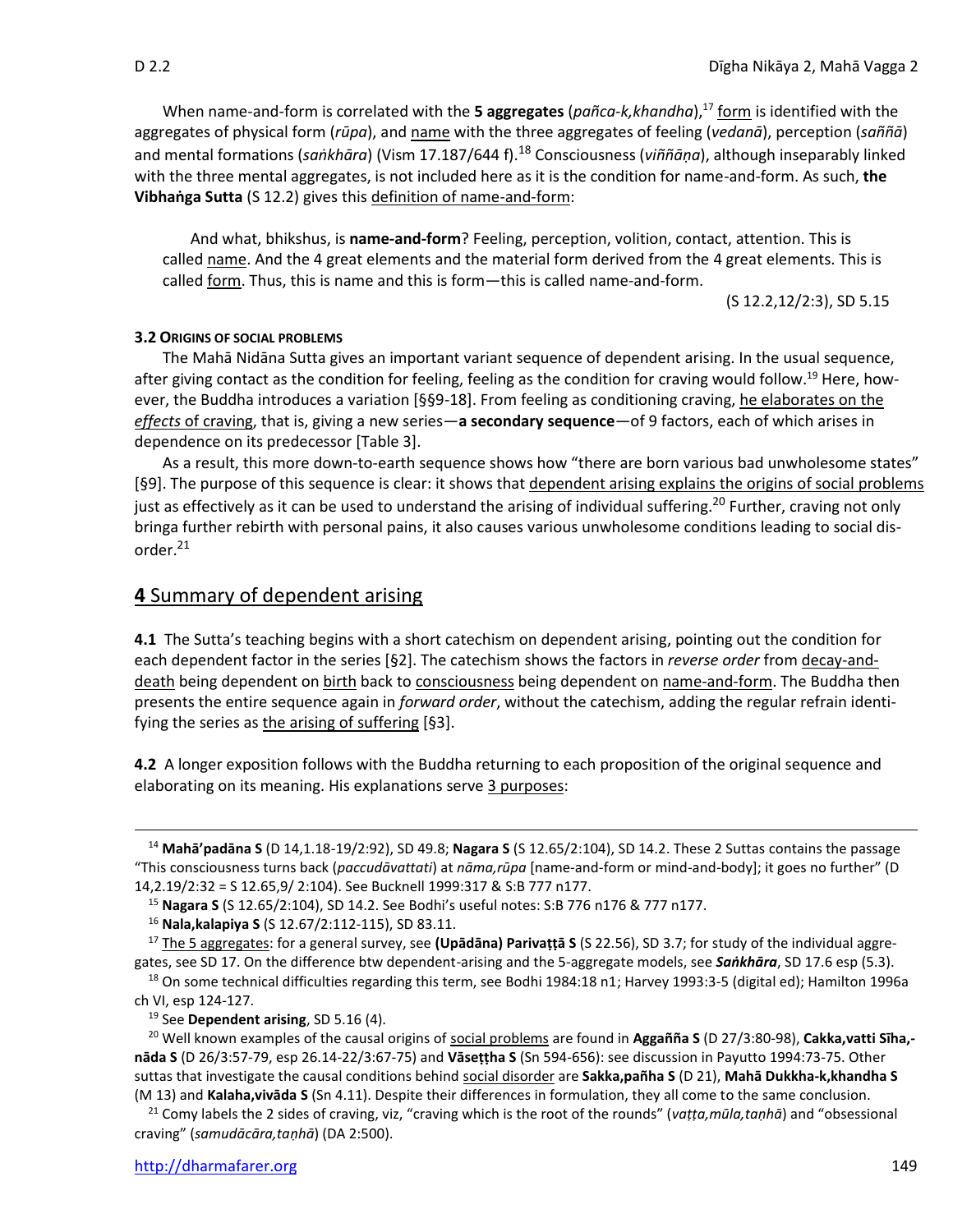- (1) to explain the meaning of specific conditionality (*idap,paccayatā*);
- (2) to give a precise understanding of dependent arising (*paṭicca samuppāda*) by analyzing the conditioning factors into their constituents; and
- (3) to show how each link or condition (*nidāna*) supports the arising of a state dependent on it.

Although no formal definition of specific conditionality is given, the explanation of the connection between each pair of factors suffices to make the underlying principle clear. Specific conditionality is a relationship of indispensability and dependency: the indispensability of the condition (eg, birth) to the arisen state (eg, ageing and death), the dependency of the arisen state upon its condition.

(Bodhi, *The Great Discourse on Causation,* 1984:10 f; see Vism 17.68/612)

**4.3** The Buddha's commentary begins with the statement that **decay-and-death** (*jarā,maraṇa*) occurs with birth as its condition [§4], affirming the fact that suffering cannot be avoided. By merely being born, one is subject to decay and death. But there is a solution to this since suffering like everything else in the world is conditioned. Conception does not occur through biological causes alone but involves a dynamic stream of consciousness<sup>22</sup> arising in the new life.

### **4.4 EXISTENCE AND CLINGING**

### **4.4.1 Existence**

The condition for birth, in other words, is **existence** (*bhava*) [§5], of which there are three: the sense existence (*kāma,bhava*), form existence (*rūpa,bhava*) and formless existence (*arūpa,bhava*). Because rebirth into each realm occurs through a particular kind of karma, the word "existence" also refers to the *karma* conducive to rebirth in that realm. The two applications of "existence" are distinguished as karma-existence (*kamma, bhava*) and rebirth-existence (*uppatti,bhava*).<sup>23</sup>

### **4.4.2 Clinging**

The specific condition for existence in both aspects (karma-existence and rebirth-existence) is **clinging** (*upādāna*):

- (1) clinging to sense-pleasures (*kām'upādāna*),
- (2) clinging to views (*diṭṭh'upādāna*),
- (3) clinging to vows and rituals (*sīla-b,bat'upādāna*) and
- (4) clinging to a doctrine of the self (*atta,vād'upādāna*) [§6].

The specific condition for clinging is **craving** (*taṇhā*), which, in this Sutta, is subdivided in two ways: first, by way of its immediate object, it is divided into *craving* for each of the sense-objects [§7]; second, by way of its projected aim, it is divided into craving for *sense-pleasures* (*kāma,taṇhā*), *craving for existence* (*bhava,taṇhā*) and *craving for non-existence* (*vibhava,taṇhā*) [§18].<sup>24</sup>

 $22$  It should be noted here that "stream" is only imagery. The consciousness "flows on" like electrical impulses, without any permanent form or abiding entity.

<sup>23</sup> Bodhi: "The distinction is explicitly drawn, with full definitions, in **Vibhaṅga** [Vbh 137]. It does not seem to be stated as such in the suttas, but may have been based on such passages as the following: 'If, Ānanda, there were no kamma ripening in the sense-sphere, would sense-sphere existence be discerned?'—'Certainly not, bhante.' [A 3.76/1:223]. **Paṭisambhidā, magga** too treats existence, in the context of dependent arising, as identifiable with volition, thus as kamma [Pm 1:52]." (1984:14 n2, slightly edited)

<sup>&</sup>lt;sup>24</sup> Craving for existence leads to a belief in the immortality of the soul (the eternalist doctrine); craving for existence to a theory of personal annihilation at death (the materialist doctrine); craving for sense-pleasures can give rise to either an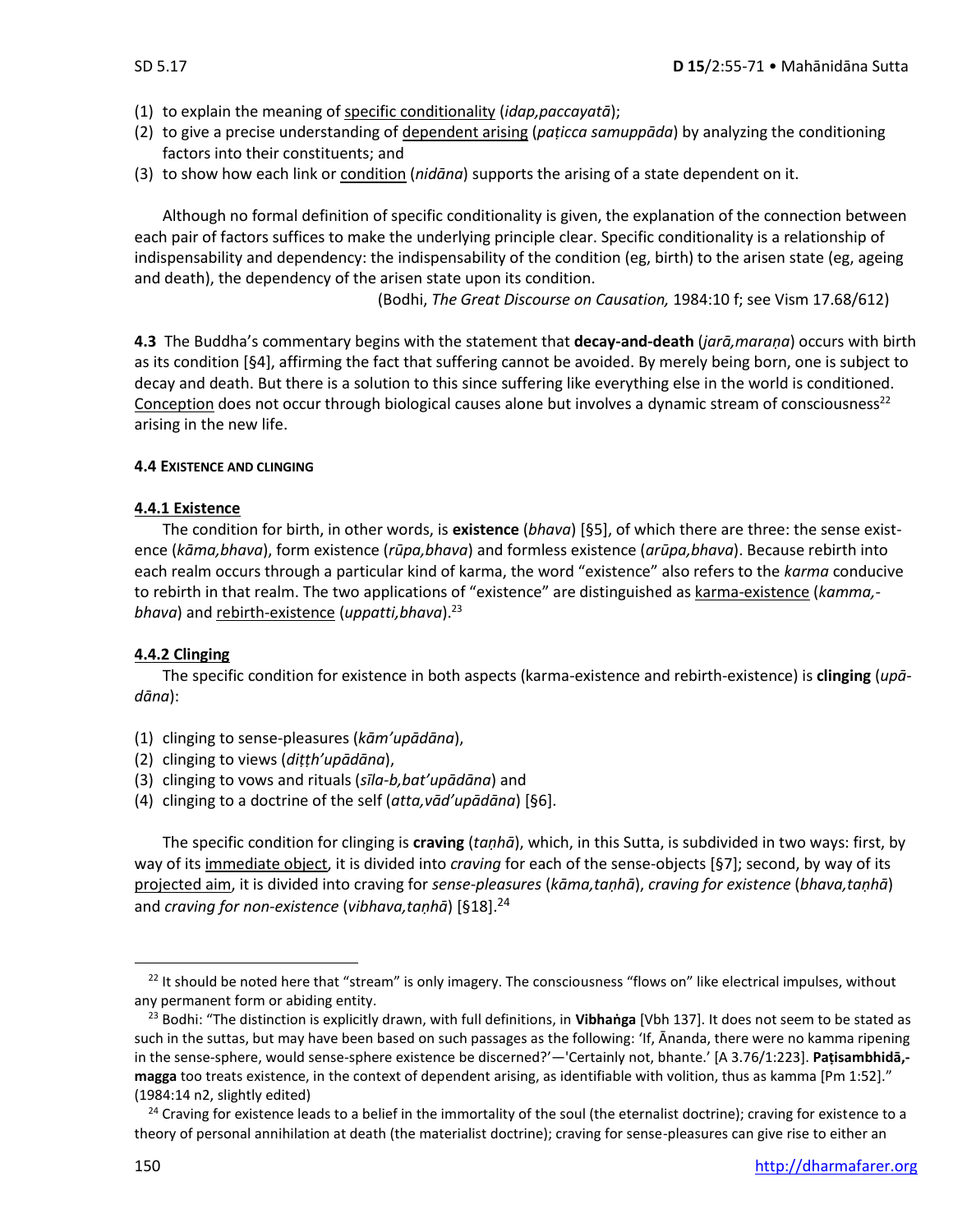### **5** Conceptual contact and sense-contact

### **5.1 BH BODHI'S VIEWS**

### **5.1.1 Conditions for experience**

**5.1.1.1** Whether one is enjoying a present object (mostly physical experience) or planning to do so (a mental experience), craving has **feeling** (*vedanā*) as its condition [§19]. Feeling, in turn, has **contact** (*phassa*) as condition [§20]. Contact is the coming together of sense-organ, sense-object and sense-consciousness.<sup>25</sup>

**5.1.1.2** This section contains 2 terms—"labelling contact" or **conceptual contact** [conceptual impression] (*adhivacana,samphassa*) and **sense-contact** [sense impression] (*paṭigha,samphassa*) <sup>26</sup>—that are peculiar to the Mahā Nidāna Sutta. The Commentary glosses "conceptual impression" with *mind-contact*, and "sense-impression" with *the 5 kinds of sense-contact*, without discussing their special meanings here. The Buddha states that conceptual impression is impossible in the physical body (*rūpa,kāya*) when the special qualities of the mental body (*nāma,kāya*) are absent [§20]. As such, contact, in this context, depends both on the mental body and the physical body. It is then obvious that these two bodies "are intended in a narrower sense, as two sides of the sentient organism, rather than in the broader sense as including the objective spheres." (Bodhi 1984:19-22)<sup>27</sup>

**5.1.1.3** Experience works both ways: from our mind outwards into the world, or from the world inwards into our mind. Outward experience occurs with mind-consciousness, resulting in conceptual and volitional activity. Inward experience occurs with the respective sense-consciousnesses (the eye, ear, nose, tongue, body and the mind itself) when the mind passively receives the respective sense-objects. The outward experience begins with **designation** (*adhivacana*) or naming, that organizes the raw data of experience into a coherent construct or picture of the world.

### **5.1.2 How we create our own experiences**

**5.1.2.1** However, this is an internal picture, comprising our mind's own biases and conceptual schemes, whereby it weighs and trims the external sense-data to fit its understanding, purposes and biases. Thus, nuances in feelings may make a person appear to be "friend" or "foe"; with a slight shift in perception, we consider a fruit as being "ripe" or "unripe"; a shift in volition leads us to designate a piece of plank as "future door" or "future table-top"; a shift in attention decides whether a distant object is "moving," "stationary," or "illusory."

**5.1.2.2** When an object is designated thus, a union occurs between the designating consciousness and the designated object through the designation process. This union is called **conceptual impression**. This act occurs with a mental body, with or without an "external" physical body (that is, with only the respective physical senseobjects alone).<sup>28</sup> Here, "*external*" refers to the object that is acted upon.

annihilationist view justifying indulgence here and now, or to an eternalist view promising a heaven of delight to those obedient to the religious injunctions. See Bodhi, 1984:15 f.

<sup>25</sup> See eg, **Madhu,piṇḍika S** (M 18.16/1:111) & SD 6.14 (4).

<sup>&</sup>lt;sup>26</sup> Also rendered as "resistance contact" or "resistance impression."

<sup>27</sup> For a fuller discussion, see *Saññā*, SD 17.4(2.2).

 $28$  A dream occurs without the direct involvement of the physical body, but with purely mental experiences, or memories of bodily experiences. We may dream that we are seeing, hearing, smelling, tasting, or touching someone or something.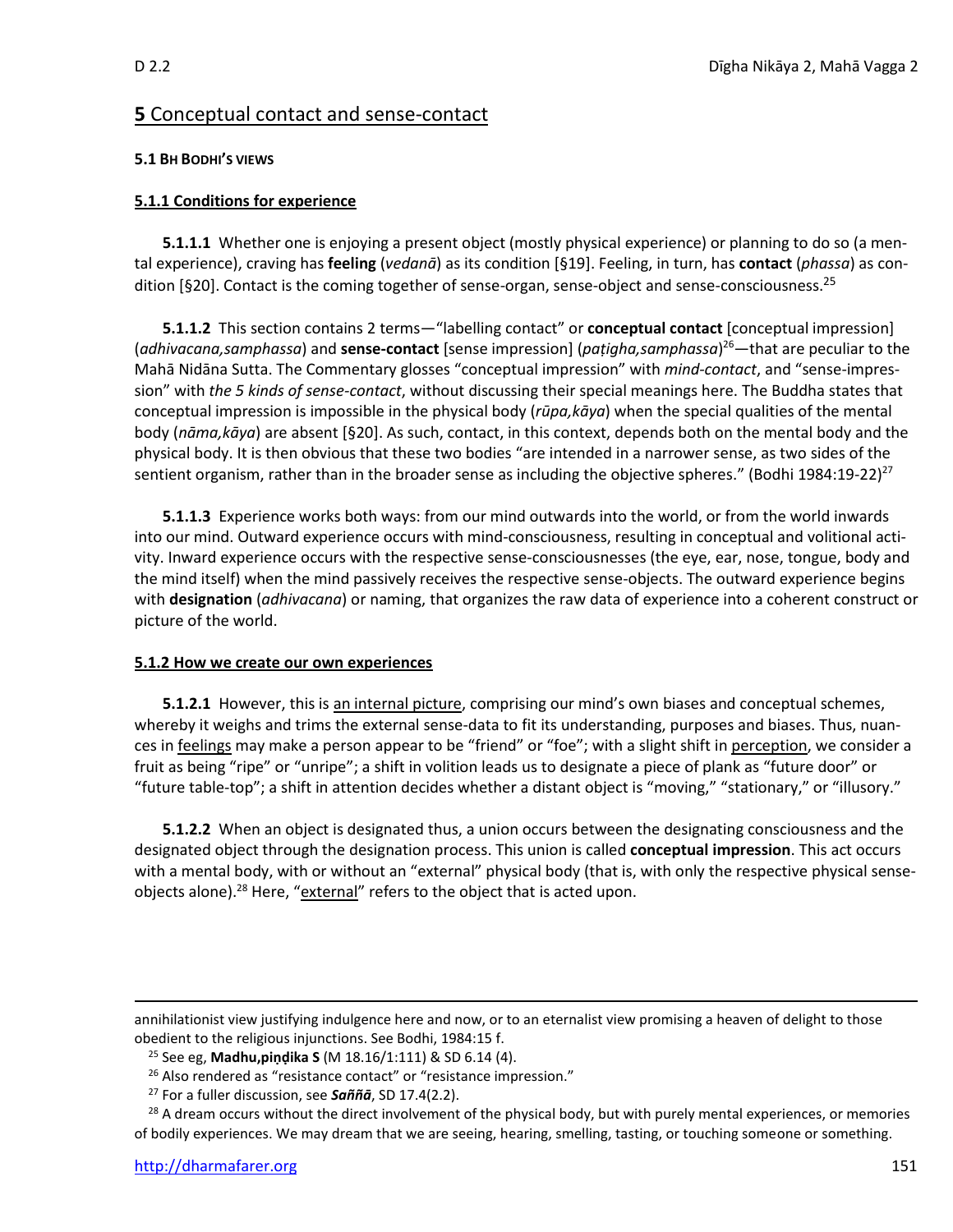### **5.1.3 Acting and reacting**

**5.1.3.1** Sense-perception begins with **impingement** (*paṭigha*), here used as a technical term referring to the "impact" or stimulus of an object upon a sense-faculty. The union of the consciousness with the impinging object is called **sense-impingement**. Technically, it belongs to the mental body, but it cannot occur in the mental body alone. We need the physical body to provide the "internal" (personal) bases for its arising or experience.

The two terms, impingement and designation, have a fundamental importance which ties them to dependent arising as a whole. They again indicate the basic oscillatory pattern of experience referred to earlier, its movement back and forth between the phases of reception and response. The receptive phase sees the maturation of the kammic inflow from the past; it is represented here by impingement issuing in sense consciousness. The responsive phase involves the formation of new kamma; it is represented by designation issuing in action. Each impingent object elicits from the mind an appropriate designation, and this sparks off an action considered the fitting response. Thus, the relationship between impingement and designation depicts in cognitive terms the same situation depicted in conative terms by feeling and craving: the regeneration of the round of existence through present activity building upon the kammic inheritance from the past.

(Bodhi, *The Great Discourse on Causation,* 1984:21; emphases added)

**5.1.3.2** In significant ways, what we are now are shaped and influenced both by our past karma and present conditions. The present conditions include both the ambience and people in this life. The present conditions, for example, by way of our natural health, wholesome living conditions and good medical services keep our senses and mind in good order, so that we can live a full human life.

Furthermore, we all have the natural capacity for good, which may be inspired and enhanced the peace and wisdom in the people we meet and know. Through either past good karma or present right conditions, we are exposed to some kind of Dharma training: this is likely to ripen more of our past good karma, and strengthen our present good. As a result, we are likelier to grow spiritually when we understand how moral virtue supports wholesome mental training.

When we read a beautiful sutta passage, for example, we notice the resultant joy and peace within us. We continue to read the suttas, keep the precepts and meditate. When we notice lapses in our spiritual life, we note and correct them, and the good, too, we note and enhance them. In this way, we keep strengthening our actions, speech and mind.

The benefit of such a Dharma-inspired life is that we are not disheartened by evil and failure; we are able to learn from them quickly enough. We have a sense of the impermanence of our personality and existence, which keeps us on an even keel as we face life's vicissitudes. The overall effect of this upon us is that we keep seeing and embracing *the advantages of avoiding evil, the benefits of doing good, and the blessings of cultivating and purifying the mind*.

### **5.2 N ROSS REAT'S VIEWS**

**5.2.1** Reat, in his insightful study, "Some fundamental concepts of Buddhist psychology" (1987:15-28),<sup>29</sup> comments on this passage [§20], saying that it identifies *nāma* and *rūpa* as 2 classes of objects of consciousness, *nāma* is conceptual (*adhivacana*); *rūpa* is sensory (*paṭigha,* "impact"). Reat observes that the *nāma,rūpa* of early Buddhism was a near-synonym to its counterpart in the pre-Buddhist Upanishads,<sup>30</sup> where it figures in an account of the manifestation of the universe. He concludes that

<sup>&</sup>lt;sup>29</sup> See also Bucknell 1999:323 ff.

<sup>&</sup>lt;sup>30</sup> Brhad Āraņyaka Upanișad 1.4.7; cf Reat 1987:18.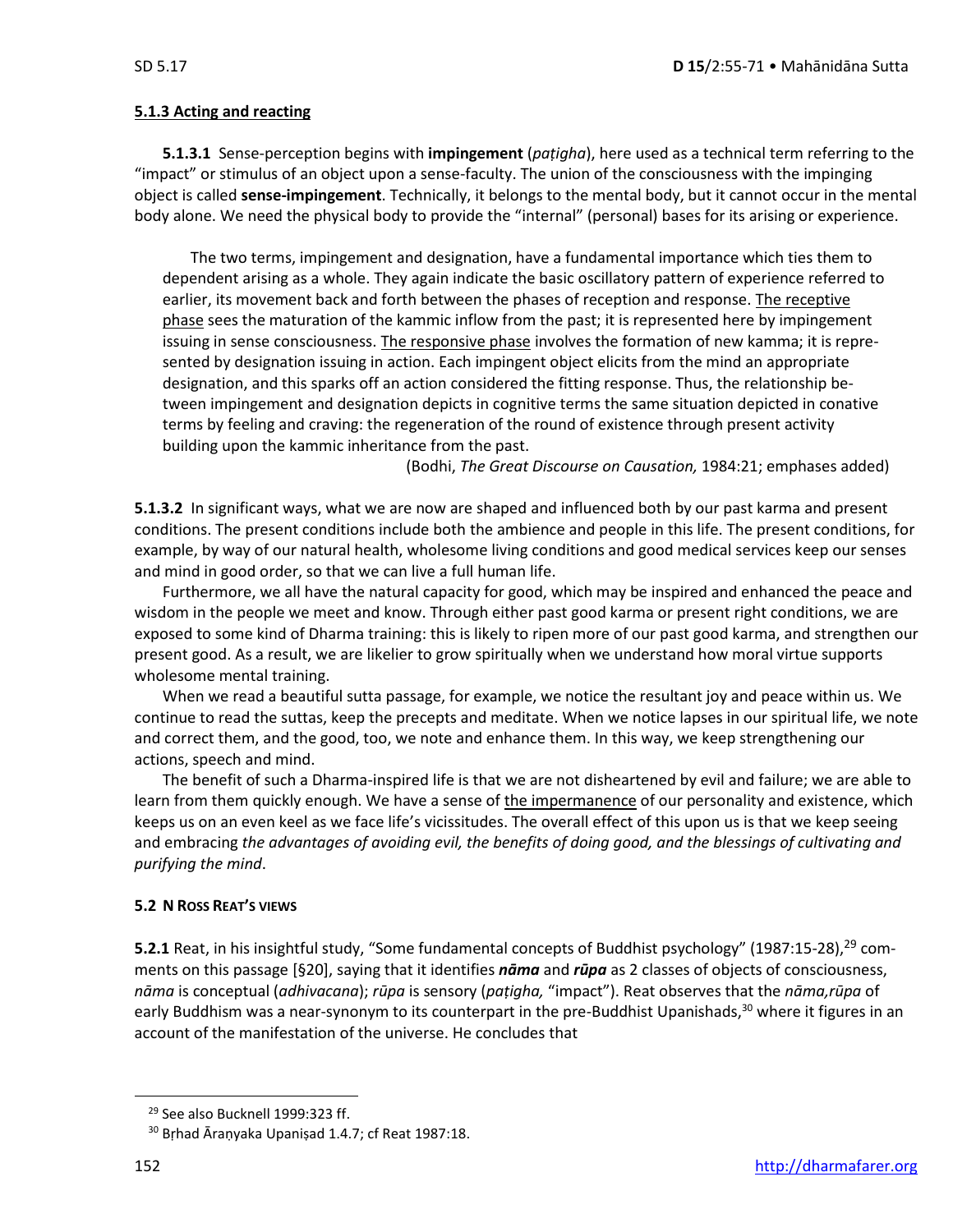*adhivacana* (verbal) and *paṭigha* (sensual), as categories of *phassa,* are an alternative to the more commonly enumerated six kinds of *phassa,* and thus that *nāma-rūpa* is a dual categorization of the six types of objects of consciousness. (1987:18, 22)

In short, Reat is saying that *nāma,rūpa* refers to the two sense-categories: the *rūpa* category comprising physical sense-objects (form, sound, smell, taste, touch), and the *nāma* category, comprising non-physical sense-objects (dharmas, mind-objects).<sup>31</sup>

**5.2.2** "The textual basis for his [Reat's] argument," notes Bucknell, "is strengthened by the fact that the same account of the causal connection between *nāma-rūpa* and *phassa* appears in three of the four extant Chinese counterparts of the Pali Mahānidāna-sutta." (1999:323 f).<sup>32</sup> Perhaps, concludes Bucknell, "the Buddha appropriated and adapted this important term precisely so that his teaching of Conditioned Arising would be recognized as a response to the doctrines of his opponents." (1999:340).

### **5.3 BH SUJATO'S ESSAY**

### **5.3.1 Name-and-form**

This whole section, very insightful in itself—with an element of characteristic Buddhist humour—has been extracted from Sujato's thought-provoking essay, "The mystique of the Abhidhamma" (nd),<sup>33</sup> and included here without comment:

**Name-and-form.** Let us continue the story of name-and-form in the specifically Buddhist context of dependent origination. There, name-and-form is shown to be dependent on cognition. This suggests that "name" is a term for certain mental functions exclusive of cognition, while "form" designates physical phenomena. There is a very interesting passage in the Mahā Nidāna Sutta which highlights the root meaning of "name." I would therefore consider this to be an early conception of "name." The passage is obscure even in Pali and nearly incomprehensible in a literal English translation, so I paraphrase.

"Name" and "form" are each shown to correlate with a particular kind of "contact." Name correlates to "labelling contact," while form correlates to "impact contact." So let us have a look at this "contact." In the normal analysis of contact, it is said to be the cooperation of three factors: the external sense object (eg, "image"), the internal sense organ (eg, "eye"), and the corresponding class of cognition (eg, "visual cognition"). In the case of the 5 physical senses, then, the "impact contact" would be the "impact" of the external sense object on the internal sense organ—light "hitting" the eye, or sound "hitting" the ear. In the case of mental cognition, we have the mental objects (*dhamma*s), *mano* (usually rendered "mind"), and *mano*-cognition.

### **5.3.2** *Mano*

What then is *mano*? It is not defined in this context in the suttas, so any explanation remains speculative. In simpler, non-specialized contexts, such as the three doors of action (body, speech, and mind), *mano* is more or less a synonym for "mind" (*citta*) or "cognition" (*viññāṇa*). But here, since *mano* is clearly distinguished from *mano*-cognition, it seems to carry a more specialized nuance.

The Abhidhammikas invoke their notion of "mind-moment" here, opining that *mano* refers to certain kinds of mind-moments in the process of cognition, while *mano*,*viññāṇa* refers to certain others. Specifically, the

<sup>31</sup> Like Reat, Tetsurō Watsuji (1971:228-231) & Shi Yinshun (1981:16 f, 20-22) too do not support the rendition of *nāma, rūpa* as "mind-and-body" or the like, but regard it as a collective term for the 6 types of sense-objects. Kōgen Mizuno (1969: 142-144) & Ishii Yamada (1980:272) take the same understanding of *nāma,rūpa.* Reat's reasoning (based only on the Pali texts), however, is criticized by Peter Harvey (1995:131 f) and Sue Hamilton (1995:126). See Bucknell 1999:324-326.

<sup>32</sup> See also Bucknell 1999:323 n 31.

<sup>33</sup> [http://santifm.org/santipada/2010/the-mystique-of-the-abhidhamma/.](http://santifm.org/santipada/2010/the-mystique-of-the-abhidhamma/)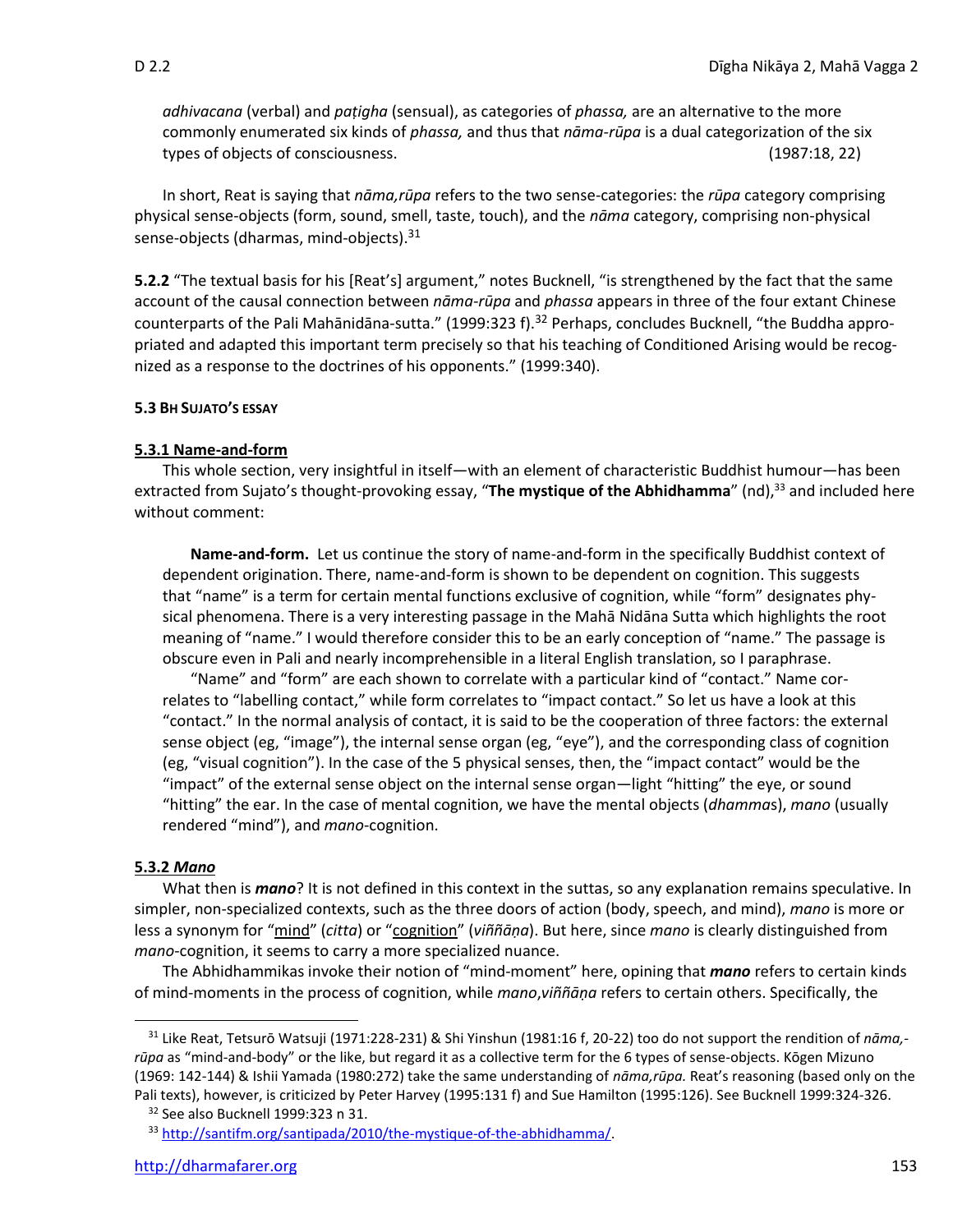*mano,dhātu* is defined as the "5-door adverting consciousness" and the "receiving consciousness" that accepts the 5-sense impingement; which is rather odd since the *mano,dhātu* is the support for *mano*-cognition, not 5 sense cognition.

Elsewhere, *mano* is sometimes identified with the *bhavaṅga*, the subliminal "life continuum consciousness," which is interrupted by "adverting consciousness" to give rise to the process of active cognition. The suttas, however, clearly state that the mind (*mano*) must be intact, not cut off, for any mind-cognition to occur. In this case, we need to replace "give rise to" with reactivate. With such apparent difference in language and semantics, we see the context to understand Abhidhamma theories in the light of sutta teachings.<sup>34</sup>

### **5.3.3** *Tinnaṁ saṅgati phasso*

**5.3.3.1** Furthermore, the suttas plainly shows that the "co-operation" (*sangati*, "coming together") of *mano*, mental objects, and *mano*-cognition constitutes contact. How can separate mind-moments occur simultaneously? Since, in the Abhidhamma, the simultaneous occurrence of the 3 factors becomes stretched out into successive occurrences, it may seem only natural to further separate out contact, projecting onto it an existence of its own, rather than it being merely a function in the mental process.

**5.3.3.2** Thus, the Abhidhammikas alter the Sutta statement that "the 3 are contact" (*tinnaṁ saṅgati phasso*) into saying that the 3 *give rise* to contact (*tinnaṁ saṅgatiya phasso*). To sum up, then: the suttas say, "Dependent on *mano* and mental objects, *mano*-cognition arises. The co-operation of the 3 *is* contact." The Abhidhamma explains: "Dependent on certain kinds of cognition and mental objects there arises sense-cognition or other kinds of mental cognition. *Due to* the co-operation of the 3 there is contact." Surely, we can do a little better than this, complains Sujato.

The Abhidhammika, in other words, is wrong in attributing *causality* to the 3 factors of experience, when they are merely conditions for an experience to arise. If we speak of any "cause," it would be ignorance or craving underlying the whole process, and not the experience itself. In simple terms, then, all the links work co-ordinately together, one link working with the previous and the next links, bringing about experience.

The Abhidhammikas are saying that these factors cause *an* experience. The suttas only say *these factors, when present, bring about an experience*, how we sense the world. There is a subtle working of characteristic of "nonself" here that we may need to take some time to figure out properly for ourself.

**5.3.3.3** The mind (*mano*) and mental objects here give rise to cognition, in the same way that name-and-form gives rise to cognition. And just as the physical sense-organs are physical constructs that enable or facilitate the act of physical cognition, so too *mano* would seem to be a mental "construct" that enables or facilitates the act of mental cognition. I would therefore suggest that this is similar, if not identical, with "name" itself. We might therefore render it in this context as "mentality." The "mental objects" would most commonly consist of "thoughts," etc, which are related to "name," and also "mental images," which are part of "form."

### **5.3.4 Impact contact & labelling contact**

**5.3.4.1** But we digress. To return to the Sutta: we now have form giving rise to **sense-impression** or "impact contact," consisting of the impact of external sense-objects on the sense-organs [§20(1)]. Then, name, appropriately enough, gives rise to **conceptual impression** or "labelling contact" consisting of conceptual processing of sense data [§20(2)]. I am desperately flailing here in an almost doomed attempt to avoid making this discussion too technical. There are important qualifications to be made to my discussion both above and below, but I hope that by simplifying things somewhat, I can clarify the outlines without any distortion of the process.

<sup>34</sup> On the language of "conascent arising" (instead of the causal language of the Abhidhamma) see, eg, §20. On *citta, mano* and *viññāna,* see SD 20.2 (2).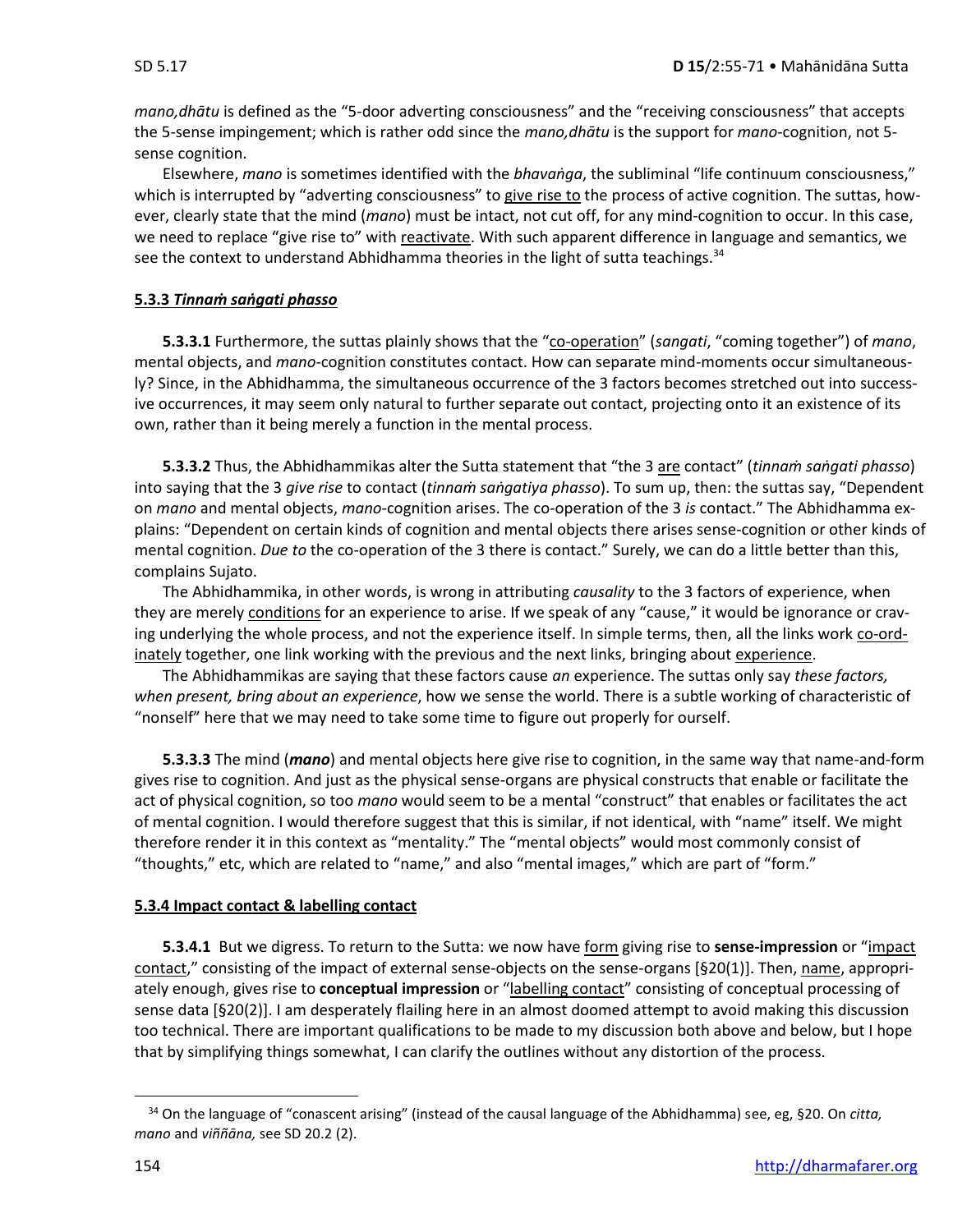**5.3.4.2** We can see that "impact contact" deals primarily with receiving data from "outside" (that is, from sense-objects), while "labelling contact" deals primarily with processing inner, conceptual information. Thus, the earlier, mystical understanding of name-and-form receives a strictly rational, psychological treatment.

Name-and-form is shown to be interdependent. If there were no *name*, there could be no labelling, that is, no conceptual processing of sensory experience. If there were no *form*, there would be no awareness of the world outside. Finally, in its closing half, the Mahā,nidāna Sutta passage proceeds by way of synthesis to show that both of these processes are essential aspects of "contact."

**5.3.4.3** So far, I have treated this analysis in a general, psychological (mind-centered), manner. But the context, and elsewhere, too, suggest that it may be applied, albeit in a special way to the stages of infant development. Thus, we can see that, without sensory stimuli, the infant's mind would not develop past an undifferentiated, "oceanic" Unconscious, remaining like a foetus in the womb. And without developing conceptual abilities, we will not be able to learn to assimilate and process sensory input in a meaningful and useful way.

### **5.3.5 Buddhist ontology**

**5.3.5.1** I have, however, omitted a very important aspect of this passage for understanding early Buddhist ontology. Normally, in dependent origination, existence is simply described in terms of the existence or being of the factor itself, as in the famous formula: "This being, that is ... this not being, that is not."<sup>35</sup> But our present passage speaks, not of the existence of, say, "name," but of the existence of "qualities, traits, signs and indicators" by which there is a concept of name [§20].

If these "qualities" or "properties" are absent, no "labelling contact" regarding "form" can be "found." Conversely, if the "qualities" by which there is a "concept" of "form" are absent, no "impact contact" regarding "name" can be "found."

**5.3.5.2** This demonstrates in a most emphatic and explicit way that the "qualities" by which phenomena are known are, for all Dhamma purposes, equivalent to the phenomena themselves, since they perform the identical function in dependent origination. We cannot distinguish between a thing's properties and the thing itself, since the label we give a "thing" is just a concept denoting the exercise of certain functions. To say a thing "exists" is to say it is "found." And the very workings of experience, the fundamental structure of information processing, is necessarily dependent on this conceptual apparatus.

**5.3.5.3** Without "labelling," without the qualities or properties by which a thing is "conceptualized," stimulus, and hence the entire perceptual process cannot work. Thus, this passage thoroughly demolishes any attempt to wedge a division between "ultimate reality" and "conventional reality." Wisdom does not consist in going past convention to the ultimate substratum, but in understanding how conceptualizing is inherent in the cognitive process itself. Hence the Buddha said that the extent of concepts, language, and labelling is precisely the domain of wisdom; that is, birth, ageing and death, cognition together with name-and-form.

### **5.3.6 The 3 ways of speech**

Bodhi, however, reads this passage in just the opposite way. For him, the mention of the "properties" implies that they are conceptually distinct from the thing in and of itself. But he is surely just reading a later agenda into an earlier teaching. He buttresses his position concerning the 3 "ways" of speech, designation, and language, mentioned below in our sutta. Claiming support from the Commentaries (although they are not consistent here, which is a suspicious sign), he says that "speech" refers to conceptual description, while the "way" of speech refers to the objective referent of speech, that is, the 5 aggregates.

<sup>35</sup> This is from the specific dependent arising (*idap,paccayatā*) formula: see **Ariya Pariyesanā S** (M 26,19/1:167), SD 1.11); **Dependent arising**, SD 5.16 (6).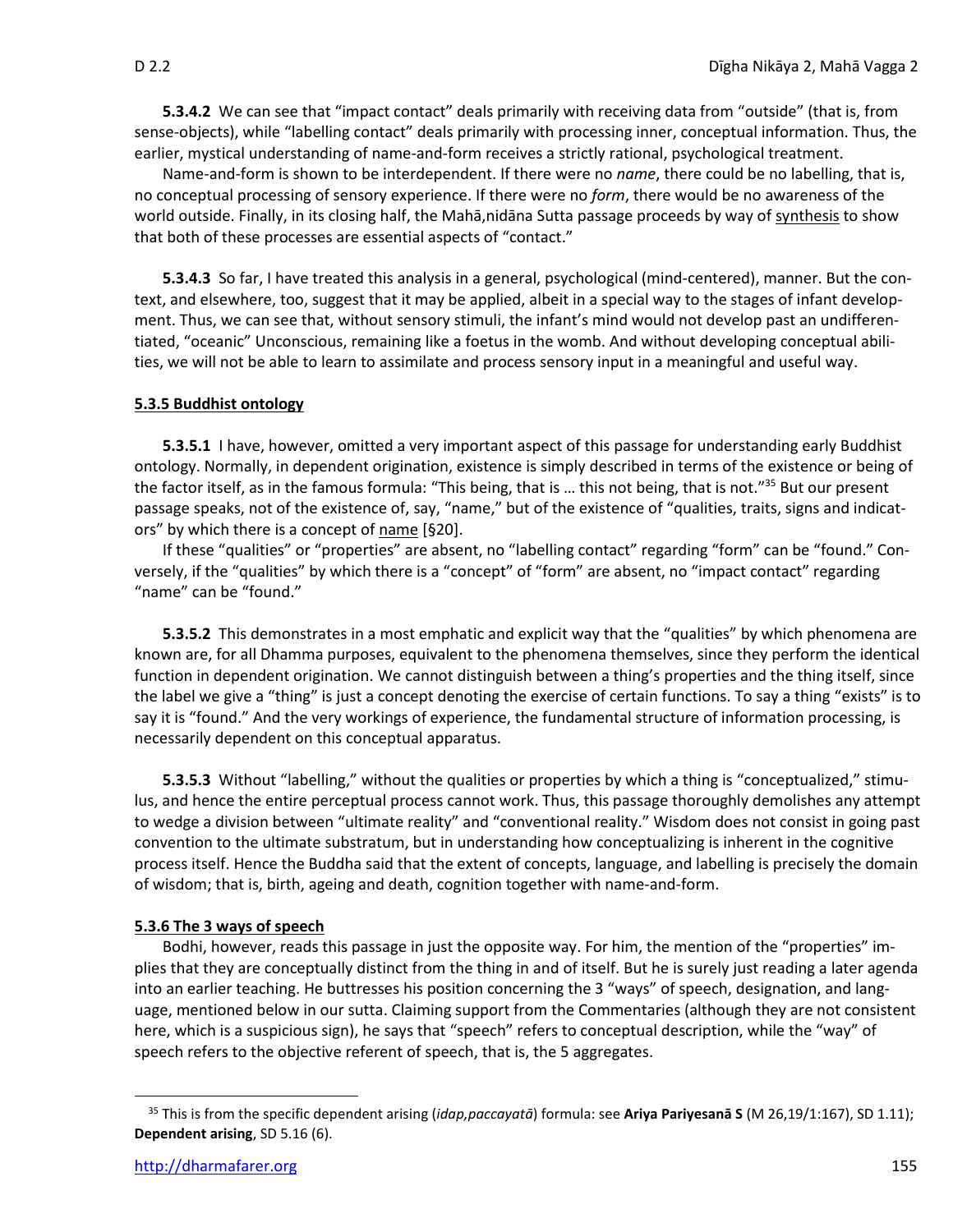Unfortunately, when the identical phrase occurs in **the Khandha Saṁyutta**, it refers to, not 5 but the 3 "ways" of speech—that is, *past tense, future tense, and present tense* (remembering that in Pali these tenses often mean past lives, future lives and the present life). Any statement must be phrased in terms of these modes, and must therefore factor time into the course of rebirths. This is especially so in a heavily inflected language like Pali, where the tenses are built into the verb forms; the statement would perhaps lose some of its punch when applied to, say, Chinese or other uninflected languages where tenses may be omitted.

### **5.3.7 Theory of the 2 truths**

**5.3.7.1** Understanding the difference between "ultimate" and "conventional" truth was upheld by later Buddhists as a sign of profound wisdom, a key to penetrating the inner mysteries of the Dhamma. But any specialized field of endeavour—from mechanics to mathematics, from fishing to physics—will develop a technical vocabulary of terms used in narrowly defined and sometimes eccentric ways—a jargon. Dhamma is no different. We just take our jargon a tad too seriously.

Tracing the arbitrary and inconsistent usage of this ontological apartheid in its checquered career through Buddhist history, we can discern only one constant factor—to exalt our teachings as "ultimate" and denigrate that of others' as "conventional."

Thus, the Abhidhamma is "ultimate" while the suttas are "conventional"; or the Mahāyāna sutras are "ultimate" while the Abhidhamma is "conventional," and so on. It is a standard Abhidhamma rhetoric to claim that the entire Abhidhamma is phrased in terms of "ultimate truth." But this is a transparent bluster. There are two whole books, and much material elsewhere in the Abhidhamma Pitaka, that straightforwardly talk of what even the Abhidhammikas would consider to be "conventional" truth.<sup>36</sup>

**5.3.7.2** Thus, **the Kathā,vatthu** enlightens us with learned discussions on such crucial issues as, say, the smell of the Buddha's excrement. However, we can see that every word in the Abhidhamma Pitaka, from "*kusala*" to "*paccayo,*" is nothing but convention. Probably, the composers of the Abhidhamma Pitaka would agree with us.

**5.3.7.3 The Puggala Pannatti** ("The Concept of the Person") lists 6 concepts—the concepts of aggregates, sense media, elements, truths, faculties and persons. The Puggala Pannatti itself deals with the 6<sup>th</sup> kind of concept, and the rest of the Abhidhamma Pitaka deals with the remaining concepts.

**5.3.7.4** Thus, in harmony with the suttas and the rest of the Abhidhamma Pitaka, there is no attempt to sanctify the aggregates, etc., with a privileged ontological status above the "person." The later Abhidhammikas, drawing on the subtle epistemology of the Sautrantikas, proposed that conventional truth is known through inference (*anvaya, anumana*), while ultimate truth is known through direct perception (*paccakkha*). Ultimate truth is then said to constitute the objects of *vipassanā*, while the objects of *samatha* are mere conventional truth.

**5.3.7.5** *Samatha* **&** *vipassanā.* We have discussed elsewhere at length that *samatha* and *vipassanā* are not distinguished in the suttas by their objects, but by their characteristic emphasis on either peace or understanding. But I do not need to resort to the subtleties of dialectic to refute this theory. We need only glance at the way "direct knowledge" (*dhamme ñāṇaṁ*) and "inferential knowledge" (*anvaye ñāṇaṁ*) are treated in the Nidāna Saṁyutta to see that they are *both* aspects of *vipassanā*. Direct knowledge understands the present; inferential knowledge understands the past and future.

<sup>36</sup> See SD 7.14 (4) & SD 10.6 (3.3).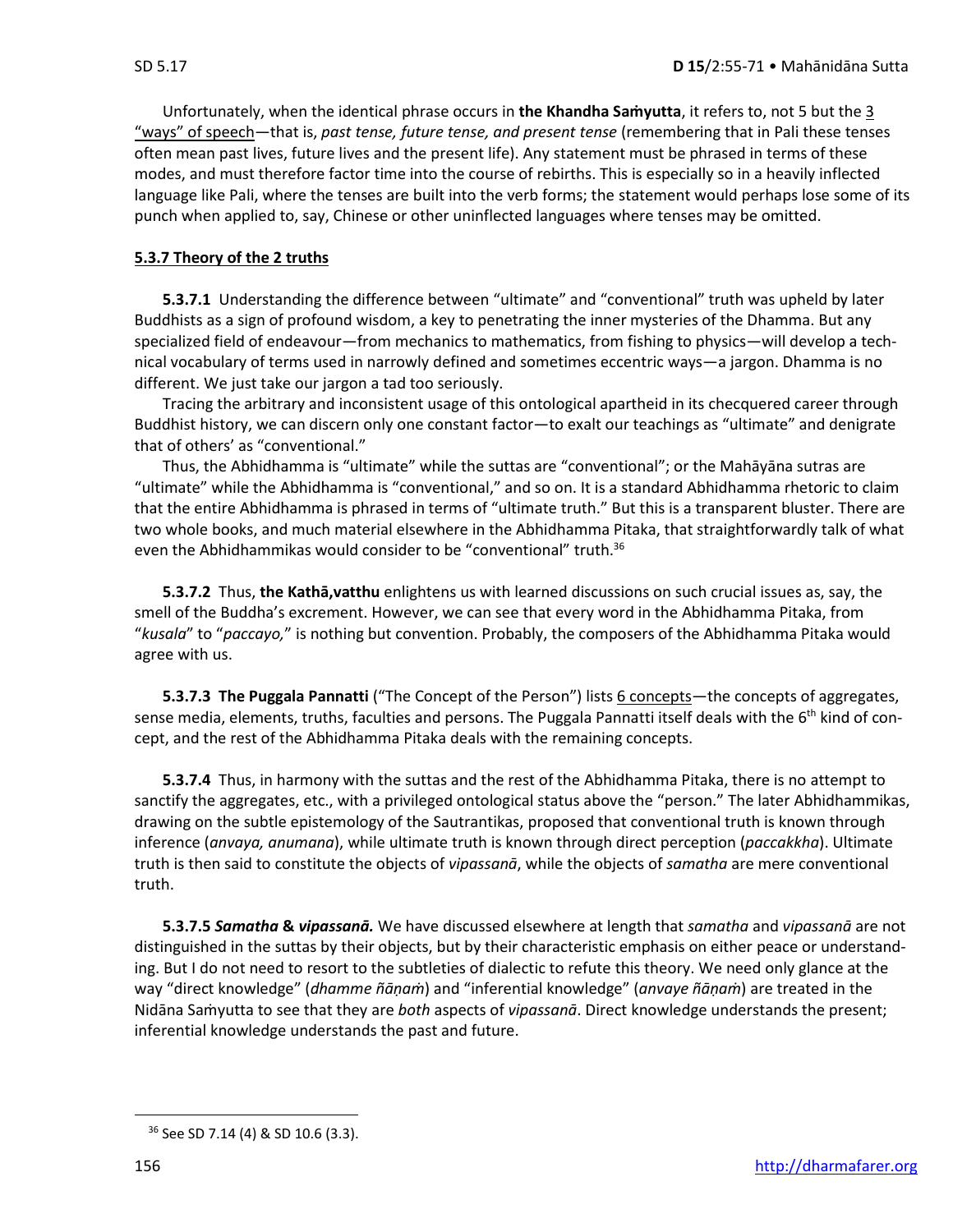### **5.3.8 Name group & form group**

**5.3.8.1** In the Mahā Nidāna Sutta passage, name and form are also called the "name group" (*nāma-khandha*) and the "form group" (*rūpa,khandha*), implying that each consists of several factors.<sup>37</sup> Elsewhere in the suttas, they are indeed defined, not synthetically as above, but analytically. "**Name**" is feeling, perception, attention, contact and volition. "**Form**" is the 4 great material elements and their "derived forms." 38

**5.3.8.2** One factor which is, however, associated with conceptualisation is "perception." This is the associative aspect of consciousness**.** "Perception" (*saññā*) relates to "cognition" (*viññāṇa*) just as "connotation" relates to "denotation." The suttas treat perception as a key aspect of concept formation. In everyday usage, it can mean "contract" or "agreement." In this sense, *perception* approaches the meaning of convention (*sammuti*). The two are etymologically parallel. Noteworthy by its absence from name is "thought" (*vitakka*), which is not an essential factor for consciousness. Elsewhere, the factors constituting "name" are said to precede thought. So, it seems that despite the terms "name" and "labelling," name deals with very fundamental, pre-linguistic proto-conceptual processes.

### **5.3.9 Abhidhamma conception of "name"**

By the time of the Abhidhamma (beginning around 300 BCE), "name" (*nāma*) has drifted even further from its basic meaning<sup>39</sup> [5.3.8.1]. Now, *name* becomes an umbrella term for all mental phenomena, including cognition, which, as we saw above, was specifically excluded in the suttas. This is justified by relying on a spurious connection with the verb "to bend" (*namati*), and asserting that cognition "bends" towards its objects—a highly athletic accomplishment for our agile mind-moment!

Thus "name-and-form" becomes translated as "mind and body," the "ultimate reality," and wisdom is the ability to mince these into very small bits. Which rather misses the point. A skilled surgeon is not one who can hack their patient into shreds, but one who can delicately remove just the diseased tissue. (Sujato, "The mystique of the Abhidharma," 12-15, digital ed)

### **6** The latent vortex

### **6.1 NAME-AND-FORM AND CONSCIOUSNESS**

**6.1.1** The next two sections [§§21-22] are intimately interconnected, dealing with the interaction between **name-and-form** and **consciousness**. <sup>40</sup> In his *The Magic of the Mind,* **Ñāṇananda** calls this activity "the hidden vortex" (1971:25) and claims that this discovery of the Buddha is "[t]he most outstanding contribution made by the Law of Dependent Arising to the ethical, psychological and philosophical enquiries of all times" (id).

We call it **the latent vortex**: it reminds us of the latent tendencies that keep us going in samsara in a *passive*  manner. This latent vortex is what we are caught in right now, in this very existence, that *actively* keeps us going in samsara.

**6.1.2** The Buddha first shows how **consciousness** (*viññāṇa*), as the specific condition for **name-and-form** (*nāma, rūpa*), is necessary to the latter in 4 ways: at conception, during gestation, when emerging from the womb and in

<sup>37</sup> On the nature of name-and-form (*nāma,rūpa*), see SD 17.2a (12).

<sup>38</sup> On "derived forms" (*upādāya,rūpa*), see SD 17.2a (10).

<sup>39</sup> On how name-and-form works with consciousness, see the parable of the sheaves of reeds in **Naḷa,kalāpī S** (S 12.67/2- :114), SD 83.11.

<sup>40</sup> **Naḷa,kalapiya S** (S 12.67) compares this intimate interconnection between *nāma,rūpa* and *viññāṇa* to "two bundles of reeds that are standing and supporting each other … if one of the two were to fall, the other would fall, too." (S 12.67/- 2:114).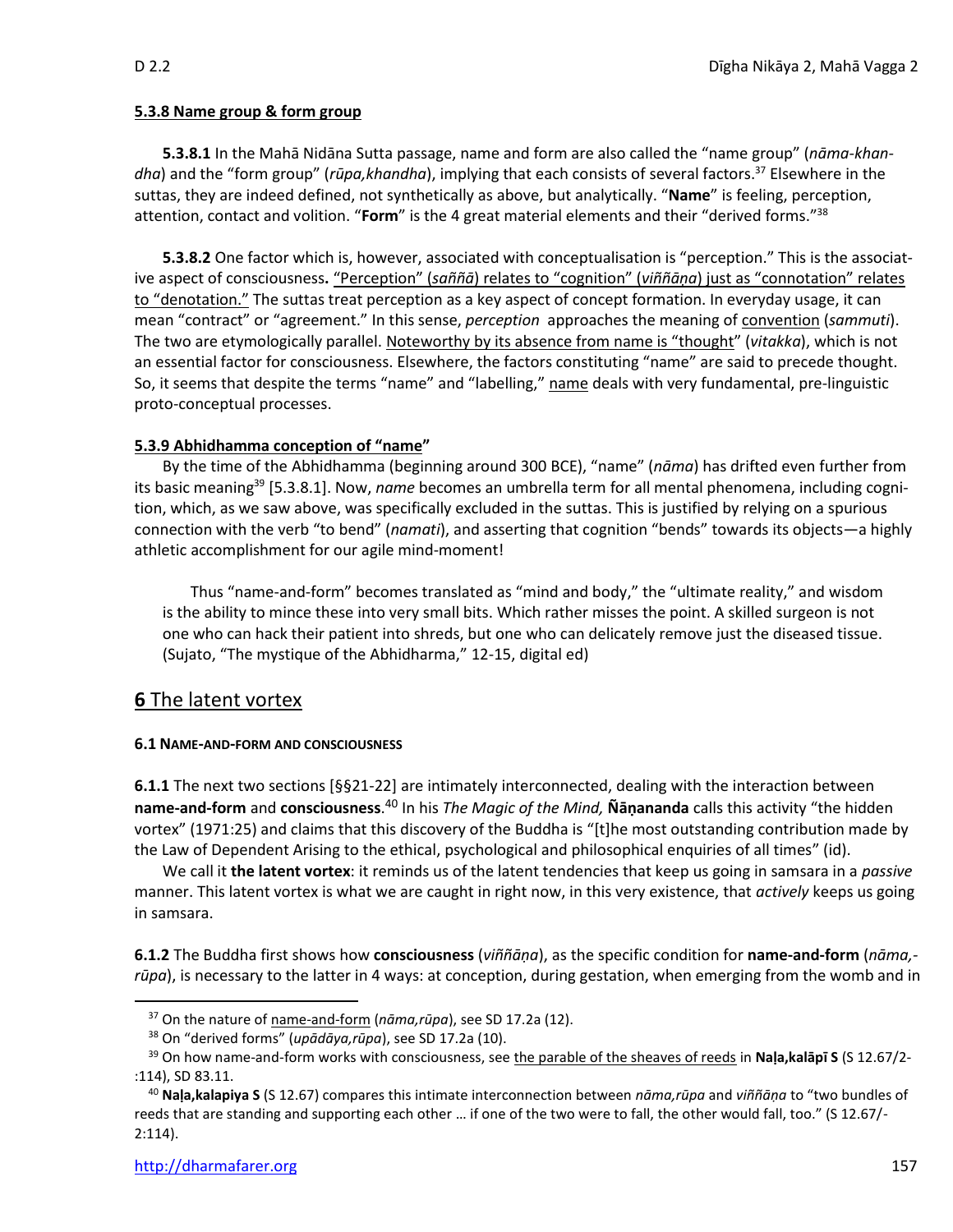the course of life [§21]. That consciousness is a condition for conception is also mentioned in **the Mahā Taṇhā, saṅkhaya Sutta** (M 38), that is, conception can only successfully occur when consciousness "has descended into the womb" (M 38.26/1:265 f). **Bodhi,** however, cautions us:

The description of consciousness as descending is metaphorical; it should not be taken literally as implying that consciousness is a self-identical entity which transmigrates from one life to another. The Buddha expressly repudiates the view that "it is the same consciousness that travels and traverses (the rounds of rebirths)" [M 38.5/1:258]. Consciousness occurs by way of process. It is not an ongoing subject but a series of transitory acts of cognition arising and passing away through conditions. Each act is particular and discrete—an occasion of eye-consciousness, ear-consciousness, nose-consciousness, tongue-consciousness, body-consciousness, or mind-consciousness. Based on its sense faculty it performs its function of cognizing the object, then, gives way to the next act of consciousness, which arises in immediate succession.

(1984:22)

### **6.2 THE 6 SENSES AND CONTACTS**

In the next section of the sutta, instead of going on to **the 6 senses** and their respective **contacts**, as in the standard formula, the Buddha reverses his last statement and says: "With name-and-form, there is consciousness" [§22.1]. To prevent any misunderstanding, the Buddha then introduces a remarkable passage unique to this Sutta [§22.2]:

It is thus far, Ānanda, that one can be born, and decay and die, pass away and re-arise; thus far that there is a pathway for designation; thus far there is a pathway for language; thus far there is a pathway for description; thus far there is a sphere for wisdom; thus far that the samsaric round (of lives) turns for describing this (state of being), that is, when there exist name-and-form together with consciousness. [§22.2]

In other words, just as conception cannot occur without "the descent of consciousness" (for biological conception), so, too, consciousness cannot arise unless it "finds a footing" in name-and-form. In fact, consciousness requires name-and-form throughout life.<sup>41</sup>

### **7** The problem of language

### **7.1 CONCEPT, LANGUAGE AND REALITY**

According to the Dīgha Subcommentary (*ṭīkā*), the terms "**designation**" (*adhivacana*) [§20], "**language**" (*nirutti*) and "**description**" (*paññatti*) are near-synonyms generally referring to verbal statements expressing meaning. The "pathway" (*patha*) for designation, language and description, that is, the world of *reference* or the connecting of words and things,  $42$  is the same for all three, namely, the 5 aggregates,  $43$  referred to here as "name-and-form together with consciousness" <sup>44</sup> (DA 2:504).

There is, as such, an interesting relationship between concepts, language and reality. In showing how this is relevant to our understanding of existence, Bodhi adds an instructive note:

<sup>&</sup>lt;sup>41</sup> On this important topic, see Bodhi 1984:22-25.

<sup>&</sup>lt;sup>42</sup> An example in English is the relationship between the word *tree* and the object "tree" (referent) in the real world.

<sup>43</sup> The 5 aggregates (*pañca-k,khandha*): form (*rūpa*), feeling (*vedanā*), perception (*saññā*), mental formations (*saṅkhāra*) and consciousness (*viññāṇa*).

<sup>44</sup> This identification is confirmed by **Nirutti,patha S** (S 22.62) which speaks of three "pathways for language, designation and description": the 5 aggregates which have ceased are the pathway for the designation "was" (*ahosi*), those aggregates which have not yet arisen are the pathway for the designation "will be" (*bhavissati*), and those that have presently arisen are the pathway for the designation "is" (*atthi*) (S 22.62/3:71-73),SD 68.1. As the 5 aggregates encompass all that we are, they include both internal and external sense-bases (the sense-faculties and their respective sense-objects).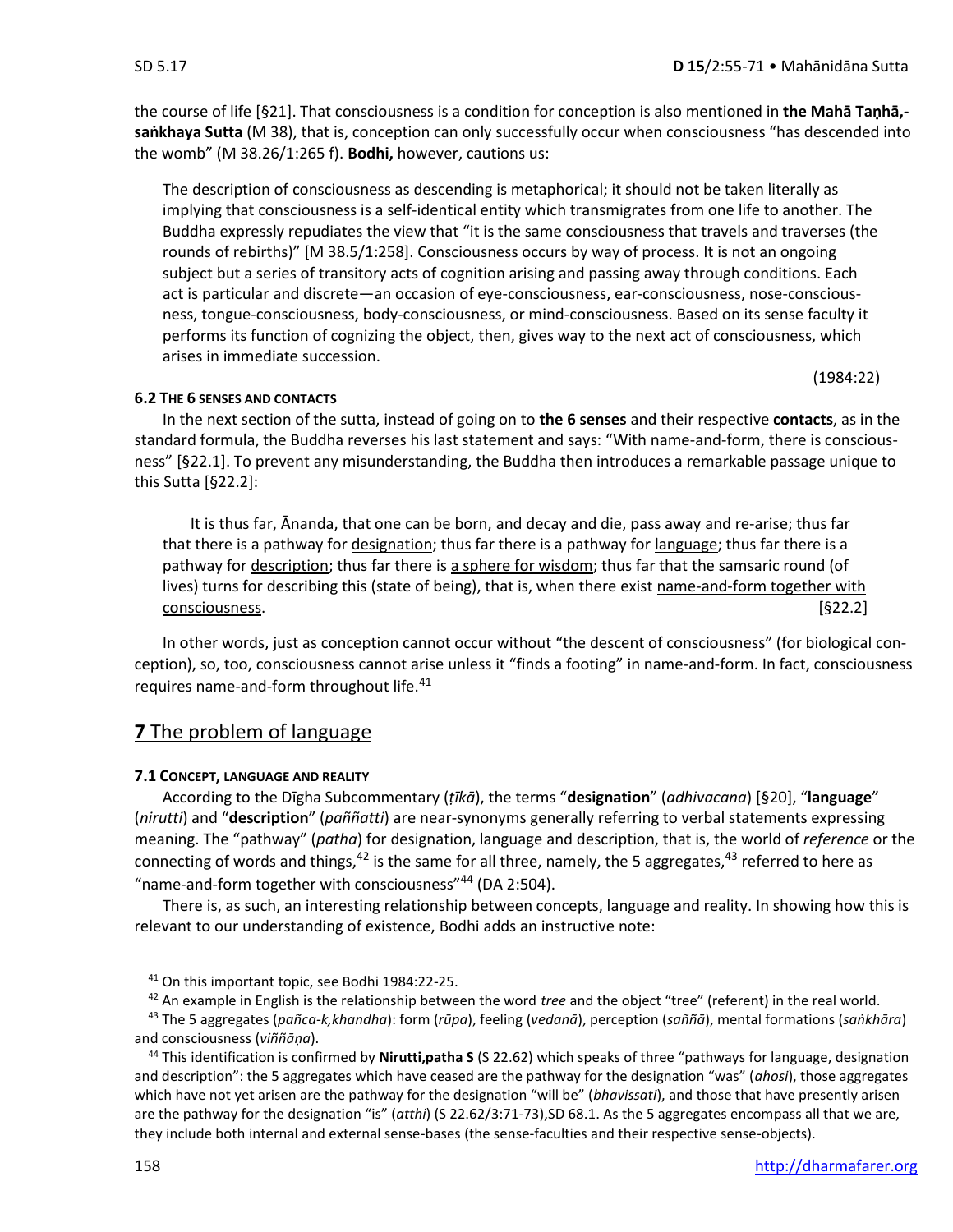To bring that relevance to light it is necessary to investigate briefly the nature of **reference**, the act which establishes connections between words and things. Designation, language and description are the tools of reference, enabling us to interpret and evaluate our experience privately to ourselves and to communicate our thoughts to others … But reference involves more than simply the indicating of a referent. It is also **signification**, the ascribing of meaning to the referent. While the referent provides the locus for meaning, the meaning itself is contributed by the mind<sup>45</sup> making the reference. (1984:28; emphases added)

### **7.2 LANGUAGE AND THE UNWHOLESOME ROOTS**

This process of language and cognition is further complicated by the infiltration of greed, hate and delusion, causing one's attention to waver and veer about unsteadily. In such a case, the mental body can hardly be expected to mirror the world according to reality through precise ideas and words. Even when the meanings given to words conform to the popular conventions governing their use, this is no guarantee against aberrant references; "for often these conventions stem from and reinforce unrecognized common error, the 'collective hallucinations' of the world" (Bodhi, 1984:29).

Of all the tools of reference a person may use, those of greatest importance to himself are the ones that enable him to establish and confirm his sense of his own identity. These are the designations "mine," "I am," and "myself." In the Buddha's teaching such ideas and all related notions, in the way they are ordinarily entertained, are regarded as conceptual outcroppings of the ego-consciousness. They are fabrications of the mind (*mathita*), subjective conceivings (*maññita*), conceptual proliferations (*papañcita*),<sup>46</sup> grounded in ignorance, craving, and clinging … Through the designation "mine" he establishes a territory over which he claims control, through the designation "I am" and "myself"<sup>47</sup> he establishes an identity upon which he builds his conceits and views.

(Bodhi, 1984:29)

### **7.3 WORDS AND THE SELF**

### **7.3.1 W S Waldron** makes a similar insightful remark:

And what is our most important source of human categorization and classification, whose distinctions have no spatial location either inside or outside of our brains, and is, furthermore, one of the most salient features of our physical and mental structures? Language. It appears that we embody not only the results of what we have thought, felt and done, but, in addition, of what we have heard and said. We are, in short, the word become flesh. (Waldron 2002:147; fn omitted)

**7.3.2** In the ultimate analysis, the referents are simply the 5 aggregates themselves, which when carefully examined will reveal nothing of an abiding self. However, even though there is no abiding "self," words like "I," "me" and "mine" are useful as tools of communication. The Buddha and his saints use ideas and words freely like everyone else, but when used by the Buddha and the saints those ideas and words do not betray latent tendencies of craving, conceit and wrong views, but simply a recognition of their referential function:

These, Citta, are merely names, expressions, turns of speech, designations in common use in the world. And a tathāgata [thus come] uses them, but indeed, he does not misapprehend them.

(D 9,53/1:202)<sup>48</sup>

<sup>45</sup> See **Cūḷa Vedalla S** (M 44): "Having first thought and pondered, one then breaks out into speech." (M 44,15/1:301), SD 40a.9.

<sup>46</sup> W S Waldron speaks of *papañca* as "language's endless recursivity" (2002:152).

<sup>47</sup> See SD 19.1-3.

<sup>48</sup> Further see **Language and discourse**, SD 26.11.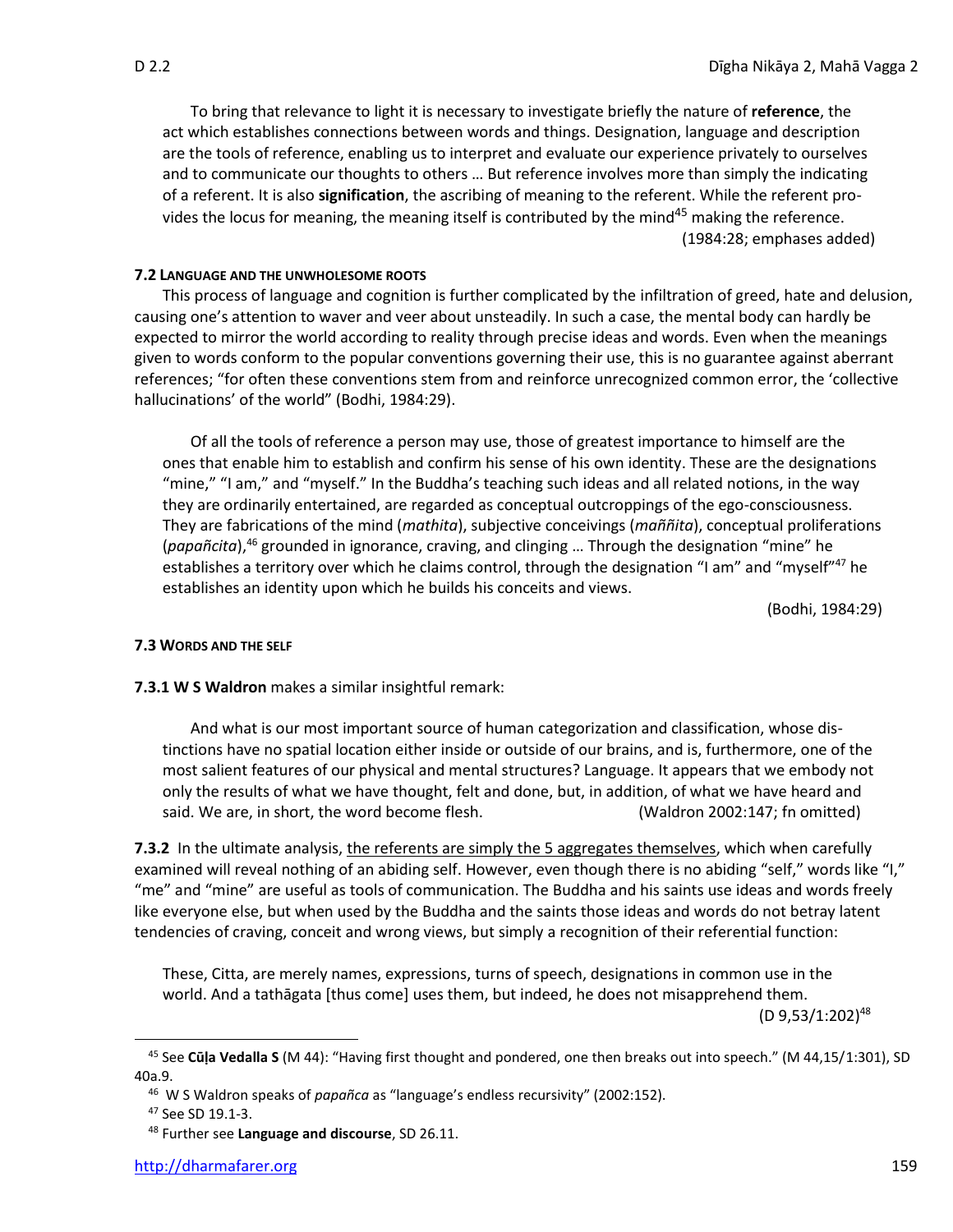### **8** Direct experience

### **8.1 CONSTRUCTION AND REALITY**

An important purpose of the Mahā Nidāna Sutta is to enable us to discriminate between 2 kinds of phenomena: the actual phenomena pertaining to the "pathways for designation, language and description" and the mental constructs derivative upon them.<sup>49</sup> Reality is signified by those "qualities, traits, signs and indicators by which there is a description of the mental body" [§20], which are experienced immediately as objects of direct cognition. Hence, cognition constructs their reality as things existing independently from conceptualization.

The mental constructs, on the other hand, do not reveal their own distinctive "qualities, traits, signs and indicators." Our mental process, in short, comprises 2 streams: one responsible for the mental constructions and the other the "pathways" providing the raw materials and the objective basis to which the completed constructs are ascribed. How well we notice and understand this defines the kind of reality we construct for ourself. As a rule, these constructs are the virtual realities of our self-created world. With some training, we learn to see through them to notice true reality.

### **8.2 THE 2 LEVELS OF TALK**

**8.2.1** In the long insightful introduction to his Mahā Nidāna Sutta translation, **Bodhi** goes on to discuss the significance of these sutta passages [§§21-22] regarding description, especially in terms of religious philosophy and language. He speaks of two levels of religious talk: veridical description and deviant description (that is, truthful discourse and false discourse). **Veridical description** or truthful discourse is

description [that is] true from the special standpoint of insight-contemplation, [that] not only represents actuality correctly, but represents it solely in terms of what is discovered in contemplation—its constituent phenomena, their qualities, and their relations. Examples would be such statements as: "The earth element has the characteristic of hardness, consciousness that of cognizing an object," etc; "All material form is impermanent," etc… (Bodhi 1984:33)

**8.2.2 Deviant description** or false discourse either posits mental constructs as actual existents (eg, a Creator God, the universal soul, the personal soul, etc) or else ascribes to the actual phenomena attributes they only appear to possess due to cognitive distortion. From the Dharma level, the most important of these are the appearance of beauty (*subha*), permanence (*nicca*), pleasure (*sukha*) and self (*attā*). The relevance of this distinction becomes clear when we come to the section of description of the self [§23].

**8.2.3** The "**pathways**" (*patha*) for designation, language and description not only make possible the vortical interaction between consciousness and name-and-form, but also make possible "**a sphere for wisdom**" (*paññâvacara*) [§22.2]. The sphere for wisdom is the pathways themselves: the 5 aggregates in process of dependent arising. When the aggregates are examined with mindfulness and clear comprehension—thus, "This is not mine; this I am not; this is not my self"—they are transformed into the basis for the growth of wisdom, as stated in **the Rāhula Sutta 1** (S 22.91):

When one knows and sees thus, Rāhula, then, in regard to this body with its consciousness and in regard to all external signs, the latent tendency to I-making, to mine-making and to conceit no longer occur (within oneself). (S 22.91,9/3:136)

<sup>49</sup> In later scholastic terminology, as in Yogācāra philosophy, a contrast is made between *pariṣpanna*,*dharmā* (P *parinipphannā dhammā*), ie, ultimate truth, and *parikalpita,dharmā* (P *parikappitā dhammā*), the "imagined" reality.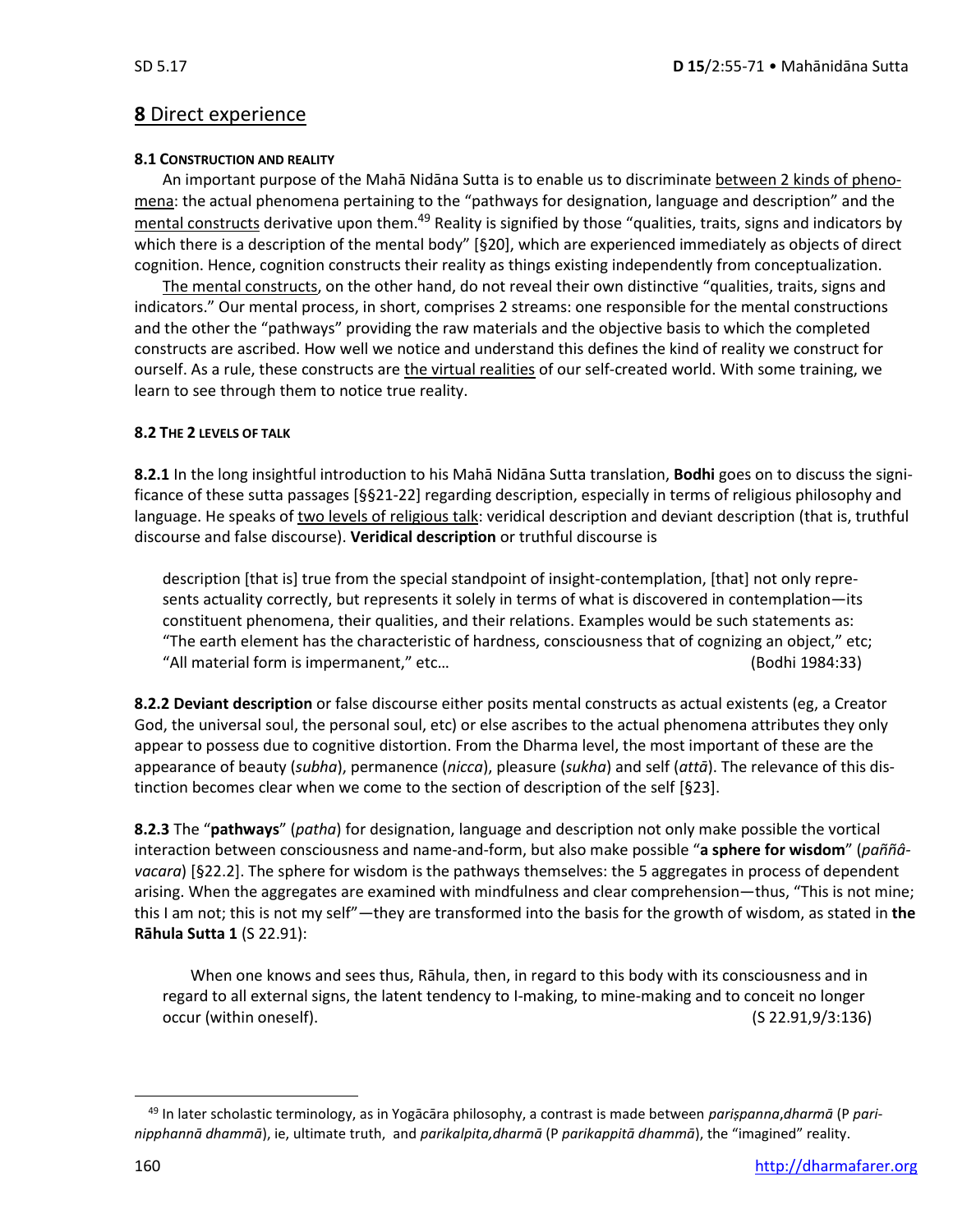## **9** Seeking the self

### **9.1 DESCRIPTIONS OF THE SELF**

**9.1.1** In the next section [§23] of the Sutta, the Buddha appears to digress to a new and unrelated topic—that of **the different descriptions of the self** (*atta,paññatti*) proposed by speculative thinkers—but the Dīgha Commentary explains that this new section connects to the Buddha's original statement that "this generation has become like a tangled skein" [§1.3]. The purpose of the ensuing passages is to clarify this statement by identifying the tangles and showing how they have occurred. In other words, the Buddha takes a new angle of approach in discussing the causal process of existence (*vaṭṭa,kathā*). 50

**9.1.2** The Dīgha Commentary explains that these self-views can arise either from meditative experiences or from mere reasoning. In terms of meditation, says the Commentary, these wrong views arise from the misinterpretation of the kasiṇa sign (the inwardly visualized image of the external meditation object). If the sign itself is apprehended as the self, it is conceived as *material*; if the area covered by the sign or the mental factors covering it are apprehended, then, the self will be conceived as *immaterial*; if the sign is unextended (that is, confined to a small area), the self is conceived as *limited*; if the sign is extended as far as visualization will allow, the self will be conceived as *infinite*. (DA 2:504,14-28). These are the 4 basic views of the self arising from meditation.

### **9.2 IGNORANCE AND VIEWS**

**9.2.1** "This generation has become like a tangled skein" because it fails to understand and realize dependent arising. That is to say, they are kept bound to the rounds of existence due to their own lack of insight into the conditions that keep them bound. The root of these conditions is **ignorance**, the absence of true knowledge, the knowledge of the 4 noble truths. Since nature abhors a vacuum, when this true knowledge is absent, its place is filled with false knowledge or views (*diṭṭhi*). These views are the mental tangles, knots and matting that prevent one from going beyond the cycle of existence.

**9.2.2** According to **Bodhi**, "Of all the tools of reference a person may use, those of greatest importance to himself are the ones that enable him to establish and confirm his sense of his own identity" (1984: 29) [§7]. Similarly, of all the views one may hold, the ones clung to with the greatest tenacity are one's views of the self, which define for one that identity. One's intellect (or lack of it) then creates for oneself a conceptualized view of the self. "Therefore, in order to dislodge ignorance and craving, a preliminary step often becomes necessary: to take away their protective shield of views." (Bodhi 1984: 36).

### **9.3 DESTINIES OF THE SELF**

**9.3.1** The next section [§24] talks about **the present and future destinies of the self**. Temporal speculations, however, admit three possibilities (in terms of the past, the present and the future), which in principle can be combined with any of the four basic views [9.1.1]. However, in actuality, notes Bodhi,

there is a tendency for certain of the basic views to combine with one of the temporal views more readily than the other. Thus, a description of the self as limited and material will tend to the annihilationist mode, a description of the self as infinite and immaterial will tend to the eternalist mode. (Bodhi, 1984:38 n1)

<sup>50</sup> See Bodhi 1984:106-108, 27-34.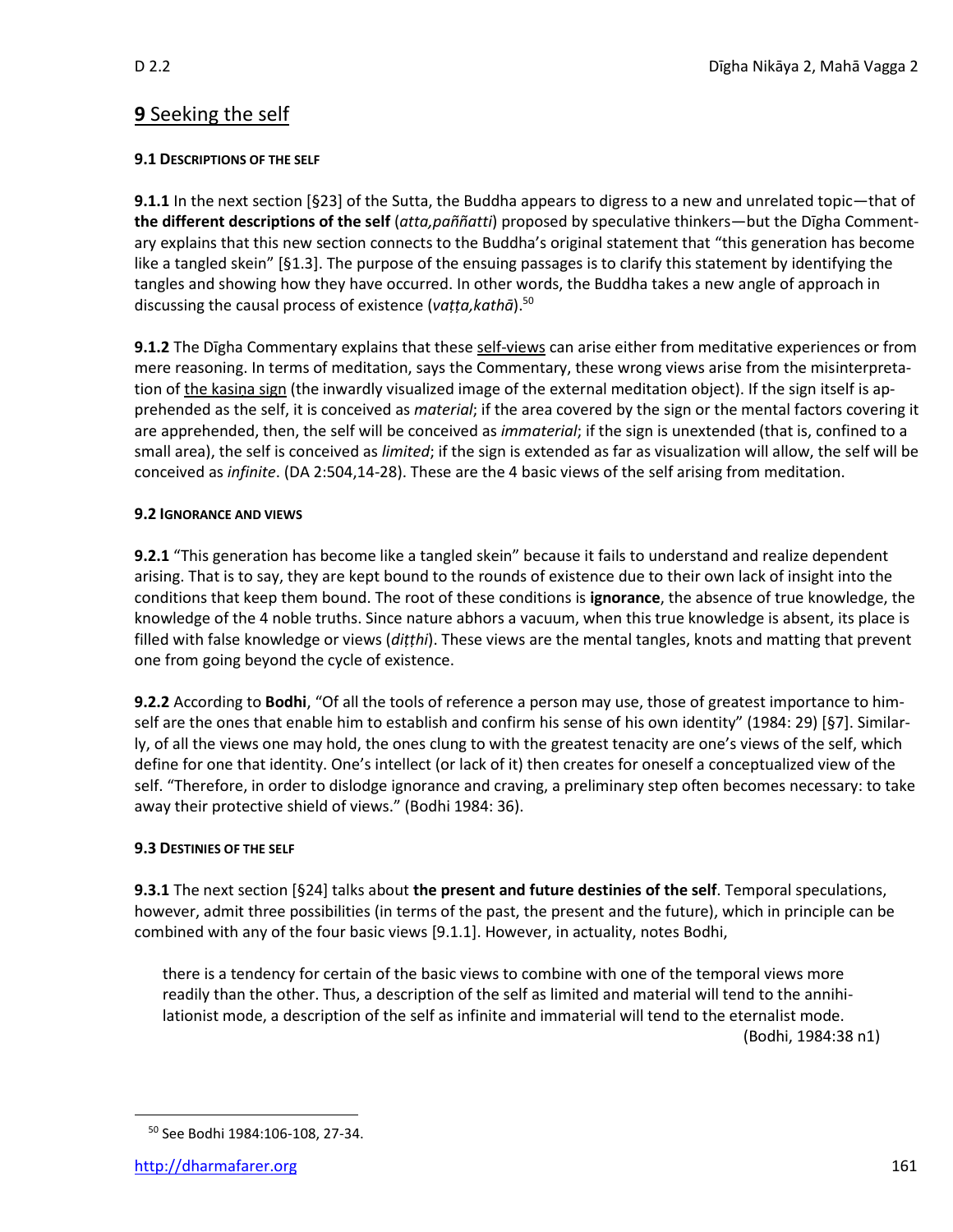**9.3.2** A short passage on the "**non-description of the self**" [§§25-26] states that, unlike the speculative theorists, the Buddha's disciples, on the basis of their spiritual attainments or practice, refrain from describing the self. The Commentary notes: "They know that the counterpart-sign<sup>51</sup> of the kasiņa is only a counterpart sign, and that the formless aggregates<sup>52</sup> are only formless aggregates." (DA 2:505). That is to say, they only describe the describable, namely, as dependently arisen phenomena that are all impermanent, suffering and non-self.

### **9.4 SELF-CONSIDERATIONS**

**9.4.1** Next [§27] the Buddha explains how **a consideration of the self** (*atta,samanupassanā*) can lead to 20 forms of the self-identity view (*sakkāya diṭṭhi*). He selects one aggregate, that of feeling, and shows how in 4 alternative ways it can become a basis for conceiving self: one who recognizes a self either considers feeling as self, or the self as altogether without feeling, or the self as being distinct from feeling but is of the nature to feel (or, subject to feeling).

**9.4.2** The view that **feeling is self** is then examined [§§28-29]. The 3 kinds of feeling—pleasant, painful and neutral—are found to be distinct and mutually exclusive, experienced only one at a time. Feeling, in other words (like any of the other aggregates) is a succession of distinct states lacking an enduring entity essential to selfhood.

**9.4.3** The Buddha then rejects the view of a completely insentient self on the ground that such a self could not even conceive the idea "I am" [§30]. In the third view, the Buddha shows how an attempt is made by theoretical thinkers to avoid the faults of the first 2 positions by making the self as having the nature to feel [§31]. Perhaps the closest historical parallel to this view is the Sāṅkhyā philosophy with its dualism of *purua,* the self as the changeless witness of nature, and *prakṛti,* nature itself, the ever-changing psychophysical field.

### **10** The 8 liberations (*aṭṭha vimokkha*)

### **10.1 THE 2 KINDS OF ARHATS**

**10.1.1** Having abandoned all these speculative views, one becomes an arhat; the saint is then described in a general way [§§32-36]. Then, the Buddha introduces a division of the spiritually freed into 2 kinds: "the one freed by wisdom" (*paññā,vimutta*) and "the one freed both ways" (*ubhato,bhāga,vimutta*).<sup>53</sup> Both win arhathood through wisdom, and their wisdom is the same, as stated in **the Sambuddha Sutta** (S 22.58).<sup>54</sup>

The distinguishing mark between them, then, is the "bodily suffusion" of the immaterial liberations the four immaterial [formless] attainments and the cessation of perception and feeling. The *ubhatobhāgavimutta* arahat has this experience, the *paññāvimutta* lacks it.

(Bodhi 1984:47 f; see 48 n1)

<sup>51</sup> The "counterpart-sign" (*paṭibhāga,nimitta*) is a clear, stable and effortless mental image of the meditation object that is attended by a profound bliss or powerful rapture.

<sup>&</sup>lt;sup>52</sup> That is, feeling, perceptions, formations, and consciousness.

<sup>53</sup> On the 4 types of arhats, see **Te,vijja S** (D 13), SD 1.8(2.1). **Richard Gombrich**, in ch 4 of his book *How Buddhism Began* (1996:96-134), discusses how he thinks *ceto,vimutti* and *paññā,vimutti* came to mean different things in the early development of Buddhist doctrine. This development was closely connected with the later scholastic view that one could gain awakening without meditation, which some scholars like Gombrich think the Buddha did not envisage (1996:96). See also Brekke 2002:67.

<sup>54</sup> S 22.58.3:65 f (SD 49.10).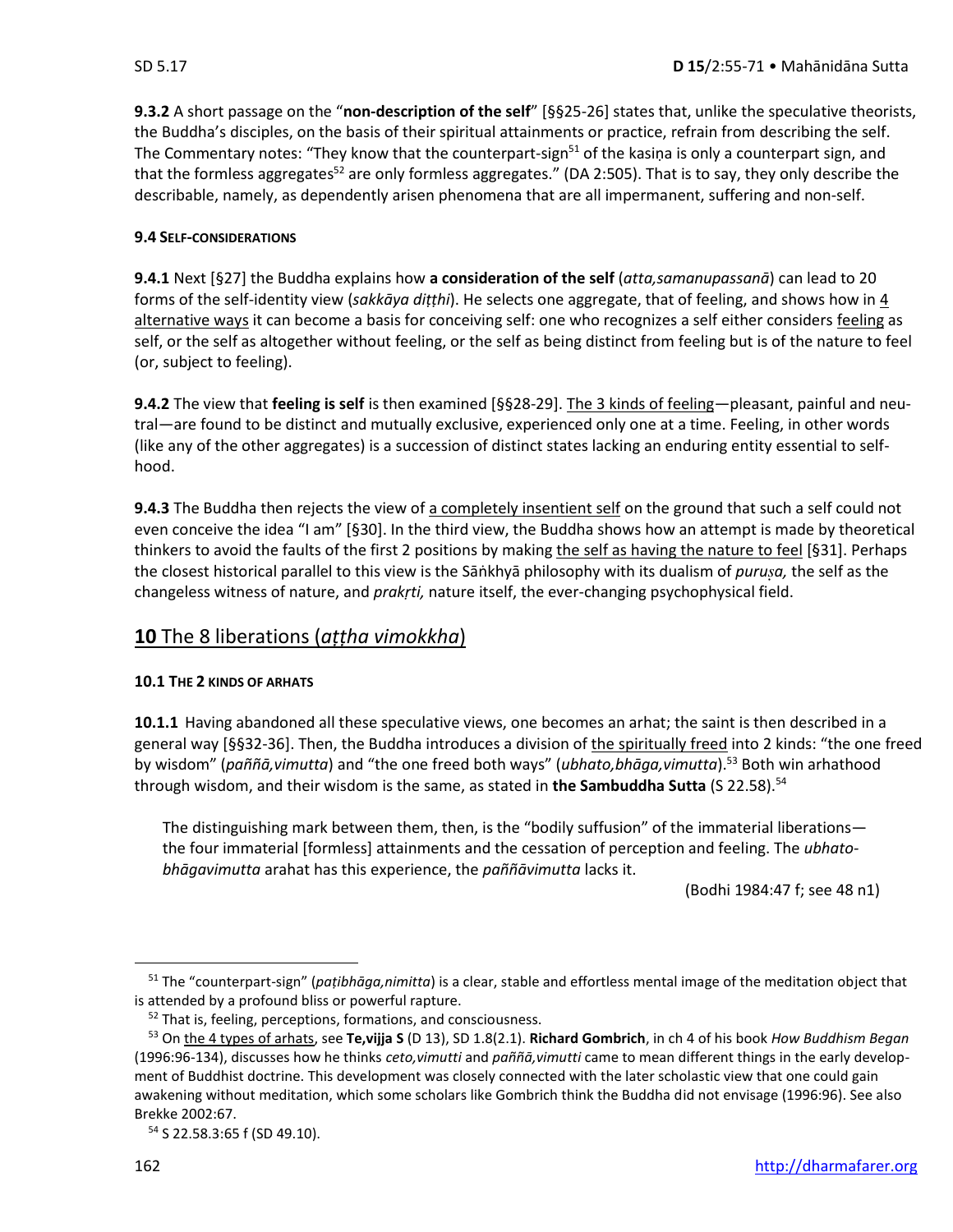### Table 10. The 7 stations for consciousness and the 2 bases<sup>55</sup> [§34]

| Formless realm (arūpâvacara)                                                                                                                                                                                                                                                                                                                                                                                      |                                                                                                                                                                                                                                                                                                     |                                                                                                                                                                                         |
|-------------------------------------------------------------------------------------------------------------------------------------------------------------------------------------------------------------------------------------------------------------------------------------------------------------------------------------------------------------------------------------------------------------------|-----------------------------------------------------------------------------------------------------------------------------------------------------------------------------------------------------------------------------------------------------------------------------------------------------|-----------------------------------------------------------------------------------------------------------------------------------------------------------------------------------------|
| Base only <sup>56</sup><br>7 <sup>th</sup> station for consciousness<br>6 <sup>th</sup> station for consciousness<br>5 <sup>th</sup> station for consciousness                                                                                                                                                                                                                                                    | Base of neither-perception-nor-non-perception<br>Base of nothingness<br>Base of infinite consciousness<br>Base of infinite space                                                                                                                                                                    | n'eva, saññā, nâsaññâyatana<br>ākiñcaññâyatana<br>viññāņañc'āyatana<br>ākāsānañc'āyatana                                                                                                |
| Form realm (rūpâvacara)                                                                                                                                                                                                                                                                                                                                                                                           |                                                                                                                                                                                                                                                                                                     |                                                                                                                                                                                         |
| [Not stations:                                                                                                                                                                                                                                                                                                                                                                                                    | The pure abodes                                                                                                                                                                                                                                                                                     | suddh'āvāsa] <sup>57</sup>                                                                                                                                                              |
| Base only <sup>58</sup><br>4 <sup>th</sup> station for consciousness:<br>beings same in body,<br>same in perception<br>(ekatta, kayā ekatta, saññino)<br>3rd station for consciousness:<br>beings same in body,<br>different in perception<br>(ekatta, kayā nānatta, saññino)<br>2 <sup>nd</sup> station for consciousness:<br>beings different in body,<br>same in perception<br>(nānatta, kayā ekatta, saññino) | Base of non-percipient beings<br>Gods of abundant fruit<br>Gods of radiant glory<br>Gods of boundless glory<br>Gods of limited glory<br>Gods of streaming radiance<br>Gods of boundless radiance<br>Gods of limited radiance<br>Great Brahmā<br>Gods of Brahma's Ministers<br>Gods of Brahma's Host | asañña, sattā<br>vehapphala<br>subha, kinha<br>appamāņa, subha<br>paritta, subha<br>ābhassara<br>appamāņ'ābha<br>paritta, subha<br>mahā brahmā<br>brahmā, purohitā<br>brahmā, parisajjā |
| Sense realm (kāmâvacara)<br>1 <sup>st</sup> station for consciousness: <sup>59</sup><br>beings different in body,<br>different in perception<br>(nānatta, kayā nānatta, saññino)                                                                                                                                                                                                                                  | Gods who lord over others' creations<br>Gods who delight in creating<br>The contented gods<br>The Yāma gods<br>The gods of the 33<br>The gods of the 4 Great Kings<br>Human beings<br>Some beings in the lower realms                                                                               | para, nimmita, vasavattī<br>nimmāņa,ratī<br>tusita<br>yāma<br>tāvatimsa<br>cātum, mahārājika<br>manussa, loka<br>āpaya, bhūmi                                                           |
| 2 <sup>nd</sup> station for consciousness:<br>beings different in body,<br>same in perception<br>(nānatta, kayā ekatta, saññino)                                                                                                                                                                                                                                                                                  | The host of asuras [titans]<br>The realm of the departed [ghosts]<br>The animal kingdom<br>The hells                                                                                                                                                                                                | asura, kāya<br>pitti, visaya<br>tiracchāna, yoni<br>niraya                                                                                                                              |

<sup>55</sup> See *Viññāṇa-ṭ,ṭhiti*, SD 23.14, & **Group karma?** SD 39.1 (1.4).

 $59$  The first 6 are the sense-sphere deva-realms, the lowest of the celestial realms.

<sup>56</sup> This is called a "sphere" (*avacara*), not a "station" (*ṭhiti*), because the consciousness is extremely subtle here so that it cannot be said to exist or not exist.

<sup>57</sup> **The pure abodes** (*suddh'āvāsa*), the 5 highest of the form worlds (*rūpa,loka*), are not listed as "stations for consciousness." They are inhabited only by non-returners who will reach their last birth to become arhats and attain nirvana. Hence, it is not a rebirth-sphere, but a "resting place" for non-returners living their last life. These abodes are Aviha ("non-declining"), Atappa ("unworried"), Sudassā ("clearly beautiful"), Sudassī ("clear-visioned") and Akaṇiṭṭhā ("peerless") (D 3:237, M 3:103, Vbh 425, Pug 42-46; cf D 3:253; A 4:39). See *Viññāṇa-ṭ,ṭhiti*, SD 23.14.

<sup>58</sup> According to **Brahma,jāla S** (D 1) and **Pāṭika S** (D 24), this is not a "station for consciousness" because *no* consciousness is found in the beings there. All cognitive activities are suspended here. As soon consciousness arises in a being there, he vanishes from that world. (**D 1**,2.31/1:28, **24**,2.20/3:33), SD 63.3.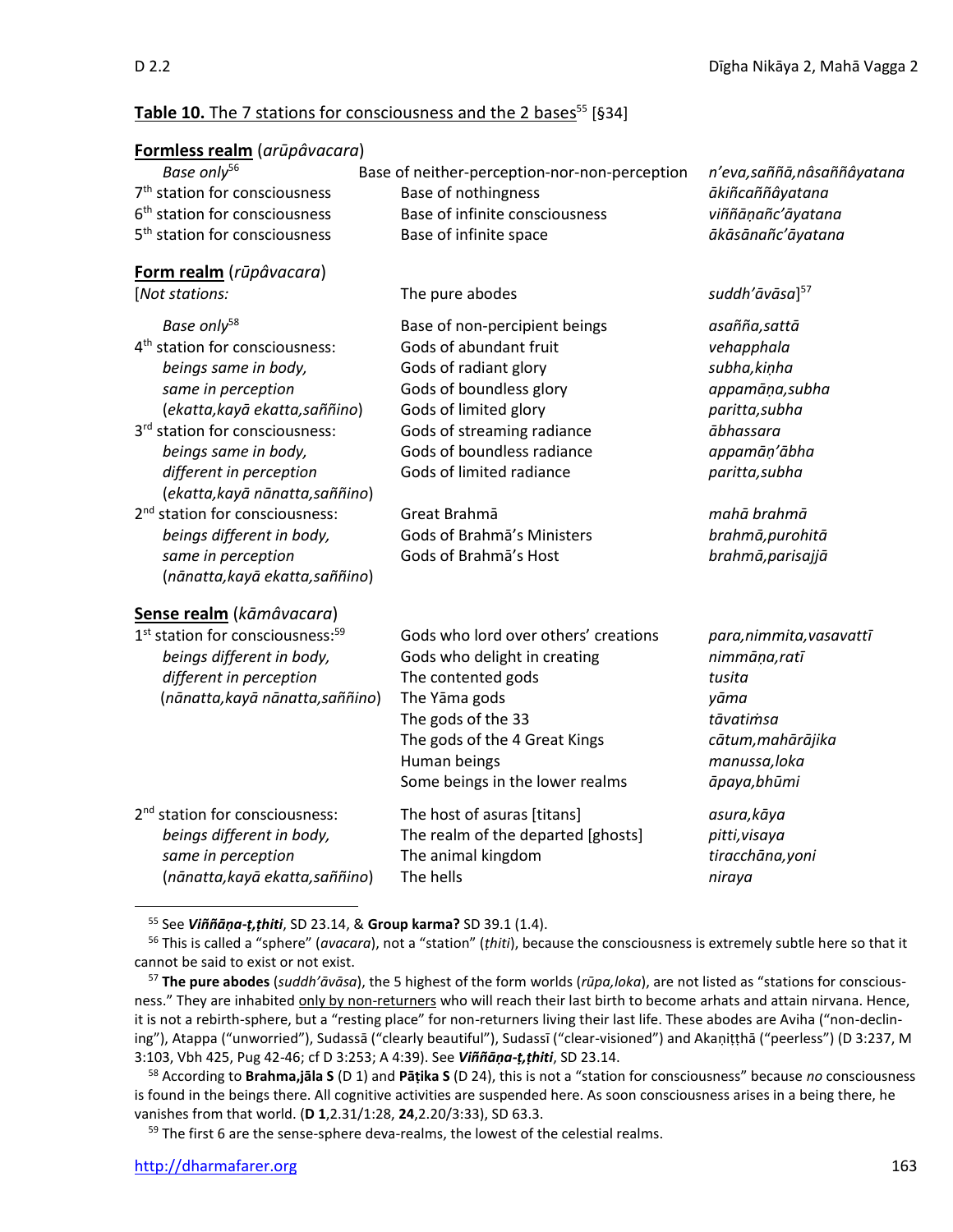**10.1.2 The wisdom-freed arhat** is described in terms of his understanding of the different realms of existence. This allusion to the realms gives the Buddha the occasion to present a psychocosmic map.<sup>60</sup> Having explained the conditions for rebirth, the Buddha goes on to show how the realms (abodes of beings) are divided into **the 7 stations for consciousness** (*viññāṇa-ṭ,ṭhitiyā*) and the 2 bases (*āyatana*) <sup>61</sup> [**Table 10**]. The 8 liberations [10.2], on the other hand, are deep meditations that are capable of freeing us from these 7 stations of consciousness.

**10.1.3 The arhat freed both ways** or "dual-freed" arhat, on the other hand, is described by way of his mastery over the 8 liberations (*vimokkha*) [§35]. These liberations include the 9 successive attainments reached by the power of concentration: the 4 dhyanas (*jhāna*), the 4 formless attainments (*āruppa samāpatti*),<sup>62</sup> and the cessation of perception and feeling (*saññā,vedayita,nirodha = nirodha,samāpatti*).<sup>63</sup>

### **10.2 THE 8 LIBERATIONS DEFINED**

The 8 liberations (*aṭṭha vimokkha*) are 8 grades or levels of mental liberation based on spiritual cultivation of profound states, that is, the form dhyanas and the formless attainments. They are described in discourses like **the Mahā,nidāna Sutta** (D 15) [§35] and **the Mahā,parinibbāna Sutta** (D 16).<sup>64</sup>

The first 3 of the 8 liberations are *kasiṇa* meditations,<sup>65</sup> which are explained in some detail in **the Mahā Sakuludāyi Sutta** (M 77,23), but a more detailed exposition is found in **the Paṭisambhidā,magga** (Pm 2:38-40). **The 8 liberations**, shown in Table 10, can be explained as follows:

(1) **The 1st liberation** is that of one with physical form who sees physical forms (*rūpī rūpāni passati*) internally. The Majjhima Commentary explains that the meditator does the preliminary exercise (*parikamma*) on an internal form (in our own body), for example, the dark (*nīla*) of the eyes for a blue *kasiṇa*, the skin for a yellow *kasiṇa,* the blood for a red *kasiṇa*, the teeth for a white *kasiṇa,* but the concentration sign (*nimitta*) arises externally (MA 3:258 f). The "transcending" (*abhibhāyatana*) of the forms is the attainment of dhyana together with the arising of the sign. On emerging from the dhyana, he considers, "I know, I see."

(2) **The 2nd liberation** is that of one who does not see physical forms internally, but sees physical forms externally (*ajjhattaṁ arūpa,saññī bahiddhā rūpāni passati*). Here, the preliminary *kasiṇa* exercise is done on an external form (a *kasiṇa* object) and on the arising concentration-sign. The formulation of the 2<sup>nd</sup> vimokkha "suggests that it is a shorthand for all the eight abhibhāyatanas which consist of variations on the theme *ajjhattaṁ arūpa-saññī eko bahiddhā rūpāni passati*" (Gethin 2002:267 n7).

(3) **The 3rd liberation** is that of one freed after contemplating the idea of the beautiful (*subhan't'eva adhimutto hoti*). This is said in reference to the attainment of form dhyana (*rūpa jhāna*) by means of concentrating the mind on perfectly pure and bright colours as the *kasiṇa*-object*.* **The Paṭisambhidā,magga** says that this

<sup>&</sup>lt;sup>60</sup> "Psychocosmic" means "mental universe," esp in ref to the early Buddhist idea of the higher existential realms being attainable through meditation even while we live.

<sup>61</sup> Elsewhere these are called "the 9 abodes of beings" (*nava,satt'āvāsa*) (**D 33**,3.2(3)/3:263 + 2.2(3)/3:288; **A 9.24**/4:401). Here *āyatana* is rendered as "sphere," referring to a realm or level of meditation; where it refers to the senses, it is tr as "base." *Avacara* (*ava,* "down, out" + *cara,* "wandering") is tr as "realm," but "sphere" is often used here, too. See SD 17.8a (5.2) & (11.2).

<sup>62</sup> Or, *arūpa,samāpatti.* These terms are commentarial.

<sup>63</sup> Further, on the *paññā,vimutta* and the *ubhato,bhāga,vimutta* arhats, see SD 49.10 (1.1.3).

 $64$  D 16,3.33 (SD 9).

<sup>65</sup> The *kasiṇa* is a physical meditation device (a colour, a primary element or light) that provides support for visualization exercise until one acquires the mental image (*nimitta*). For example, a disc made of clay is used in earth *kasiṇa* meditation, a bowl of water in water *kasiṇa* meditation*.* On the 10 kasiṇas, see **Mahā Sakuludāyi S** (M 77,24/2:14 f); SD 49.5b (1). For details, see Vism chs 4-5 (where, however, the space *kasiṇa* is restricted to limited space, and the consciousness *kasiṇa* is replaced by the light *kasiṇa*). See SD 15.1 (9.2).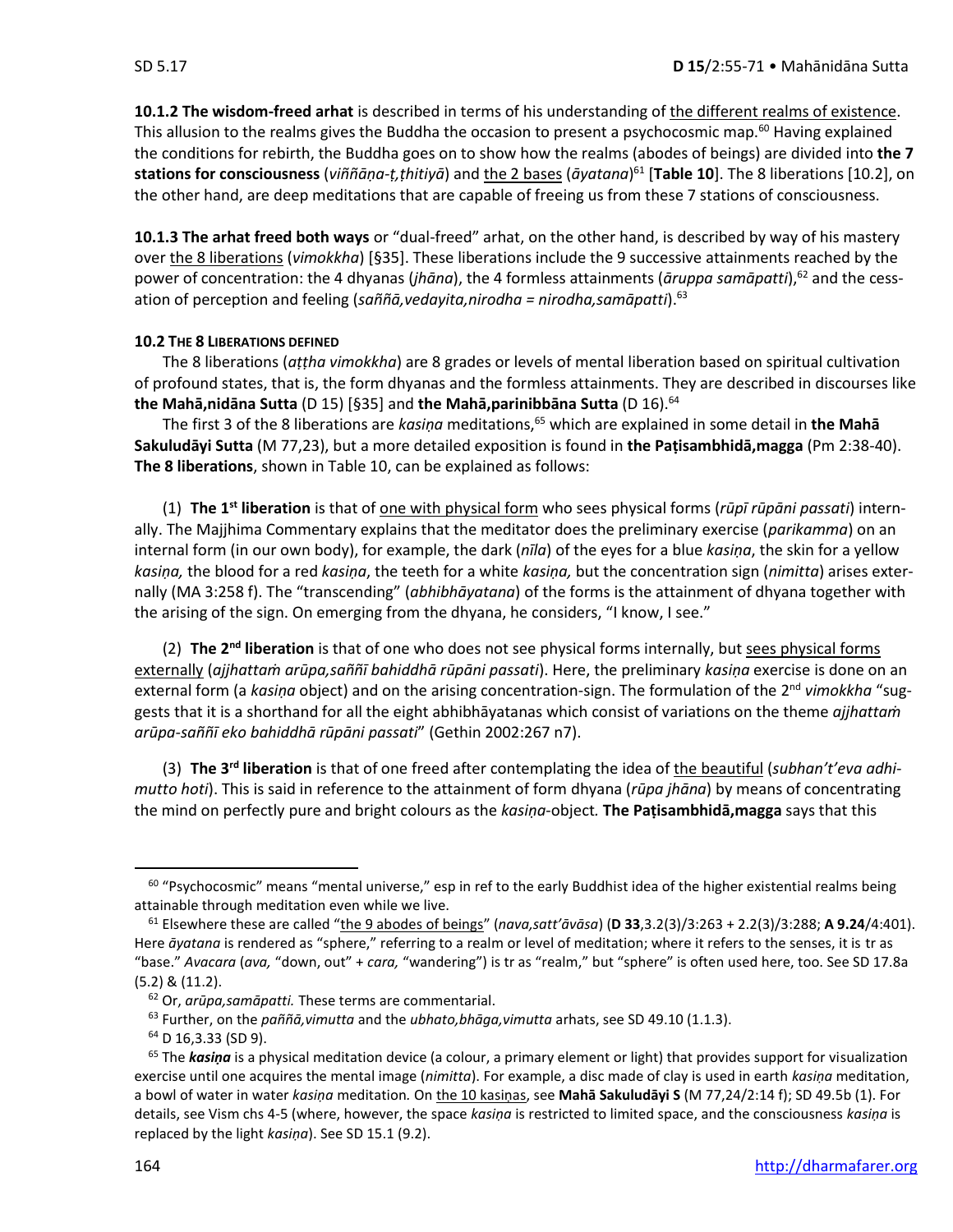mental state is also produced through the cultivation of the divine abodes (*brahma,vihāra*), as a result of which all beings appear perfectly pure and glorious, and thus the mind turns to the beautiful (Pm 5.20/2:39).

These first 3 are said in connection with *kasiṇa* meditation by way of the "bases of mastery" or "bases for transcendence" (*abhibhāyatana*), that is, one of the 8 stages of mastery over the senses through dhyana (*jhāna*).<sup>66</sup> The following four (4-7) are the formless attainments (*arūpa samāpatti*):

(4) **The 4th liberation.** Through the utter transcending of the perception of physical form, the passing away of the perception of impingement [*paṭigha,* sense-contact], and non-attention to the perception of diversity, contemplating, "Space is infinite," one enters and dwells in the base of infinite space. This is the 4<sup>th</sup> liberation.

(5) **The 5th liberation.** Through the utter transcending of infinite space, contemplating, "Consciousness is infinite," one enters and dwells in the base of infinite consciousness. This is the 5<sup>th</sup> liberation.

(6) **The 6th liberation.** Through the utter transcending of the base of infinite consciousness, contemplating, "There is nothing," one enters and dwells in the base of nothingness. This is the  $6<sup>th</sup>$  liberation.

(7) **The 7th liberation.** Through the utter transcending of the base of nothingness, one enters and dwells in the base of neither-perception-nor-non-perception. This is the 7<sup>th</sup> liberation.

(8) **The 8th liberation.** Through the utter transcending of the base of neither-perception-nor-non-perception, one enters and dwells in the cessation of perception and feeling. This last stage requires both concentration and insight, and can be attained only by non-returners and arhats who have mastered the formless attainments. This is the  $8<sup>th</sup>$  liberation.

The Commentary on **the Mahā Sakuludāyi Sutta** (M 77,22/2:13) says that these liberations (*vimokkhā*) are the mind's full (but temporary) release from the opposing states and its full (but temporary) release by delighting in the object (*ārammaṇa*) (MA 3:255, cf 255-259).<sup>67</sup>

# **11** "Positive" dependent arising

In the Mahā Nidāna Sutta, conditionality is depicted in negative mode, that is, showing the impossibility of a dependent state arising without its condition. On the other hand, conditionality is presented positively  $$ showing how a condition flows into the dependent state—in suttas such as:

| Āhāra Sutta    | S 12.11/2:11 f    | SD 76.1  | The 4 kinds of food                           |
|----------------|-------------------|----------|-----------------------------------------------|
| Upanisā Sutta  | S 12.23/2:29-32   | SD 6.12  | Mundane and supramundane dependent arising    |
| Paccaya Sutta  | S 12.27/2:42 f    | SD 39.12 | Specific conditionality and ignorance as root |
| Sammasa Sutta  | S 12.66/2:107-112 | SD 14.4  | How the Buddha awakened                       |
| Upayanti Sutta | S 12.69/2:118 f   | SD 83.17 | How suffering is conditioned                  |

It is said that the nun Khemā had listened to the Mahā Nidāna Sutta in the time of Kassapa Buddha (Ap 34/- 2:546), and on hearing it again, expounded by our Buddha, she recalled the event and became an arhat (Ap 72/- 2:549).

 $-$ 

<sup>66</sup> **Mahā Parinibbāna S** (D 16,3.24/2:110); **Mahā Sakuludāyi S** (M 77.22/2:13); **Abhibhāyatana S** (A 8.65/ 4:305), **Kosala S**  (A 10.29/5:61). **The Dhamma,saṅgaṇī** apparently regard the *abhibhāyatanā* as being "concerned with the mastery and facility in certain aspects of *jhāna* practice" (Gethin, 2001:267). See Dhs 45-52 where the 8 *abhibhāyatanā* (with slight variations from the Nikāya formulation) are treated as an aspect of *jhāna* that is of the form realm (*rūpāvacara*); cf DhsA 187- 190. See BDict: abhibhāyatana.

 $67$  For further details, see SD 49.5b (3).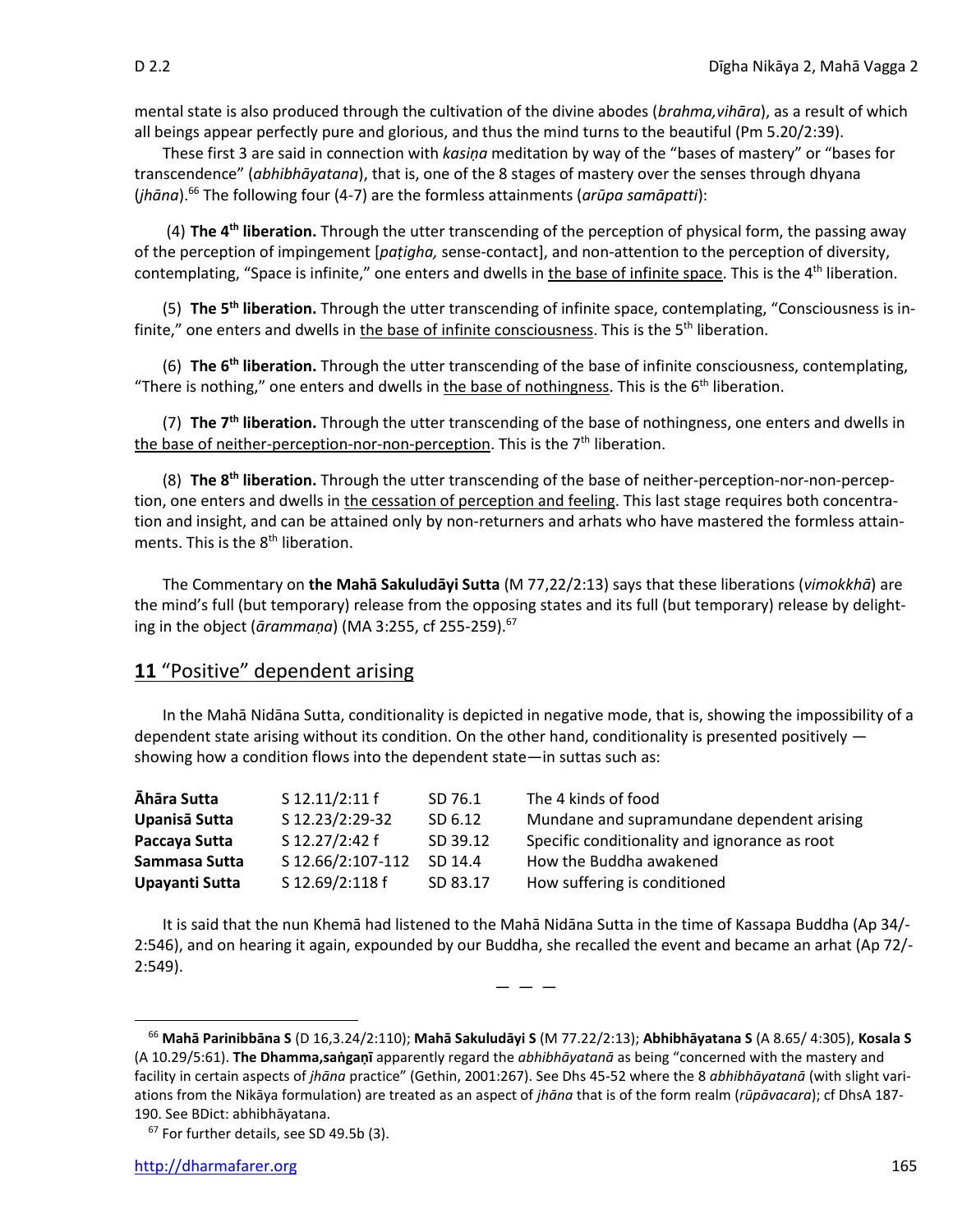# **Mahā,nidāna Sutta** The Discourse on the Great Connections

D 15

### **[***55***]**

**1** Thus have I heard.

At one time, the Blessed One was staying among the Kurus.<sup>68</sup> There was a market-town of the Kurus called Kammāsa,damma.<sup>69</sup>

### Ānanda's declaration

1.2 Then, the venerable Ānanda approached the Blessed One. Having approached and saluted the Blessed One, he sat down at one side.

Seated thus at one side, the venerable Ānanda said this to the Blessed One:

"It is wonderful, bhante; it is marvellous, bhante, how deep this dependent arising is, how deep it appears to be.<sup>70</sup> Yet it is as clear as can be to me!"

1.3 "Do not say so, Ānanda! Do not say so, Ānanda!

**Dependent arising** appears deep; it *is* deep.

Ānanda, because of not understanding, because of not penetrating this truth,

this generation has become like a tangled skein, $<sup>71</sup>$  like a knotted ball of thread,</sup>

<sup>69</sup> This odd sentence is syntactically a "naming parenthesis," and is identical to that in **Mahā Satipaṭṭhāna S** (D 22) and **Satipaṭṭhāna S** (M 10), where see n ad loc. As such, it is very likely that this sutta was taught at the same venue around the same time. DA explains that there was no place in town for the Buddha to stay, so he stayed outside, in the jungle. The same setting opens **Mahā Nidāna S** (D 15,1/2:55). Kammāsa,damma, Kammāsa,dhamma, or Kammasa~: Comy here says: "It is said that the Blessed One was unable to find any dwelling-place at (ie, near) the market-town. So leaving the markettown, the Blessed One went into the great forest, where he found a certain suitable and pleasant spot with water, and there he dwelt, making the market-town his alms-resort" (*Bhagavato kira tasmiṁ nigame vasan'okāso koci vihāro nāma nâhosi. Nigamato pana apakkamma aññatarasmiṁ udaka,sampanne ramanīye bhūmi,bhāge mahā,vana,soṇḍo ahosi tattha bhagavā vihāsi, taṁ nigamaṁ gocara,gāmaṁ katvā*) (DA 2:483).

**The Kuru kingdom** was located in the plain of Kurukṣetra between the Yamunā and the Ganges, where its capitals of Hastina,pura (Pali *Hatthina,pura*) (NE of Meerut) and Indra,prastha (Pali *Inda,patta*) (near Delhi) played important roles during the Epic period. According to Buddhaghosa the people of Kammāsa,damma had a good diet and great wisdom; hence, out of compliment, the Buddha taught them profound suttas: (Mahā) Satipaṭṭhāna S (D 22; M 10), Mahā Nidāna S (D 15) and **Āneñja,sappāya S** (M 106/2:261 ff) (SA 2:87). The **(Cūḷa) Nidāna S** (S 12.60/2:92), **Sammasa S** (S 12.66/2:107 f) and **Ariya,vasā S** (A 18.20/5:29 f) were also delivered at Kammāsa,damma.

 $70$  Bodhi: "We might perhaps understand the first phrase ["The dependent arising is deep'] to refer to dependent arising as an objective principle, the second ["appears deep"] to the verbal exposition of that principle. Together they indicate that dependent origination is deep both in essence and in manifestation." (1984:7). Comy explains that dependent arising is "deep" in 4 respects: (1) depth of meaning (ie, from the effect looking back to its condition); (2) depth of phenomena (ie, from the condition looking to its effect); (3) depth of teaching (diversity of methods use by the Buddha to teach it); (4) depth of penetration (it makes one realize the true nature of existence). (DA 2:485 f; see also 1984:7-9).

<sup>71</sup> "Tangled skein" (*tantā,kulaka,jātā*). "Skein" is a quantity of thread or yarn, wound to a certain length on a reel; broadly, any coil(s) of worsted yarn; a "hank," a coil of rope, wool or yarn.

<sup>68</sup> Comy to **Mahā Nidāna S** (D 15) says: "It is said that the Blessed One was unable to find any dwelling-place at (ie, near) the market-town. So leaving the market-town, the Blessed One went into the great forest, where he found a certain suitable and pleasant spot with water, and there he dwelt, making the market-town his alms-resort" (*Bhagavato kira tasmiṁ nigame vasan'okāso koci vihāro nāma nâhosi. Nigamato pana apakkamma aññatarasmiṁ udaka,sampanne ramanīye bhūmi,bhāge mahā,vana,soṇḍo ahosi tattha bhagavā vihāsi, taṁ nigamaṁ gocara,gāmaṁ katvā*) (DA 2:483). See Intro (1.2) & (12).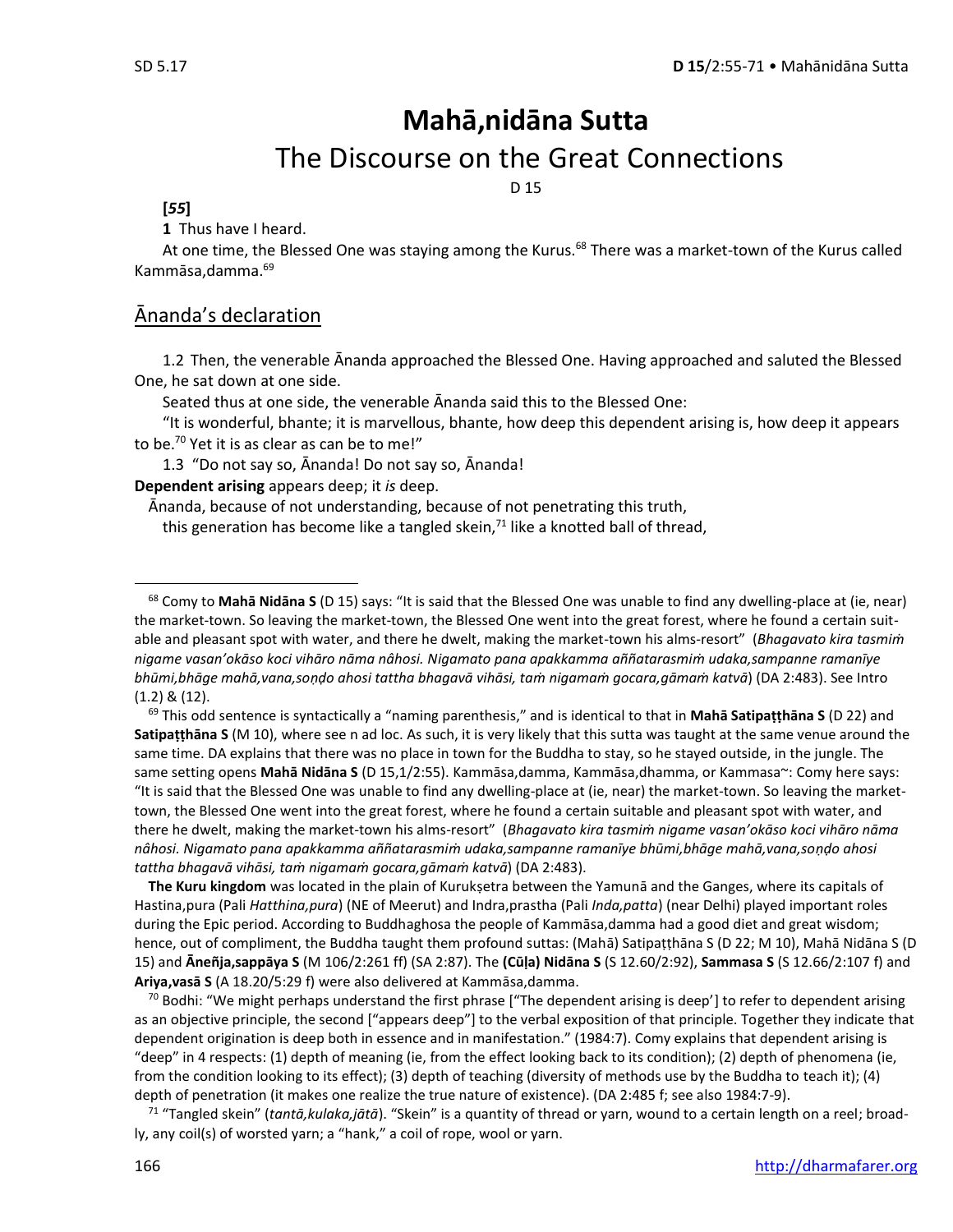like matted muñja-grass<sup>72</sup> and reeds<sup>73</sup> —

it does not cross beyond the cyclic life<sup>74</sup> with its plane of misery, its bad destination, its lower realms.

### I. THE CYCLES OF DEPENDENT ARISING [4]

### Reverse cycle

**2** (1) Ānanda, if one were asked, 'Is **decay-and-death** due to a specific condition?<sup>75</sup> One should say, 'They are.'

If one were asked, 'With what as condition, is there *decay and death*?' one should say, 'With **birth** as condition, there is decay and death.'

(2) Ānanda, if one were asked, 'Is **birth** due to a specific condition?' **[56]** one should say, 'It is.' If one were asked, 'With what as condition, is there *birth*?' one should say, 'With **existence** as condition, there is birth.'

(3) Ānanda, if one were asked, 'Is **existence** due to a specific condition?' one should say, 'It is.' If one were asked, 'With what as condition, is there *existence*?' one should say, 'With **clinging** as condition, there is existence.'

(4) Ānanda, if one were asked, 'Is **clinging** due to a specific condition?' one should say, 'It is.' If one were asked, 'With what as condition, is there *clinging*?' one should say, 'With **craving** as condition, there is clinging.'

(5) Ānanda, if one were asked, 'Is **craving** due to a specific condition?' one should say, 'It is.' If one were asked, 'With what as condition, is there *craving*?' one should say, 'With **feeling** as condition, there is craving.'

(6) Ānanda, if one were asked, 'Is **feeling** due to a specific condition?' one should say, 'It is.' If one were asked, 'With what as condition, is there *feeling*?' one should say,

'With **contact** as condition, there is feeling.'

(7) Ānanda, if one were asked, 'Is **contact** due to a specific condition?' one should say, 'It is. If one were asked, 'With what as condition, is there *contact*?' one should say, 'With **name-and-form**<sup>76</sup> as condition, there is contact.'

<sup>72</sup> *Muñjā,* a kind of grass reed, Saccharum munja Roxb (Sn 440). Cf *muñja,kesa,* "having dark flowing mane (like *muñjā* grass)," D 2:174). It is sometimes made into slippers (*muñja,pāduk*ā) (DhA 3:451). The *muñjā* reed itself (as opposed to the sheath) is called *isīkā*, but this is found only in similes (D 1:77 = M 2:17; cf J 6:67; DA 1:222). SED (Monier Williams), under *ikṣukāṇḍa*, says that *muñja* is a kind of sugar cane. According to the University of Melbourne (Australia)'s "Multilingual Multiscript Plant Name Database," *muñjā* is the Bengal cane, see

[http://rimmo.mur.csu.edu.au/Plantnames/Sorting/Saccharum.html.](http://rimmo.mur.csu.edu.au/Plantnames/Sorting/Saccharum.html)

<sup>73</sup> Prec + this lines: *evam ayaṁ pajā tantā,kulaka,jātā kula,gaṇṭhika,jātā muñja,pabbaja,bhūtā.* See prec nn.

<sup>&</sup>lt;sup>74</sup> "Cyclic life," samsāra, lit "perpetual wandering," ie, round/s of rebirth. This is the unbroken chain of the aggregates (*khandha*) that are inherently painful due to their impermanence.

<sup>75</sup> *Atthi idap,paccaya jarā,maraṇan ti,* lit "Is there specific condition in decay and death?" "Specific condition," (*idap,paccayā*), that is, the proximate cause and effect. See Bodhi 1984:10-13.

<sup>76</sup> While this sutta defines the terms for the other links, it does not define *nāma,rūpa,* but goes on to discuss the causal connection between *nāma,rūpa* and *phassa* (omitting *saḷ'āyatana*) [§§19-22]. Reat (1987) gives an insightful study of *nāma,rūpa.* See also Bucknell 1999:322 ff.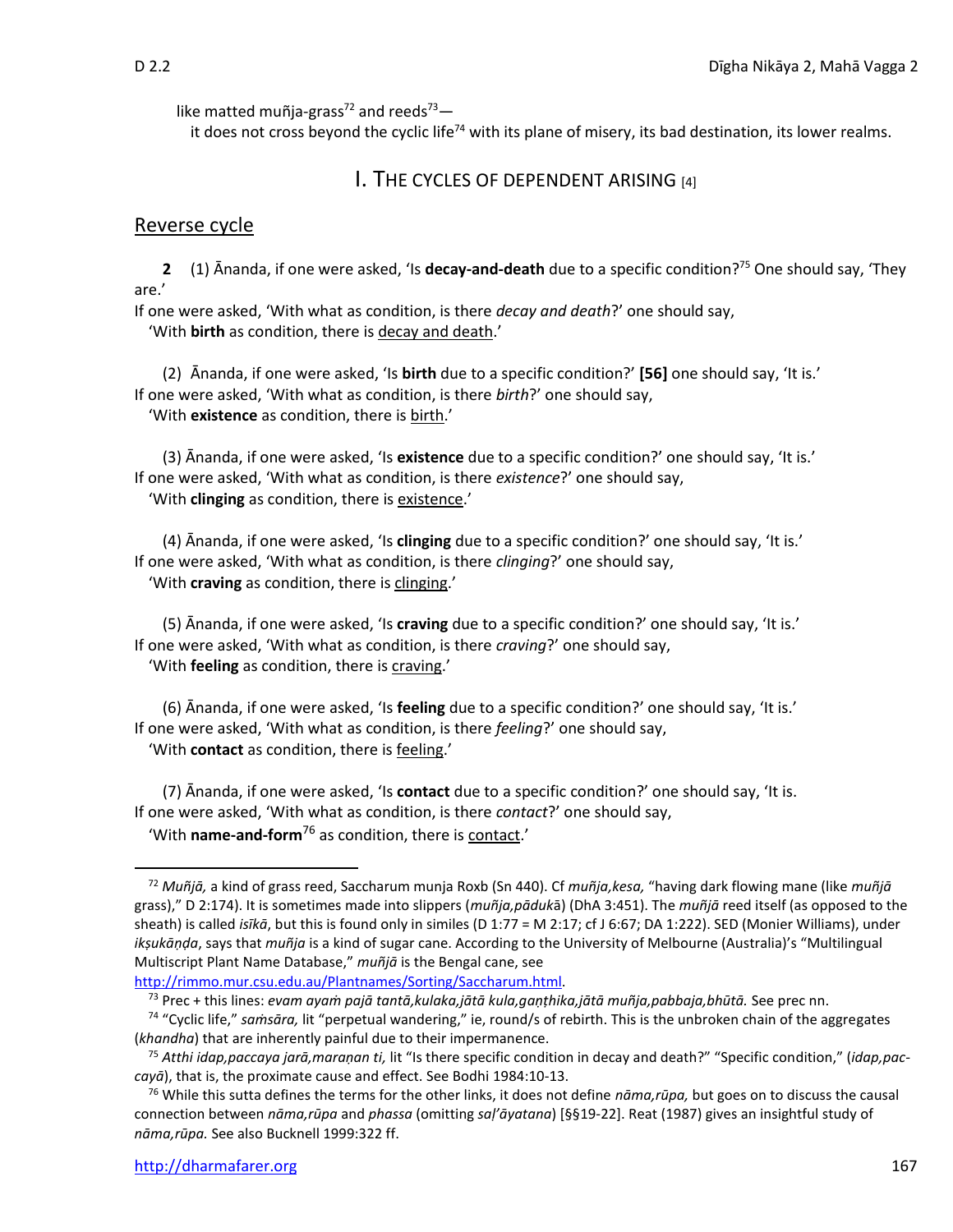(8) Ānanda, if one were asked, 'Is **name-and-form** due to a specific condition?' one should say, 'It is.' If one were asked, 'With what as condition, is there *name-and-form*?' one should say,

'With **consciousness** as condition, there is name-and-form.'<sup>77</sup>

(9) Ānanda, if one were asked, 'Is **consciousness** due to a specific condition?' one should say, 'It is.' If one were asked, 'With what as condition, is there *consciousness*?' one should say,

'With **name-and-form** as condition, there is consciousness.'

### Forward cycle

**3** Thus, Ānanda,

| (1) with name-and-form | as condition, there is    | consciousness;                                          |
|------------------------|---------------------------|---------------------------------------------------------|
| (2) with consciousness | as condition, there is    | name-and-form; <sup>78</sup>                            |
| (3) with name-and-form | as condition, there is    | contact;                                                |
| (4) with contact       | as condition, there is    | feeling;                                                |
| (5) with feeling       | as condition, there is    | craving;                                                |
| (6) with craving       | as condition, there is    | clinging;                                               |
| (7) with clinging      | as condition, there is    | existence;                                              |
| (8) with existence     | as condition, there is    | birth;                                                  |
| (9) with birth         | as condition, there arise | decay and death, sorrow, [57] lamentation, bodily pain, |
|                        |                           | mental pain and despair.                                |

Such is the arising of this whole mass of suffering.

### Birth conditioning decay-and-death

- **4** (1) It is said thus: **'With birth as condition, there is** *decay and death***.'**
- 4.2 Ānanda, how birth conditions *decay-and-death* should be known in this manner:

If, Ananda, there were no **birth** at all, of any kind whatsoever, in anyone, anywhere<sup>79</sup>—that is to say,

- of gandharvas $^{80}$  into the gandharva state, of yakshas $^{81}$  into the yaksha state, of humans into the human state,
- of devas into the deva state, of non-humans into the non-human state, $82$ of quadrupeds into the quadruped state,

<sup>77</sup> This link and the next form a *loop.* They are both defined at §§21+22a.

 $78$  On the relationship of this line and the preceding, see Intro (3).

<sup>79</sup> *Nâbhavissa sabbena sabbaṁ sabbathā sabbaṁ kassaci kimhici*, alt tr, "If all ... of all kinds whatsoever everywhere were not to be." *Sabbena sabbaṁ sabbathā sabbaṁ,* lit "the all with all, the all every way," which occurs 15 times altogether in this Sutta: §§4-19 (D 15/2:57,6+21+31, 58,11+22, 59,11+25, 60,1+12+22+33, 61,8+17+26, 62,4). On the significance of *sabbena sabbaṁ sabbathā sabbaṁ,* see **Potaliya S** (M 54,14+25) + SD 43.8 (2.2).

<sup>80</sup> "Gandharvas," *gandhabba,* in **Mahā Taṇha,saṅkhaya S** (M 38,26), SD 7.10, refers to the "being-to be-born" or rebirthconsciousness (*paṭisandhi,citta*). Although here, *gandhabba* can refer to class of divine beings, it is more likely that is the intermediate state (*antarā,bhava*). This is a state between rebirths when the being is none of the 5 (deva. human, animal, preta, or hell-being) or 6 (the 5 classes + asura) classes of beings. For discussion, see Harvey 1995:105-108. See "**Is rebirth immediate?**" in SD 2003:2.16.

<sup>81</sup> On yaksha, see SD 21.3 (4.2.5); SD 51.11 (3.1.1.2).

<sup>82</sup> "Non-humans," *bhūtā,* usu tr as "spirits, demons," but here I follow Comy and give a broader sense of the term.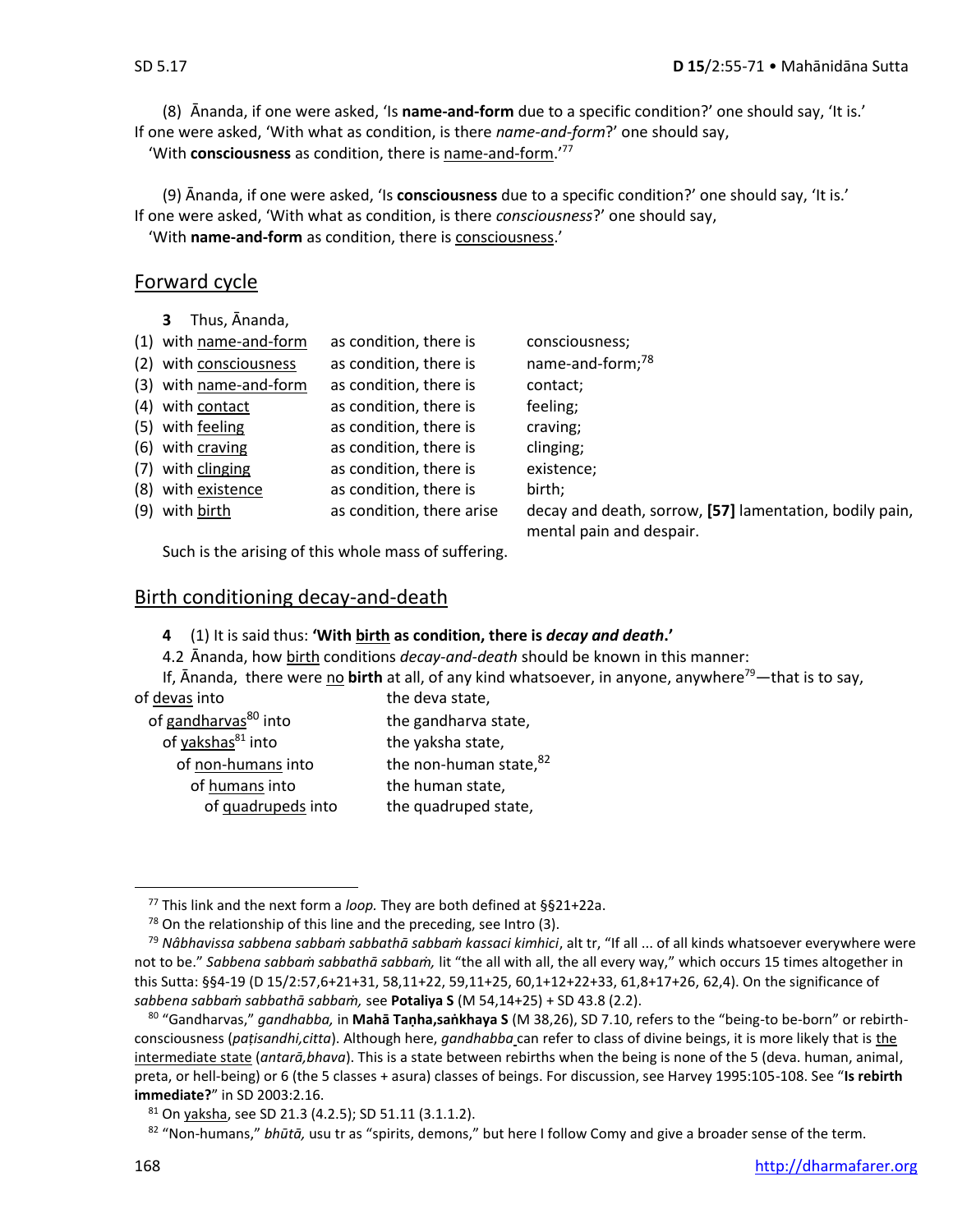| of the winged <sup>83</sup> into | the winged state,  |
|----------------------------------|--------------------|
| of reptiles <sup>84</sup> into   | the reptile state, |

each into their own state—

if there were *no birth* whatsoever—

then, Ānanda, in the complete absence of birth, with the cessation of birth, would **decay-and-death**  occur?" 85

"Certainly not, bhante."

"Therefore, Ānanda, this itself is the reason, this is the connection [link], this is the arising, this is the condition for *decay and death*, that is to say, **birth**." 86

### Existence conditioning birth

**5** (2) "It is said thus: **'With existence as condition, there is** *birth***.'**

Ānanda, how existence conditions *birth* should be known in this manner:

5.2 If, Ānanda, there were no **existence** *at all, of any kind whatsoever, in anyone, anywhere*—that is to say, the sense existence, the form existence, the formless existence—

if there were no *existence* whatsoever—

then, in the complete absence of existence, with the cessation of existence, would there be *birth*?" "Certainly not, bhante."

5.3 "*Therefore, Ānanda, this itself is the reason, this is the connection [link], this is the arising, this is the condition for birth, that is to say,* **existence**."

### Clinging conditioning existence

**6** (3) "It is said thus: **'With clinging as condition, there is** *existence***.'**

Ānanda, how clinging conditions *existence* should be known in this manner:

If, Ānanda, there were no **clinging** *at all, of any kind whatsoever, in anyone,* **[58]** *anywhere*—that is to say, *no* clinging to sense-pleasure,

*no* clinging to views,

*no* clinging to rituals and vows,

no clinging to the self-doctrine;<sup>87</sup>

if there were no *clinging* whatsoever—

then, in the complete absence of clinging, with the cessation of clinging—would there be *existence*?" "Certainly not, bhante."

<sup>85</sup> "Would there by decay and death?" *jarā,maraṇaṁ paññāyethā*, lit "would decay-and-death be manifested?"

<sup>83</sup> "The winged," *pakkhīna*, here encompasses not only birds, but any animals with wings, such as bats.

<sup>84</sup> "Reptiles," *siriṁsapa* (Skt *sarīsṛpa*)*,* lit "crawling, creeping," ie, snake, reptile (V 1:3, 2:110; D 2:57; M 1:19; S 1:154; A 2:73, 117, 143, 5:15; Sn 52, 964; J 1:93; Pv 3.5,2; Nm 484; VbhA 6).\*

<sup>86</sup> *Tasmā'ti-h'ānanda es'eva hetu etaṁ nidānaṁ esa samudayo esa paccayo jarā,maraṇassa, yad idaṁ jāti*. The phrase "this itself is the reason [cause], this is the connection [link], this is the arising, this is the condition" (*es'eva hetu etaṁ nidānaṁ esa samudayo esa paccayo*) occurs 17 times (§§4, 5, 6, 7, 8, 11, 12, 13, 14, 15, 16, 17, 18, 19, 20, 21, 22): see Intro (2.1).

<sup>87</sup> The 4 clingings (*upādāna*): to sense-pleasure (*kāmûpādāna*), to views (*diṭṭhûpādāna*), to rituals and vows (*sīla-b,batûpādāna*), and to the self-doctrine (*atta,vādûpādāna*): see **Sammā Diṭṭhi S** (M 9,34/1:50 f), SD 11.14. On clinging to sensepleasures, see *Anusaya*, SD 31.3 (2). On clinging to views, see *Anusaya*, SD 31.3 (5). On clinging to vows and rituals, see **Entering the stream**, SD 3.3 (5.3). On clinging to self-doctrine, see *Anusaya*, SD 31.3 (5.2): self-view. *Attânuvāda.* Cf D 2:58, 3:230; M 1:66; S 2:3; Dhs 212. Regarding *atta,vād'upādāna* (clinging to a self-view), Comy says that those who hold such a view, talk about or cling to the "self" (MA 1:219). On *atta,vāda,* see **Sallekha S** (M 8/1:40).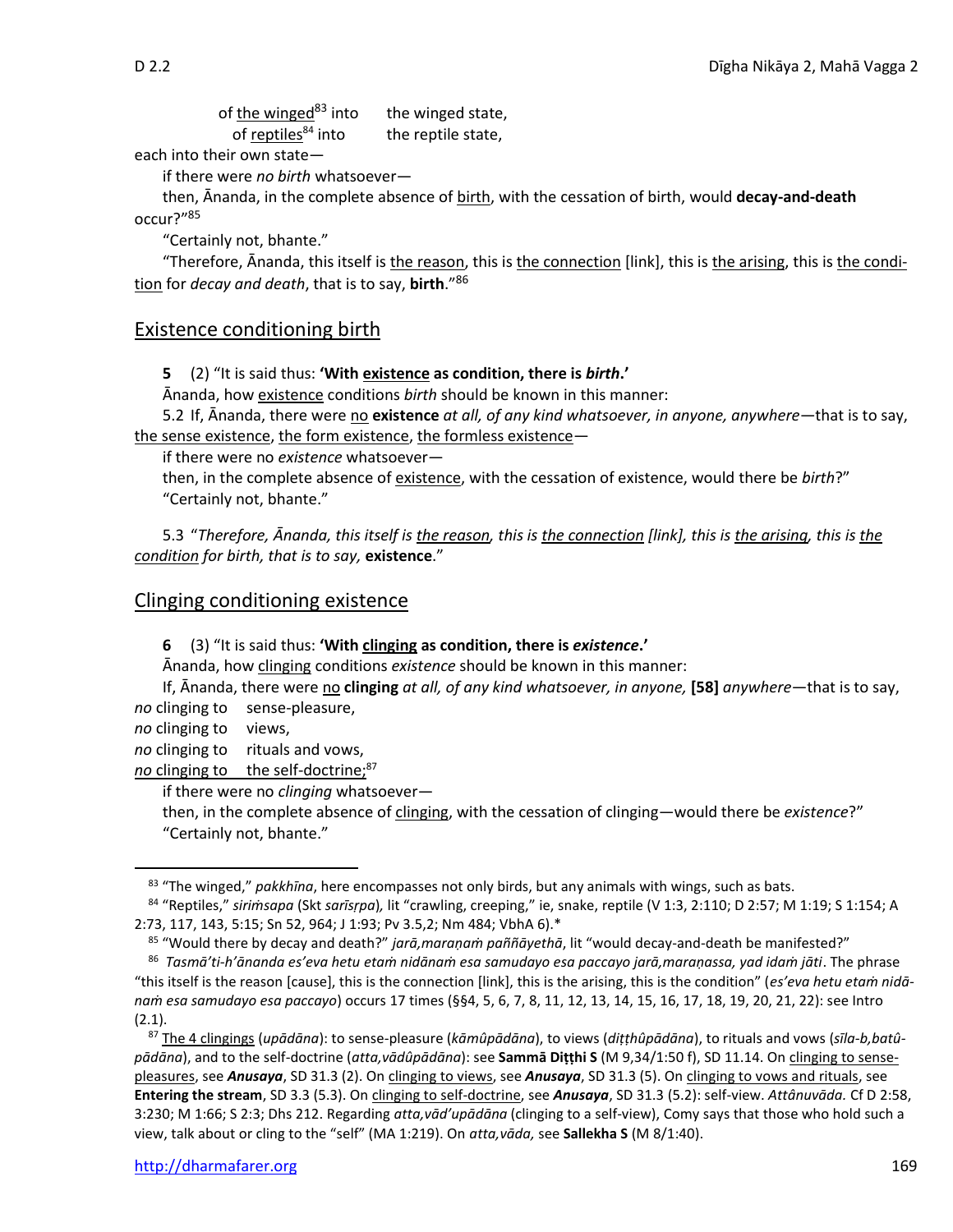"*Therefore, Ānanda, this itself is the reason, this is the connection [link], this is the arising, this is the condition for existence, that is to say*, **clinging**."

### Craving conditioning clinging

**7** (4) "It is said thus: **'With craving as condition, there is** *clinging***.'**

Ānanda, how craving conditions *clinging* should be known in this manner:

If, Ānanda, there were no **craving** *at all, of any kind whatsoever, in anyone, anywhere*—that is to say,

*no* craving for visible forms,

*no* craving for sounds,

*no* craving for smells,

*no* craving for tastes,

*no* craving for touches,

*no* craving for thoughts [mind-objects];

if there were no *craving* whatsoever—

then, in the complete absence of craving, with the cessation of craving—would there be *clinging*?" "Certainly not, bhante."

"*Therefore, Ānanda, this itself is the reason, this is the connection [link], this is the arising, this is the condition for clinging, that is to say*, **craving**."

### Feeling conditioning craving

**8** (5) **"**It is said thus: **'With feeling as condition, there is** *craving***.'**

Ānanda, how feeling conditions *craving* should be known in this manner:

If, Ānanda, there were no **feeling** *at all, of any kind whatsoever, in anyone, anywhere* —that is to say,

*no* feeling born of eye-contact,

*no* feeling born of ear-contact,

*no* feeling born of nose-contact,

*no* feeling born of tongue-contact,

*no* feeling born of body-contact,

*no* feeling born of mind-contact;

if there were no *feeling* whatsoever—

then, in the complete absence of feeling, with the cessation of feeling—would there be *craving*?" "Certainly not, bhante."

"*Therefore, Ānanda, this itself is the reason, this is the connection [link], this is the arising, this is the condition for craving, that is to say*, **feeling**.

### Dependent arising of social problems: The 10 roots

|  | 9 Thus, Ananda, 88           |           |                   |
|--|------------------------------|-----------|-------------------|
|  | $(1)$ dependent upon feeling | (vedanā), | there is craving; |
|  | (2) dependent upon craving   | (taṇhā),  | there is seeking; |

<sup>88</sup> The 9 states rooted in craving—these decad without the 1<sup>st</sup> link, feeling—as *the dependent arising of social disorder,* forms a short sutta of its own, **Taṇhā,mūlaka S** (A 9.23/4:400 f), SD 59.12; the teaching recurs at D 34,2.2(4)/3:289 (**"the 9 things to be abandoned"**) & Vbh 390. In the well known dependent arising formula, we have "contact → feeling → craving." Here, however, the formula starts with feeling as the condition for craving, *successively followed by 9 other factors*, the last being a list of social problems. Comy labels the 2 sides of craving as "craving which is the root of the rounds" (*vaṭṭa,mūla,taṇhā*) and "obsessional craving" (*samudācāra,taṇhā*) (DA 2:500). See Intro (3.2). On dependent arising being applied to the rise of social disorders, see **Dependent arising**, SD 5.16 (19.5).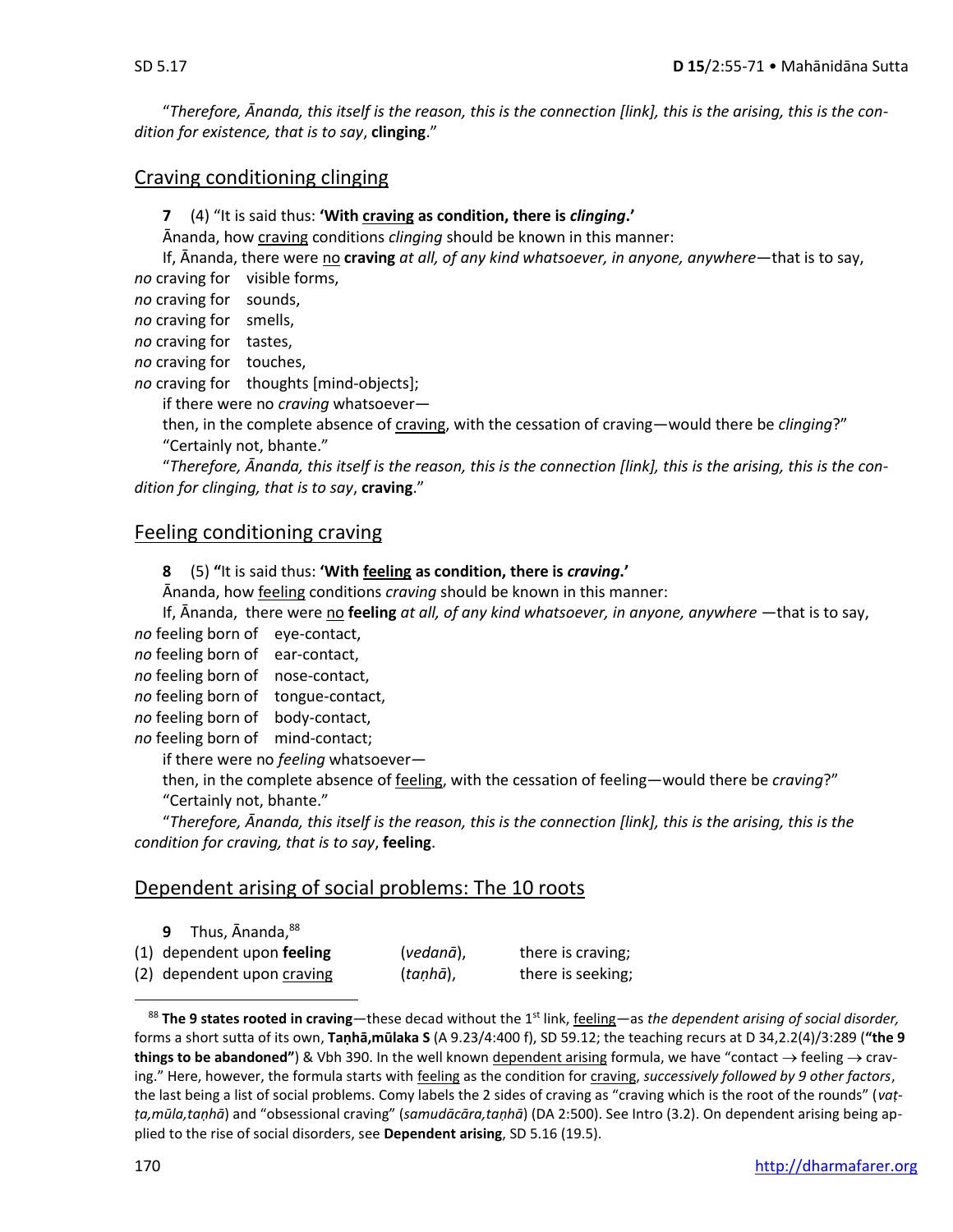(3) dependent upon seeking (*pariyesanā*), there is gain; (4) dependent upon gain (*lābha*), there is judgement;<sup>89</sup> (5) dependent upon judgement (*vinicchaya*), there is desire and lust;<sup>90</sup> (6) dependent upon desire and lust (*chanda,rāga*), there is attachment; (7) dependent upon attachment (*ajjhosāna*), there is possessiveness; (8) dependent upon possessiveness (*pariggaha*), there is avarice; **[59]** (9) dependent upon avarice (*macchariya*), there is safe-guarding; (10) dependent upon safe-guarding (*ārakkha*), there arise the taking up of the rod, taking up of the sword, conflicts, quarrels, disputes [strife], false speech, numerous bad unwholesome things.<sup>91</sup>

### **10** (1) It is said: **'Dependent upon safe-guarding,** there arise *the taking up of the rod, the taking up of the sword, conflicts, quarrels, disputes, strife, slander, false speech, numerous bad unwholesome states*.'

Ānanda, how safe-guarding conditions *the taking up of the sword, conflicts, quarrels, disputes, false speech, numerous bad unwholesome states* should be known in this manner:

<sup>1</sup>f, Ānanda, there were no *safe-guarding* at all, of any kind whatsoever, in anyone, anywhere ,<sup>92</sup>

then, in the complete absence of safe-guarding, with the cessation of *safe-guarding*,

would there be *the taking up of the sword, conflicts, quarrels, disputes, strife, slander, false speech, numerous bad unwholesome states*?"

"Certainly not, bhante."

"*Therefore, Ānanda, this itself is the reason, this is the connection [link], this is the arising, this is the condition for the taking up of the sword, conflicts, quarrels, disputes, strife, slander, false speech, numerous bad unwholesome states, that is to say*, **safe-guarding**.

### **11** (2) It is said: **'Dependent upon avarice, there is** *safe-guarding***.'**

Ānanda, how avarice conditions *safe-guarding* should be known in this manner: If, Ānanda, there were no *avarice* at all, of any kind whatsoever, in anyone, anywhere ,

then, in the complete absence of avarice, with the cessation of *avarice*,

would there be *safe-guarding*?"

"Certainly not, bhante."

"*Therefore, Ānanda, this itself is the reason, this is the connection [link], this is the arising, this is the condition for safe-guarding, that is to say*, **avarice**.

### **12** (3) It is said: **'Dependent upon possessiveness, there is avarice.'**

Ānanda, how possessiveness conditions avarice should be known in this manner: **[60]** If, Ānanda, there were no *possessiveness* at all, of any kind whatsoever, in anyone, anywhere ,

then, in the complete absence of *possessiveness*, with the cessation of *possessiveness*,

would there be *avarice*?"

"Certainly not, bhante."

"*Therefore, Ānanda, this itself is the reason, this is the connection [link], this is the arising, this is the condition for avarice, that is to say*, **possessiveness**.

<sup>91</sup> *Ārakkhā'dhikaraṇaṁ daṇḍ'ādāna,saṭṭh'ādāna,kalaha,viggaha,vivāda,tuvaṁtuva,pesuñña,musāvādā aneke pāpakā akusalā dhammā sambhavanti.* As in **Taṇha,mūlaka S** (A 9.23,2 (9)), SD 59.12.

<sup>92</sup> *Sabbena sabbaṁ sabbathā sabbaṁ:* see §4.2 n.

<sup>89</sup> "Judgement," *vinicchaya,* "decision, deliberation, examination, investigation, judgement."

<sup>90</sup> "Desire and lust," *chanda,rāga,* here treated as dvandva: "desire and passion" (D:RD ad loc). Comy says that here, *chanda* is said to be "weak desire" (*dubbala,rāga*) while *rāga* is "strong lust" (*balava,rāga*) (DA 2:499,30 f; AA 4:190,1-3). Elsewhere treated as karmadharaya: "lustful desire" (D:W ad loc). Cf the term in **Taṇha,mūlaka S** (A 9.23,2 (5)), SD 59.12.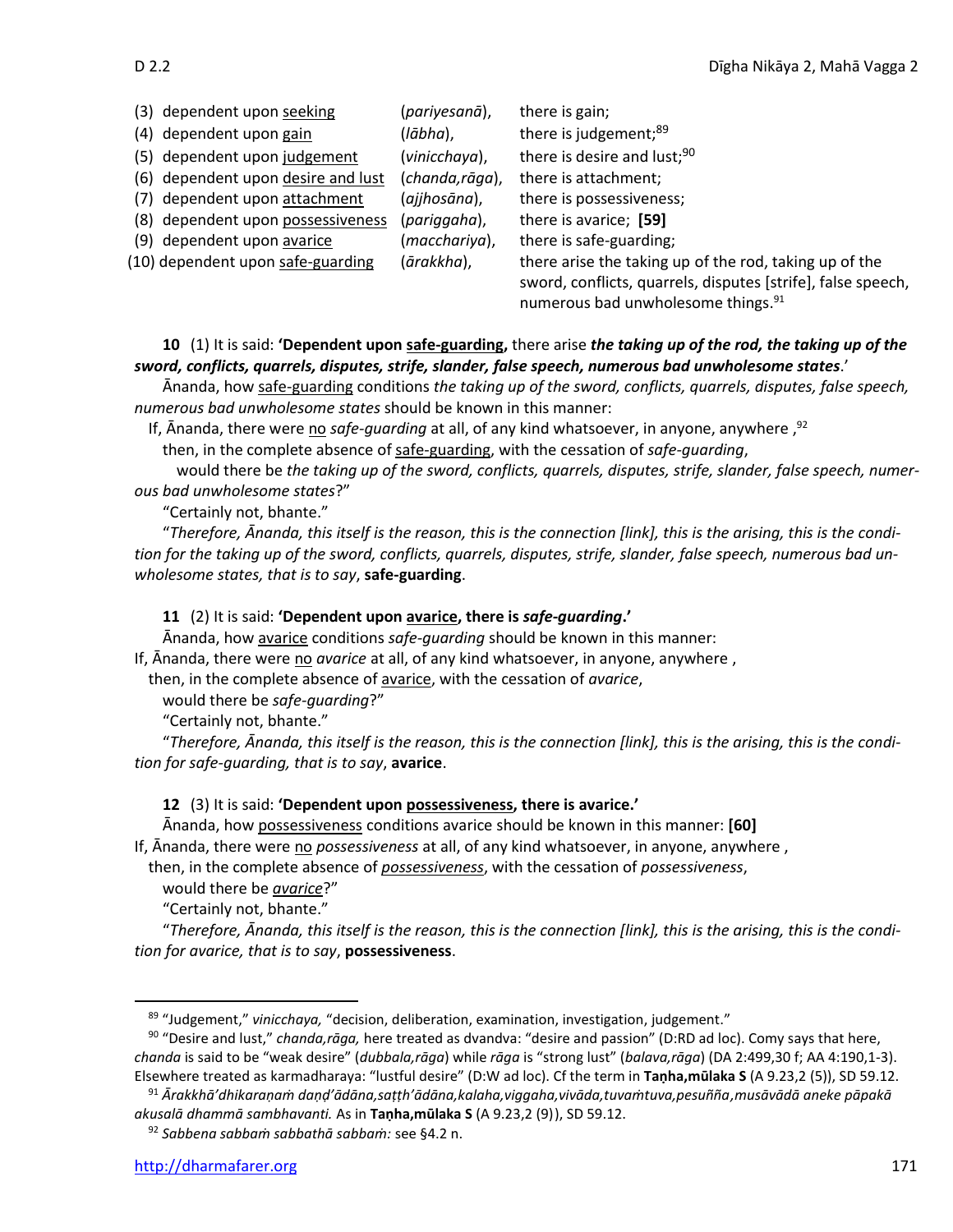### **13** (4) It is said: **'Dependent upon attachment, there is possessiveness.'**

Ānanda, how attachment conditions possessiveness should be known in this manner:

If, Ānanda, there were no *attachment* at all, of any kind whatsoever, in anyone, anywhere ,

then, in the complete absence of *attachment*, with the cessation of *attachment*,

would there be *possessiveness*?"

"Certainly not, bhante."

"*Therefore, Ānanda, this itself is the reason, this is the connection [link], this is the arising, this is the condition for possessiveness, that is to say*, **attachment**.

### **14** (5) It is said: **'Dependent upon desire and lust, there is attachment.'**

Ānanda, how desire and lust condition attachment should be known in this manner:

If, Ānanda, there were neither *desire* nor *lust* at all, of any kind whatsoever, in anyone, anywhere ,

then, in the complete absence of *desire and lust*, with the cessation of *desire and lust*,

would there be *attachment*?"

"Certainly not, bhante."

"*Therefore, Ānanda, this itself is the reason, this is the connection [link], this is the arising, this is the condition for attachment, that is to say*, **desire and lust**.

### **15** (6) It is said: **'Dependent upon judgement, there is desire and lust.'**

Ānanda, how judgement conditions desire and lust should be known in this manner:

If, Ānanda, there were no *judgement* at all, of any kind whatsoever, in anyone, anywhere ,

then, in the complete absence of *judgement*, with the cessation of *judgement*,

would there be *desire and lust*?" **[61]**

"Certainly not, bhante."

"*Therefore, Ānanda, this itself is the reason, this is the connection [link], this is the arising, this is the condition for desire and lust, that is to say*, **judgement**.

### **16** (7) It is said: **'Dependent upon gain, there is judgement.'**

Ananda, how gain conditions judgement should be known in this manner:

If, Ānanda, there were no *gain* at all, of any kind whatsoever, in anyone, anywhere ,

then, in the complete absence of *gain*, with the cessation of *gain*, would there be *judgement*?" "Certainly not, bhante."

"*Therefore, Ānanda, this itself is the reason, this is the connection [link], this is the arising, this is the condition for judgement, that is to say*, **gain**.

### **17** (8) It is said: **'Dependent upon seeking, there is gain.'**

Ānanda, how seeking conditions gain should be known in this manner:

If, Ananda, there were no *seeking* at all, of any kind whatsoever, in anyone, anywhere,

then, in the complete absence of seeking, with the cessation of *seeking*,

would there be *gain*?"

"Certainly not, bhante."

"*Therefore, Ānanda, this itself is the reason, this is the connection [link], this is the arising, this is the condition for gain, that is to say*, **seeking**.

### **18** (9) It is said: **'Dependent upon craving, there is seeking.'**

Ānanda, how craving conditions *seeking* should be known in this manner:

If,  $\bar{A}$ nanda, there were no craving at all, of any kind whatsoever, in anyone, anywhere  $-$ 

that is, no *craving* for sense-pleasure, craving for existence or craving for non-existence—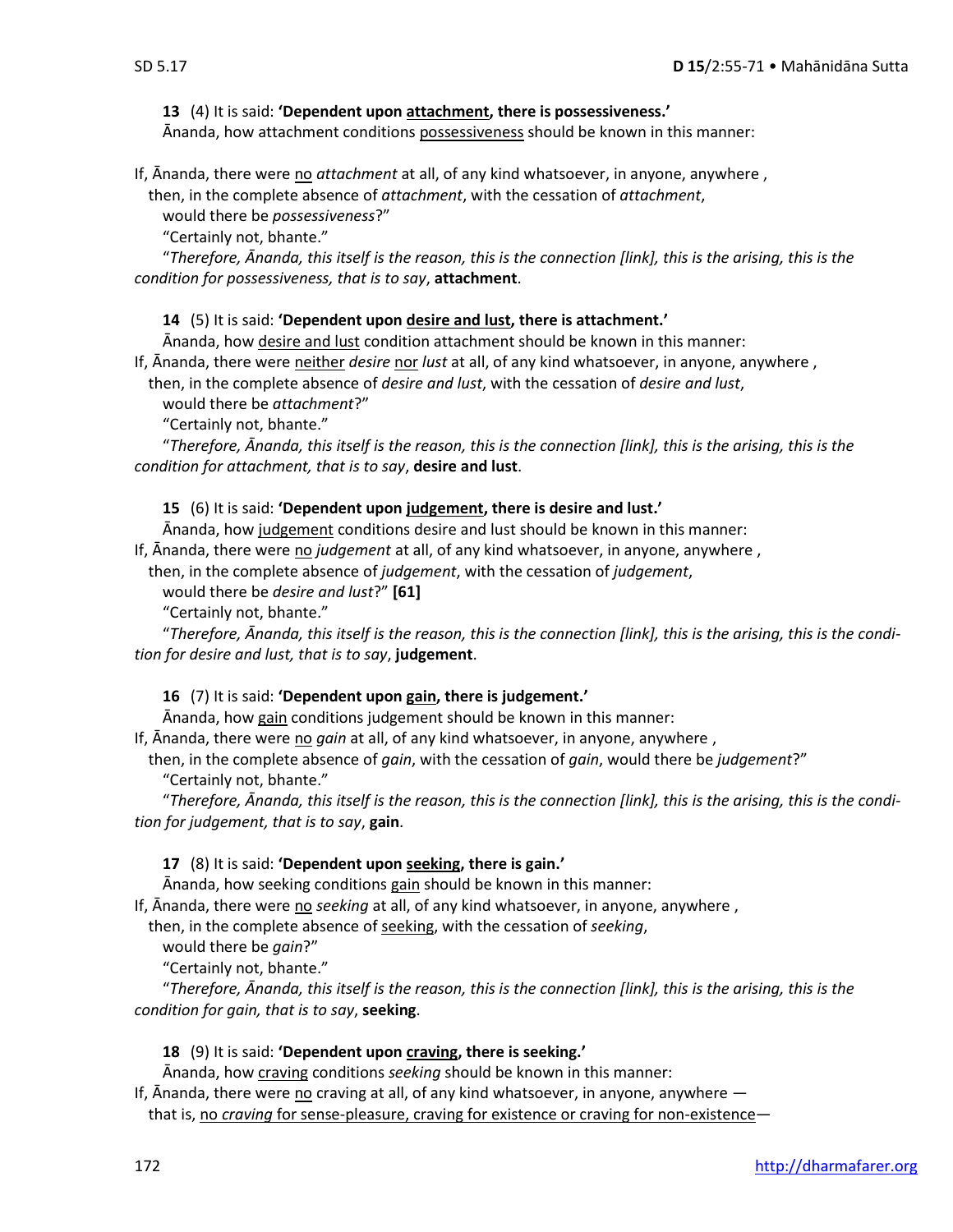then, in the complete absence of *craving*, with the cessation of *craving*, would there be *seeking*?" "Certainly not, bhante."

"*Therefore, Ānanda, this itself is the reason, this is the connection [link], this is the arising, this is the condition for seeking, that is to say*, **craving**. Thus, Ānanda, these 2 states [dharmas], <sup>93</sup> being a duality, converge into a unity in feeling. **[62]**

### Feeling

### **19** (10) It is said: **'With contact as condition, there is feeling.'**

Ānanda, how contact conditions feeling should be known in this manner:

If, Ananda, there were no *contact* at all, of any kind whatsoever, in anyone, anywhere <sup>94</sup>

that is to say, there were no eye-contact, ear-contact, nose-contact, tongue-contact, body-contact or mindcontact—

then, in the complete absence of *contact*, with the cessation of *contact*, would there be *feeling*?" "Certainly not, bhante."

"*Therefore, Ānanda, this itself is the reason, this is the connection [link], this is the arising, this is the condition for feeling, that is to say*, **contact**.

### Contact [7]

### **20** It is said: **'With name-and-form as condition**, **there is contact.'** [§3]

Ānanda, how name-and-form conditions contact should be known in this manner:

(1) Ānanda, these *qualities, traits, signs and indicators*<sup>95</sup> by which there is a description [definition] (*paññatti*) of the mental body [mind-group]<sup>96</sup>—

if these *qualities, traits, signs and indicators*<sup>97</sup> by which there is a description of the mental body

<sup>94</sup> *Sabbena sabbaṁ sabbathā sabbaṁ:* see §4.2 n ad loc.

<sup>95</sup> *Yehi ākārehi yehi lingehi yehi nimittehi yehi uddesehi.* Comy: The mutually dissimilar nature of feeling, perception, mental formations and consciousness, are called "qualities" (*ākāra*). They are also called "traits" (*liṅga*) because, when carefully examined, they betray the hidden meanings (of their base) (*līnam-attha*). They are also called "signs" (*nimitta*) because they are the causes of perceiving (*sañjānana,hetuto*); and they are also called "indicators" (*uddesa*) because they are to be indicated ("pointed out") (*uddisitabbo*) [through these, the meaning is signalled or inferred]. (DA 2:500 f; DAṬ within square brackets). For further explanation, see SD 18.3(1.1).

<sup>96</sup> *Nāma,kāya,* the "mind-group" comprises the 4 formless groups of existence (*arūpino khandhā*): feeling (*vedanā*), perception (saññā), formations (sankhāra) and consciousness (viññāna). It is distinguished from rūpa, kāya, the body-group, comprising form (*rūpa*), ie, the 4 elements (*dhātu, mahā,bhūta*) [see SD 17.1 & 2]. We have here the first canonical occurrence of this term and also at **Pm 1:183** (where it is def as "feeling, perception, intention, contact, attention and naming are the mental body, and also what are called mind-formations, *vedanā saññā cetanā phasso manasikāro nāmañ ca, nāma,kāyo ca, ye ca vuccanti citta,saṅkhārā*) but *nāma,kāya* is mentioned by itself at **Sn 1074**. The twofold grouping (*nāma,kāya* and *rūpa,kāya*) is common in Comys. In **Dhamma,saṅgāṇī**, all phenomena are classified as 3 groups: consciousness (*citta*) (*khandha* 5), mental factors (*cetasika*) (*khandhā* 2-4) and form (*rūpa = khandha* 1).

<sup>97</sup> *Yehi ākārehi yehi lingehi yehi nimittehi yehi uddesehi.* Comy: The mutually dissimilar nature of feeling, perception, mental formations and consciousness, are called "qualities" (*ākāra*). They are also called "traits" (*liṅga*) because, when carefully examined, they betray the hidden meanings (of their base) (*līnam-attha*). They are also called "signs" (*nimitta*) because they are the causes of perceiving (*sañjānana,hetuto*); and they are also called "indicators" (*uddesa*) because they are to be

<sup>93</sup> Comy: These 2 dharmas (or phenomena) (*ime dve dhammā*) are the two aspects of craving, that is, craving as the root of the rounds of rebirths (*vaṭṭa,mūla,taṇhā*) and craving as obsession (*samudācāra,taṇhā*), ie, obsessive craving (DA 2:500). In the Chinese texts, only one **Dīrgh'āgama** reading (T60c.13) mentions the 3 forms of *taṇhā,* but both **Dīrgh'āgama** and **Madhyam'āgama** list "these 2 dharmas" as *kāma,taṇhā* and *bhava,taṇhā* (T243a19-20 = T579b22 = T845a8-9). Bucknell concludes, "It is likely, therefore, that [the Dīgha version] formerly listed just the two kinds, despite Buddhaghosa's suggestion that the phrase refers to a different 2 kinds of *taṇhā* [DA 500]." (1999:317 n21).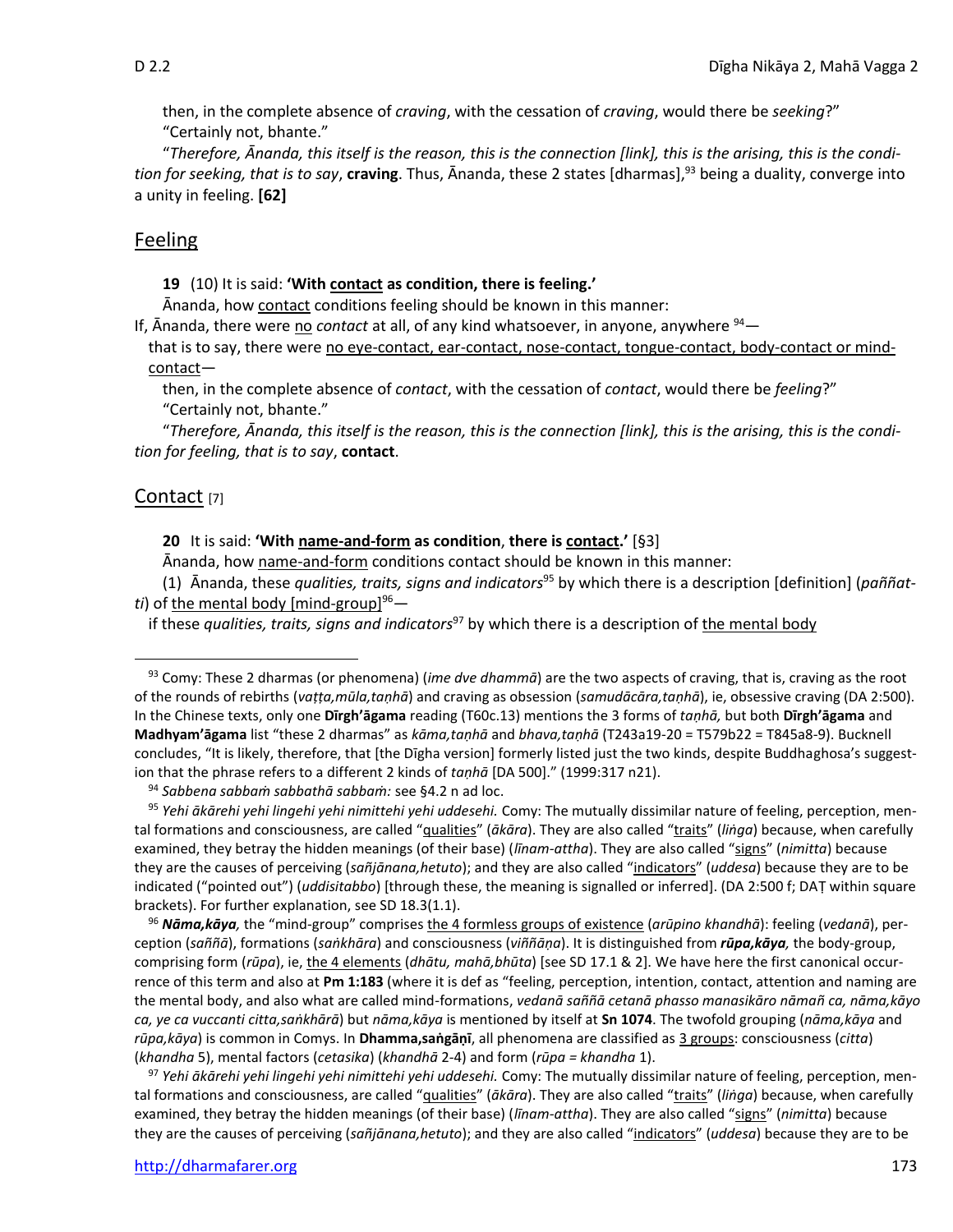were all not there—

then, would **conceptual contact** [conceptual impression]<sup>98</sup> manifest in <u>the physical body</u>?"<sup>99</sup> "Certainly not, bhante."

(2) "If, Ānanda, these *qualities, traits, signs and indicators* by which there is a description of the physical body [body-group]—

if these *qualities, traits, signs and indicators* by which there is a description of the physical body were all not there—

then, would **sense-contact** [sense-impression]<sup>100</sup> manifest in *the mental body*?" 101 "Certainly not, bhante."

(3) "If, Ānanda, these *qualities, traits, signs and indicators* by which there is a description of the mental body and the physical body [the mind-group and the body-group]—

these *qualities, traits, signs and indicators* by which there is a description of the mental body and the physical body

were all not there—

then, would conceptual contact or sense-contact manifest itself?"

"Certainly not, bhante."

(4) "If, Ānanda, these *qualities, traits, signs and indicators* by which there is a description of the name-andform—

these *qualities, traits, signs and indicators* by which there is a description of the name-and-form

were all not there—

then, would there be **contact**?"

"Certainly not, bhante."

"*Therefore, Ānanda, this itself is the reason, this is the connection [link], this is the arising, this is the condition for contact, that is to say*, **name-and-form**.

indicated ("pointed out") (*uddisitabbo*) [through these, the meaning is signalled or inferred]. (DA 2:500 f; DAṬ within square brackets). For further explanation, see SD 18.3(1.1).

<sup>98</sup> "Conceptual contact," *adhivacana,samphassa,* lit, "designation-contact" or "labelling-contacts" [5.3] refers to verbal (ie, mental or conceptual) contact. Comy: "Conceptual contact is synonymous with mind-contact, which arises in the minddoor taking the 4 (mental) aggregates as its basis [because it is apprehended by means of designation and description]" (DA 2:501 with Subcomy). U Thittila, in his **Vbh 6** tr, renders it as "analogical contact" (Vbh: T §17/7) with the n, "Mind and mental objects do not impinge but are explained by the analogy (*adhivacana*) of physical states." On *adhivacana* and *paṭigha,* see Intro (5.2) above.

<sup>99</sup> Yehi Ānanda ākārehi yehi lingehi yehi nimittehi yehi uddesehi nāma, kāyassa paññatti hoti, tesu ākāresu tesu lingesu *tesu nimittesu tesu uddesesu asati, api nu kho rūpa,kāye adhivacana,samphasso paññāyethâ ti.* On *rūpa,kāya:* §20(1) n.

<sup>100</sup> "Sense-contact," *paṭigha,samphassa,* lit "impingement-contact" or "impact-contact" [5.3], refers to contact through sensory stimulus*.* Comy: Sense-contact is the contact that arises taking the contact-aggregate of form as basis (*sappaṭighaṁ rūpa-k,khandhaṁ vatthuṁ*) (DA 2:501), ie, contact arising through eye-contact, ear-contact, nose-contact, tonguecontact and body-contact (ie, the 5 physical sense-experiences). On *adhivacana* and *paṭigha,* see (5.2) above.

<sup>101</sup> Yehi Ānanda ākārehi yehi lingehi yehi nimittehi yehi uddesihi rūpa,kāyassa ca paññatti hoti, tesu ākāresu tesu lingesu *tesu nimittesu tesu uddesesu asati, api nu kho paṭigha,samphasso paññāyethâ ti.*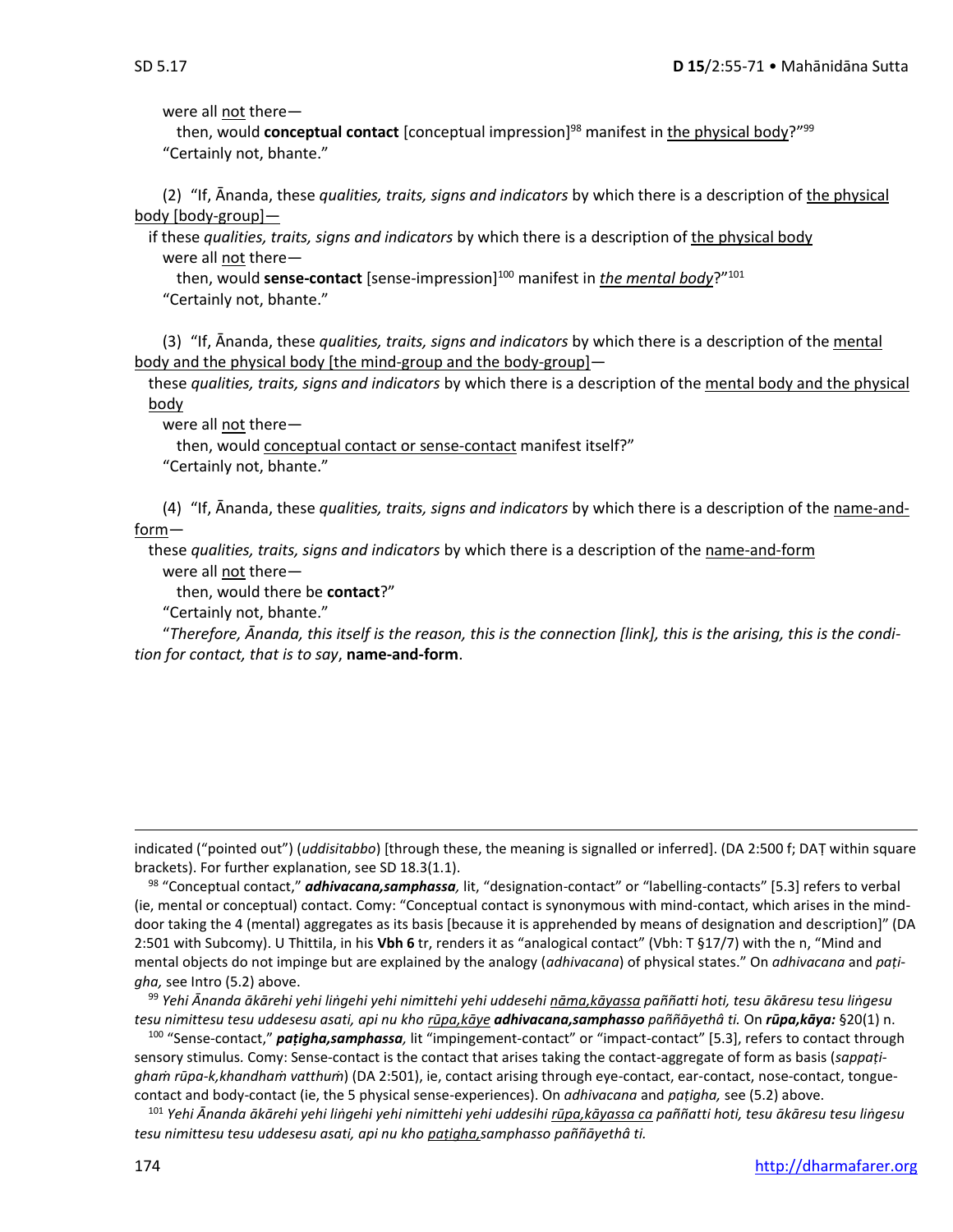# The latent vortex<sup>102</sup>

The looped dependent arising [6, 8.2]

### Existential consciousness<sup>103</sup>

**21** It is said: **'With consciousness as condition, there is** *name-and-form***.'** [§20] **[63]**

Ānanda, how *consciousness* conditions *name-and-form* should be known in this manner:

If, Ānanda, there were no **consciousness** to descend into a mother's womb, would name-and-form take shape in the mother's womb?"<sup>104</sup>

"Certainly not, bhante."

21.2 " If, Ānanda, after descending into the mother's womb,<sup>105</sup> the consciousness were to depart, would *name-and-form* be generated in this state of being here?"

"Certainly not, bhante."

21.3 "If, Ānanda, the consciousness of a young boy or a young girl were to be cut off, would *name-andform* grow, develop and mature?"

"Certainly not, bhante."

"*Therefore, Ānanda, this itself is the reason, this is the connection [link], this is the arising, this is the condition for name-and-form, that is to say*, **consciousness**.

### Cognitive consciousness<sup>106</sup>

**22** It is said: **'With name-and-form as condition, there is** *consciousness***.' [§2 (9**); 6.2]

Ānanda, how *name-and-form* conditions *consciousness* should be known in this manner:

If, Ānanda, there were no name-and-form to find a footing in consciousness, would there be further arising of *birth, decay, death and suffering*?"

"Certainly not, bhante."

"*Therefore, Ānanda, this itself is the reason, this is the connection [link], this is the arising, this is the condition for consciousness, that is to say*, **name-and-form**.

<sup>&</sup>lt;sup>102</sup> This uroboric cycle or reciprocal conditioningl between consciousness and name-and-form is what keeps our samsaric existence going. Called "hidden vortex" in Ñāṇananda, *The Magic of the Mind,* 1974:25-33 (ch V); Bodhi 1984:22-26.

<sup>103</sup> This term ("existential consciousness") and the next subheading ("cognitive consciousness") are neologisms. See *Viññāṇa*, SD 17.8a (6) & **The unconscious**, SD 17.8b (3) & (5.1). On the looped dependent cycles, see SD 14.7 (3).

<sup>104</sup> Cf **Titth'āyatana S** (A 3.61) where the Buddha declares: "Based on the 6 elements, there is descent into the womb; | (On account of) such a descent, there is name-and-form; | With name-and-form as condition, there is contact; | With contact as condition, there is feeling. | Now, it is for one who feels that I make known [the 4 noble truths]" (A 3.61,9/1:176), SD 6.8. This clearly shows that feeling arises with the descent of the gandharva (rebirth consciousness) into the womb. However, this is not a common interpretation of *viññāṇa-nāma,rūpa* dyad, where "*viññāṇa* in this context became the consciousness that descends into the mother's womb at conception, while *nāma-rūpa* became the body complex that takes shape and, after developing sense-organs (*saḷāyatana*), experiences contact (*phassa*) and so on." (Bucknell 1999: 339). More commonly, *viññāṇa* is "the consummation of the 6 types of consciousness associated with the sense organs, which makes the version read like an account of the psychological process of sensory perception." (Bucknell 1999: 327): see **Madhu,piṇḍika S** (M 18.16-18/1:111-113). See discussion on *nāma,rūpa* in the essay **Dependent arising**, SD 5.11 Intro.

<sup>&</sup>lt;sup>105</sup> See SD 54.8 (5.4.3).

<sup>106</sup> On the 2 forms of consciousnesses, see §21 subheader n. For comy details on this whole section, see Bodhi, 1984:26- 34.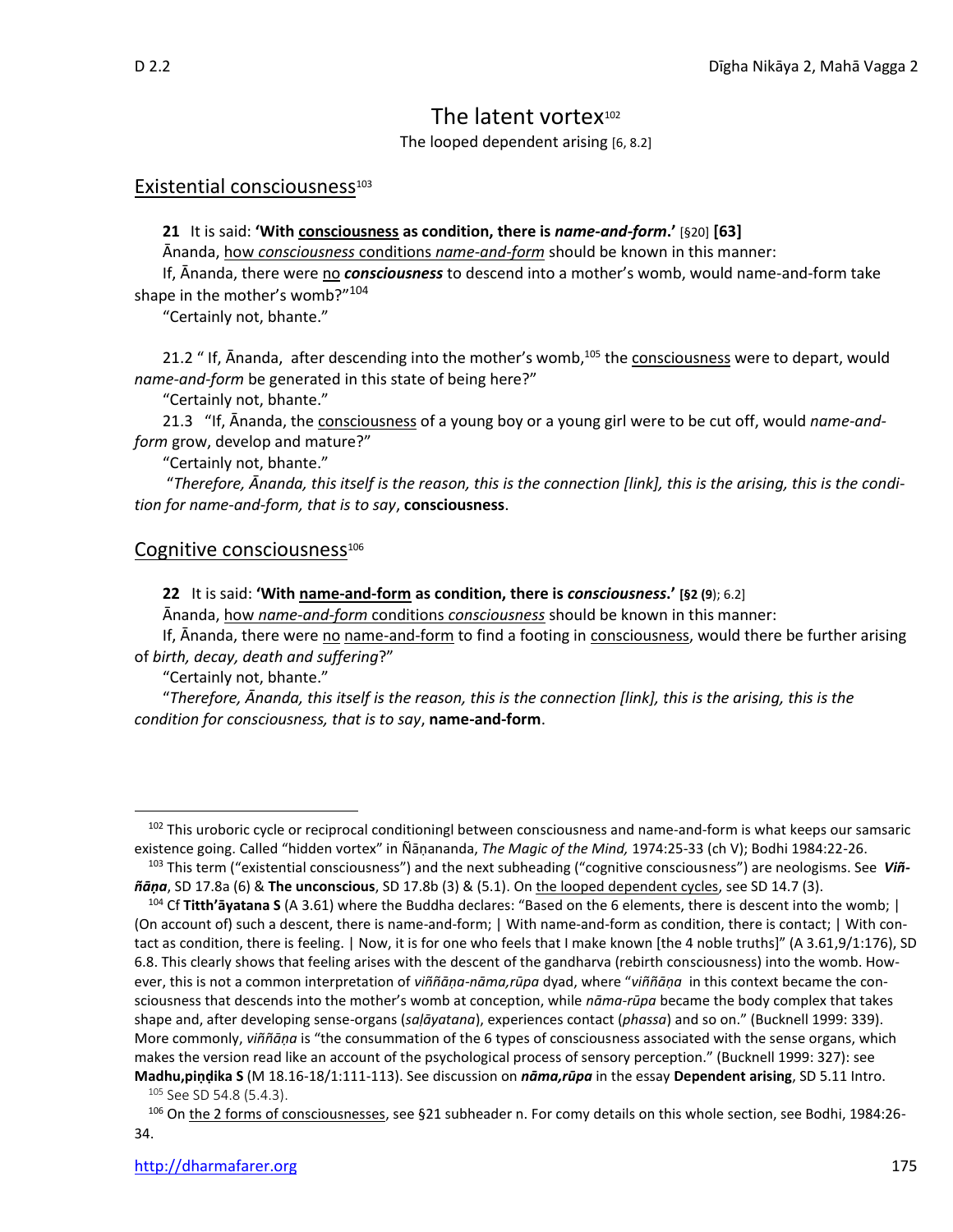### Name-and-form and consciousness

|                   |               | 22.2 It is thus far, Ananda, that one can be born or decay or die or fall away or re-arise; 107 |                   |
|-------------------|---------------|-------------------------------------------------------------------------------------------------|-------------------|
| thus far there is | a pathway for | designation;                                                                                    | adhivacana, patha |
| thus far there is | a pathway for | language;                                                                                       | nirutti, patha    |
| thus far there is | a pathway for | description;                                                                                    | paññatti, patha   |
| thus far there is | a sphere for  | wisdom [knowing]-                                                                               | paññā' vacara     |
| thus far there is |               | the samsaric round (of lives) turns [64] for describing this (state of being),                  |                   |
|                   |               | that is, when there exist name-and-form together with consciousness. <sup>108</sup>             |                   |

# II. TALK ON THE ROUNDS (*vaṭṭa,kathā*): SELF-VIEWS

### Descriptions of the self $109$  [9]

**23** To what extent, Ānanda, does one, **when describing the self,** *describe* **it**? 110

- (1) Ānanda, one describing the self as having form and being limited, describes it thus, 'My self has form and is limited.' *rūpī me paritto attā'ti*
- (2) Or, Ānanda, one describing the self as having form and being unlimited, describes it thus, 'My self has form and is unlimited.' *rūpī me ananto attā'ti*

(3) Or, Ananda, one describing the self as being formless and limited, describes it thus, 'My self is formless and limited.' *arūpī me paritto attā'ti*

(4) Or, Ananda, one describing the self as being formless and unlimited, describes it thus, 'My self is formless and unlimited.' *arūpī me ananto attā'ti*

- **24**
- (1) Here, Ānanda, the one who describes the self as **having form and limited** either describes such a self *as having form and limited* now [existing in the present],<sup>111</sup> or describes such a self *as having form and limited* will be [will arise in the future].<sup>112</sup> or one thinks: 'What is *not* so, I will fashion it so that it *is so*.'<sup>113</sup> This being the case, it is right to say that the notion (of a self) as *having form and being limited* lies latent in one.

 $111$  As in the case of a materialist holding an annihilationist view.

<sup>107</sup> On this section, see (8.2.3).

<sup>108</sup> The PTS ed is followed here. Be adds *añña-m-añña,paccayatā pavattati,* "(which) occur as conditions for one another." "But this phrase seems to have been mistakenly read from the commentarial gloss into the text itself." (Bodhi 1984:60 n1). On the interrelationship between name-and-form and consciousness [21, 22], see **Naḷa,kalapiya S** (S 12.67) which compares this intimate interconnection (*nāma,rūpa* and *viññāṇa*) to "two bundles of reeds that are standing and supporting each other … if one of the two were to fall, the other would fall, too." (S 12.67/ 2:114).

<sup>109</sup> Be heading: *Atta,paññati.* For comy details on this section, see Bodhi 1984:108-110, 34-39.

<sup>110</sup> *Kittavatā ca ānanda attānaṁ paññāpento paññāpeti,* lit, "And in what ways, Ānanda, *does* one describing the self, *describe* (it)?" The syntax is significantly purposeful, as the question means: How do we see the self without falling into the false notion that it is something eternal or abiding—and without identifying with it in any way? In other words, how do we actually *not* conceptualize the self, but see it merely as it really is: impermanent, changing and becoming other. [§25 n]

<sup>112</sup> *Tattha bhāviṁ vā so rūpiṁ anantaṁ attānaṁ paññapento paññapeti.* For example, in the case of an eternalist or a Creator-God believer.

<sup>113</sup> *Atathaṁ vā pana santaṁ tathattāya upakappessāmi.* Walshe: "Though it is not so now, I shall acquire it there." Ñāṇamoli & Bodhi: "That which is not thus, I will convert towards the state of being thus." One possible interpretation is that, eg, an eternalist thinking that his "soul" is not permanent, hopes for "eternal life" by subscribing to some eternalist belief. For the interpretations of this enigmatic sentence, see Bodhi 1984:38 (Intro).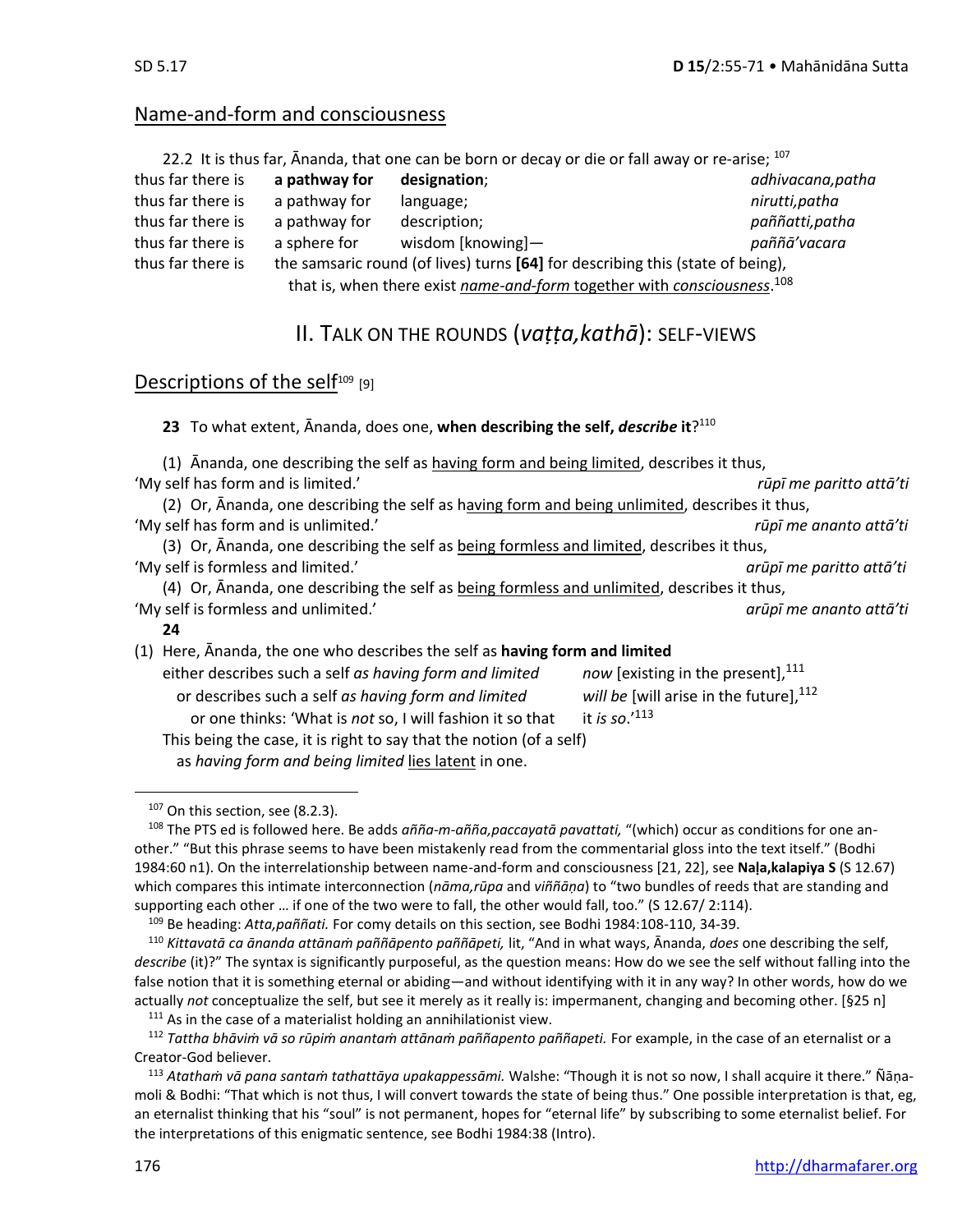- 
- (2) Here, Ānanda, the one who describes the self as **having form and unlimited** *either describes such a self as having form and unlimited now, or one describes such a self as having form and unlimited will be, or one thinks: 'What is not so, I will fashion it so that it is so.'* This being the case, it is right to say that the notion (of a self) as *having form and being unlimited* lies latent in one.
- (3) Here, Ānanda, the one who describes the self as **being formless and limited** *either describes such a self as being formless and limited now, or one describes such a self as being formless and limited will be, or one thinks: 'What is not so, I will fashion it so that it is so.'* This being the case, it is right to say that the notion (of a self) as *being formless and limited* lies latent in one.
- (4) Here, Ānanda, the one who describes the self as **being formless and unlimited** *either describes such a self as being formless and unlimited now, or one describes such a self as being formless and unlimited will be, or one thinks: 'What is not so, I will fashion it so that* **[65]** *it is so.'* This being the case, it is right to say that the notion (of a self) as being *formless and unlimited* lies latent in one.

—Ānanda, it is in these ways that one describing the self describes it.

### Non-description of the self<sup>114</sup>

**25** To what extent, Ānanda, does one, **when** *not* **describing the self,** *not* **describe it**? 115

- (1) Here, Ānanda, one *not* describing the self as having form and being limited, does *not* describe it thus, 'My self has form and is limited.'
- (2) Or, Ānanda, one *not* describing the self as having form and being unlimited, does *not* describe it thus, 'My self has form and is unlimited.'
- (3) Or, Ānanda, one *not* describing the self as being formless and limited, does *not* describe it thus, 'My self is formless and limited.'
- (4) Or, Ānanda, one *not* describing the self as being formless and unlimited, does *not* describe it thus, 'My self is formless and unlimited.'

### **26**

| (1) Here, Ananda, one who does not describe the self as having form and limited |                                     |
|---------------------------------------------------------------------------------|-------------------------------------|
| neither describes such a self having form and limited (as existing)             | now.                                |
| nor does one describe such a self having form and limited                       | will be [will arise in the future], |
| nor does one think: 'What is not so, I will fashion it so that                  | it is so.'                          |
| This being the case, Ananda,                                                    |                                     |

it is right to say that the notion (of a self) as *having form and limited* does not lie latent in one.

<sup>114</sup> *Na atta,paññatti.* For comy details on this section, see Bodhi 1984:110 f, 34-39.

<sup>115</sup> *Kittavatā ca ānanda attānaṁ na paññāpento na paññāpeti* (note the double neg)*,* lit, "How far, Ānanda, does one when *not* describing the self, *not* describe (it)?" Here, we see the self simply as a conventional and convenient construct (as in referring to something and in human communication). Hence, the "self" is impermanent, changing, becoming otherwise, and should not be identified in any way. In this way, we do not feed the latent tendencies of lust, ill will and ignorance. [§23]. See Bodhi 1984:34-47.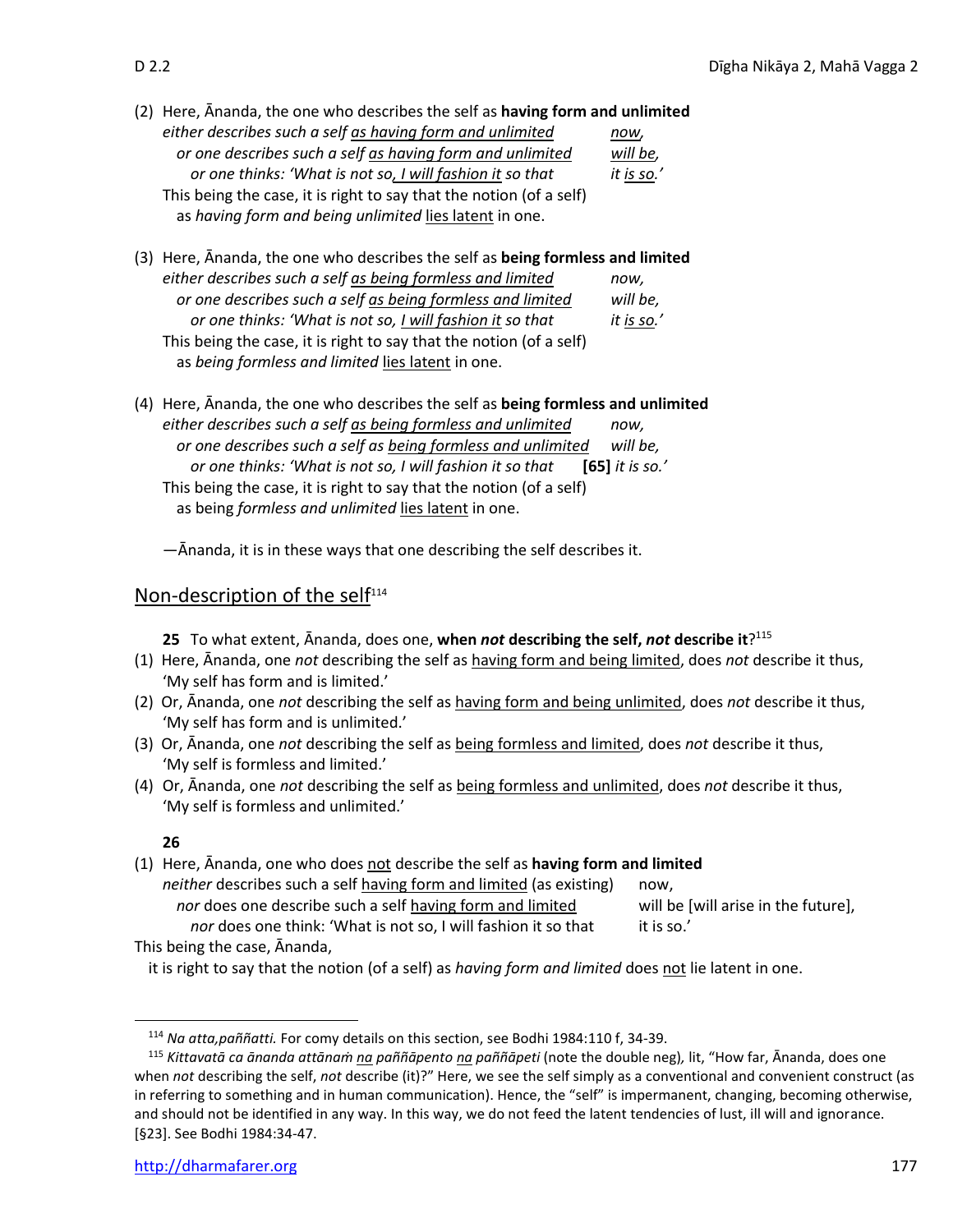(2) Here, Ānanda, one who does *not* describe the self as **having form and unlimited** *neither* describes such a self having form and unlimited (as existing) now, *nor* does one describe such a self having form and unlimited will be, *nor* does one think: 'What is not so, I will fashion it so that it is so.' This being the case, Ānanda,

it is right to say that the notion (of a self) as *having form and being unlimited* does not lie latent in one.

(3) Here, Ānanda, one who does *not* describe the self as **formless and limited** *neither* describes such a self formless and limited (as existing) now, *nor* does one describe such a self formless and limited formless and limited will be, *nor* does one think: 'What is not so, I will fashion it so that it is so.' This being the case, Ānanda,

it is right to say that the notion (of a self) as *being formless and limited* does not lie latent in one

(4) Here, Ānanda, one who does *not* describe the self as **formless and unlimited** *neither* describes such a self formless and unlimited (as existing) now, *nor* does one describe such a self formless and unlimited as one that will be, *nor* does one think: 'What is not so, I will fashion it so that it is so.' This being the case, Ānanda,it is right to say that the notion (of a self) as being formless and being unlimited does not lie latent in one.

—Ānanda, it is in these ways that one *not* describing the self does *not* describe it.

# Considerations of self

*Atta,samanupassanā*

### The self is meaningless apart from experiences $116$  [9.4]

- **27** In what ways, Ānanda, does one, *considering* the (notion of) self, *consider* it?
- (1) Ānanda, one considering **feelings** as the self, either considers it, thus, 'Feeling *is* my self.'<sup>117</sup> [§28]
- (2) Or, Ānanda, one considering **feelings** as the self, considers it thus, 'Feeling is *not* my self; but my self is *without* experience of feeling.' <sup>118</sup> [§30]
- (3) Or, Ānanda, one considering **feelings** as the self, considers it thus, 'Feeling is *not* my self; but my self is not *without* experience of feeling. [§31] My self feels; for myself, by nature, feels.<sup>'119</sup>

Thus, Ananda, does one, *considering* the self, *consider* it.

<sup>116</sup> For comy nn: Bodhi 1984:111f, 39-41. For a discussion on this section, see, Steven Collins, *Selfless Persons,* 1982:98- 103; also **Self & selves**, SD 26.9 (2.4(3)).

<sup>117</sup> *Vedanā me attā ti.* That is, identifying the "self" with the feeling aggregate (*vedanā-k,khandha*) (DA 2:507 f).

<sup>118</sup> *Na h'eva kho me vedanā attā, appaṭisaṁvedano me attā ti.* That is, identifying the "self" with the body aggregate (*rūpa-k,khandha*). (DA 2:507 f).

<sup>119</sup> "Feeling is *not my self …* ," *Na h'eva kho me vedanā attā, no pi appaṭisaṁvedano me attā, attā me vediyati, vedanā, dhammo hi me attā*. That is, identifying the self with the aggregates of perception (*sañña-k,khandha*), formations (*saṅkhārak,khandha*) and consciousness (*viññāṇa-k,khandha*) (DA 2:507 f)*.*

The sentence, *vedanā,dhammo hi me attā*, lit "feeling-nature indeed is my self," alt tr "my self is subject to feeling."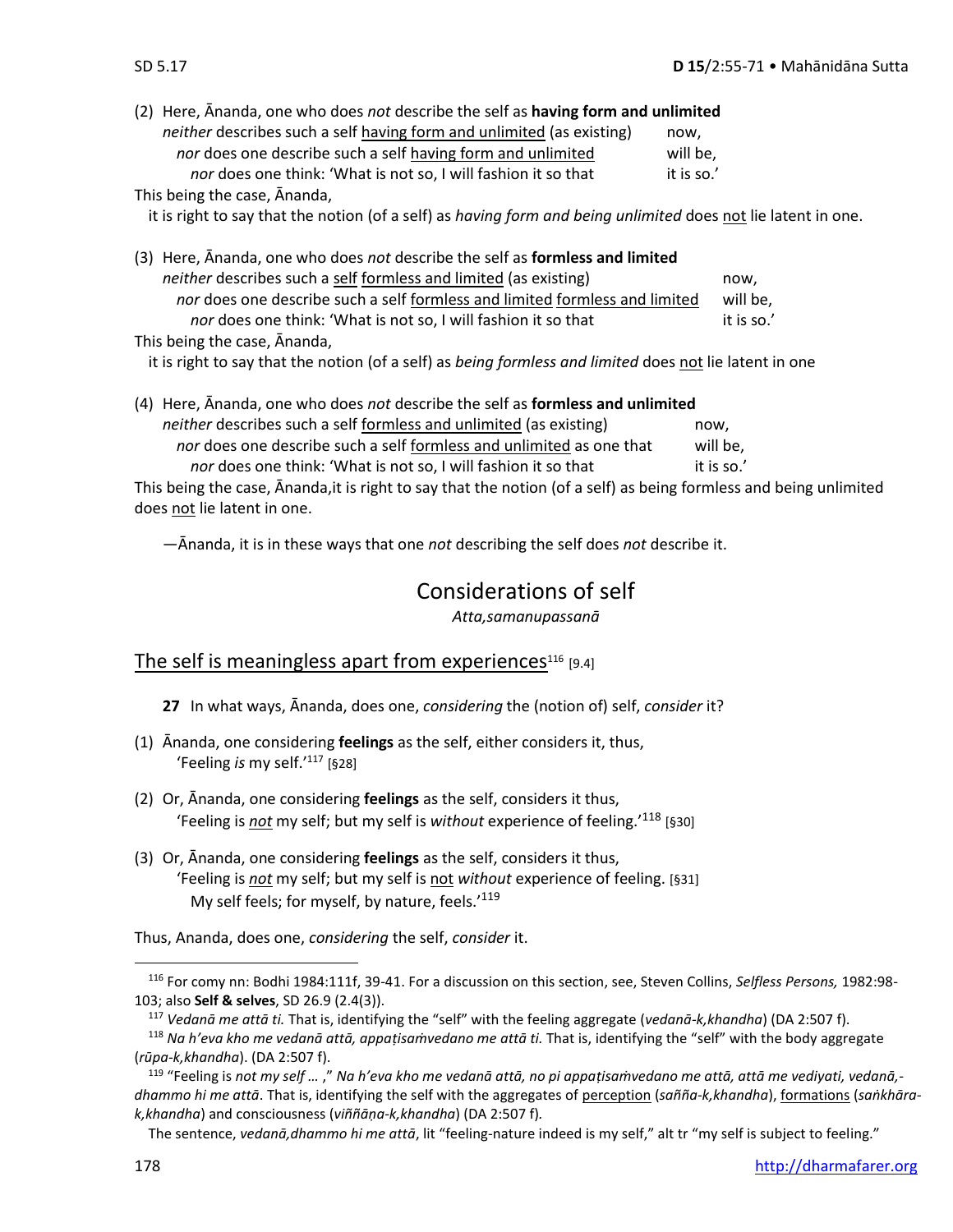### One feeling at a time

**28** (1) In the case, Ānanda, of the one who says, thus: **'Feeling** *is* **my self,'** [§27(1)] he should be asked:

'Friend, there are these 3 kinds of feeling: *pleasant feeling, painful feeling, neutral feeling*. Of these 3 kinds of feeling, which do you consider as the self?'

Ānanda, when one experiences **a pleasant feeling**,

one does not, at the same moment, experience a painful feeling or a neutral feeling.

At that moment, one experiences *only* a pleasant feeling.

Ānanda, when one experiences **a painful feeling**,

one does not, at the same moment, experience a pleasant feeling or a neutral feeling.

At that moment, one experiences *only* a painful feeling.

Ānanda, when one experiences **a neutral feeling**,

one does not, at the same moment, experience a pleasant feeling or a painful feeling. At that moment, one experiences *only* a neutral feeling.

### Feelings are impermanent, non-self

**29** Ānanda**, a pleasant feeling** is impermanent, conditioned, dependently arisen, subject to destruction, subject to passing away, subject to fading away, subject to ending.

Ānanda, **a painful feeling**, too, is *impermanent*, *conditioned, dependently arisen, subject to destruction,* **[67]** *subject to passing away, subject to fading away, subject to ending*.

Ānanda, **a neutral feeling**, too, is *impermanent*, *conditioned, dependently arisen, subject to destruction, subject to passing away, subject to fading away, subject to ending*.

| 29.2 When one experiences a pleasant feeling, one thinks,   | 'This is my self,' |
|-------------------------------------------------------------|--------------------|
| then, with the ending of that pleasant feeling, one thinks, | 'My self is gone!' |
| When one experiences a painful feeling, one thinks,         | 'This is my self,' |
| then, with the ending of that painful feeling, one thinks,  | 'My self is gone!' |
| When one experiences a neutral feeling, one thinks,         | 'This is my self,' |
| then, with the ending of that neutral feeling, one thinks,  | 'My self is gone!' |

29.3 Thus one who thinks, 'Feeling is my self' regards the self as something that, even here and now, is *impermanent*, a mixture of pleasure and pain, subject to arising and passing away.

Therefore, Ānanda, it is unacceptable to contemplate thus, 'Feeling is my self.'

### We are what we feel $120$

**30** (2) Here, Ānanda, of the one who says, thus: **'Feeling is** *not* **my self; my self is without the experience of feeling,'** [§27(2)]

<sup>120</sup> On refutations (2) and (3), Harvey says: "These two refutations show that, for the authors of the early Suttas, a real Self must have self-awareness, having a sense of 'I am' or 'this I am.' The argument is, though, that the sense of 'I am' or 'this I am' only arises when feeling exists. As they thus depend on feeling, which is itself not-Self (refutation i), they are themselves not-self [1995: §1.9/p20 f]. The 'I' that is Self would thus turn out to be not-Self, which is a contradictory situation. That is, if there can only be a Self under conditions which would make it *not-*Self, then, it is clearly impossible for there to be such a thing as a Self. While the above passage may not be intended to 'refute' Self, but only deny certain views on Self, it clearly has the effect of showing that *the concept itself is self-contradictory.*" (1995:31 f). In 2012, Harvey uses "non-self" instead of "not-self": see **Is there a soul**, SD 2.16 (1.2).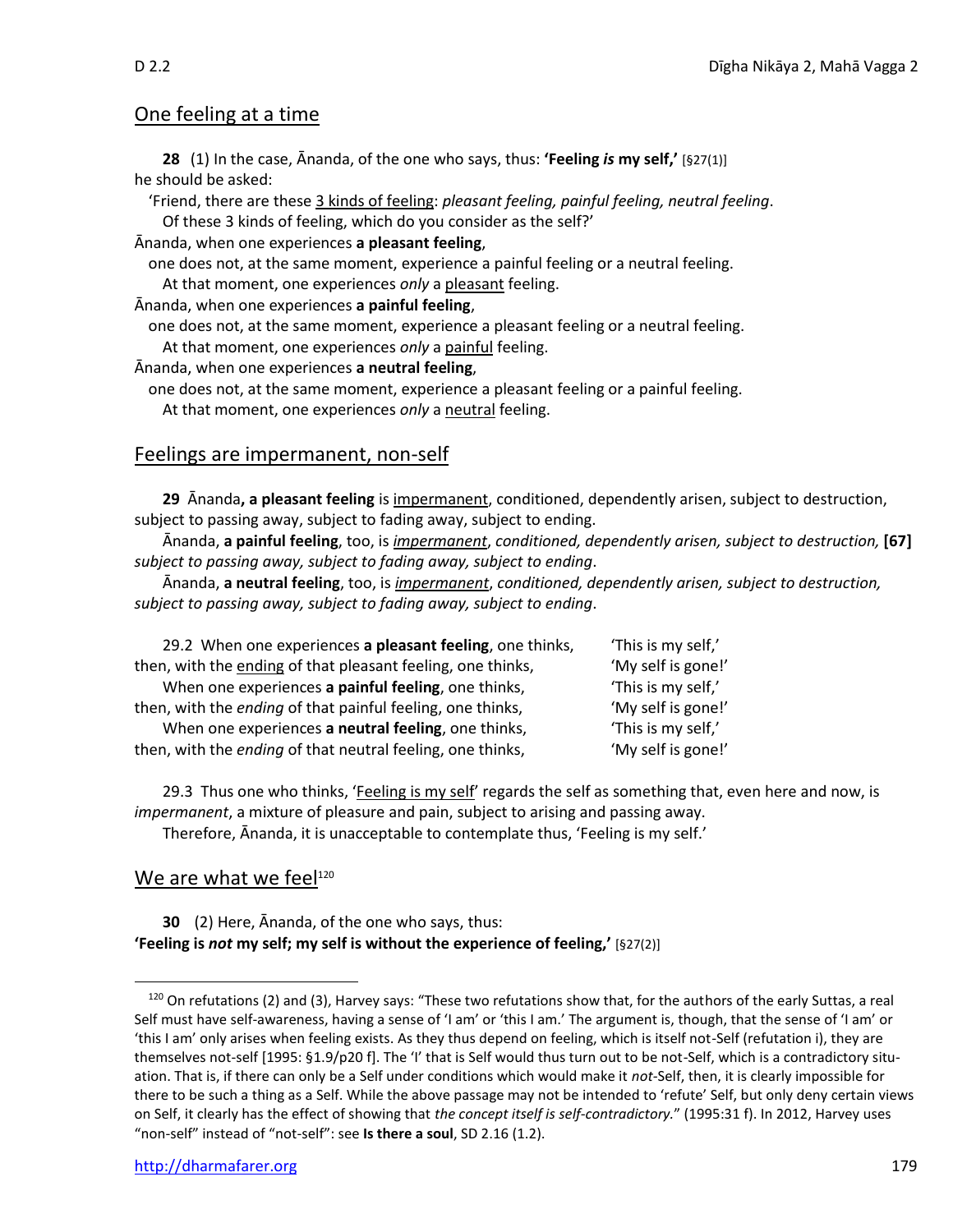he should be asked:

'Friend, where there is nothing at all that is felt, could the idea "I am" $^{121}$  occur here?" "Certainly not, bhante."

"Therefore, Ānanda, it is unacceptable to contemplate thus,

'Feeling is not my self; my self is without the experience of feeling.'

### Feelings change

**31** (3) Here, Ānanda, of the one who says, thus: **'Feeling is not my self, but my self is** *not* **without feeling,'** [§27(3)] he should be asked:

Friend, if feeling were to utterly end without remainder, then, when feeling does not exist at all, with the ending of feeling, could (the idea), "I am this," occur there?'" "Certainly not, bhante."

"Therefore, Ānanda, it is unacceptable to consider, thus, **[68]** 'Feeling is not my self, but my self is not without the experience of feeling.' My self feels; for myself, by nature, feels.

### One who clings not to the world

**32** Ānanda, when a monk

(1) does *not* regard feeling as the self, and

(2) does *not* regard the self as without experience of feeling, and

(3) does *not* contemplate thus, 'My self feels; for my self is of the nature to feel'<sup>122</sup>

—then, being without such considerations, he does *not cling* to anything in the world.

Not clinging, he is *not agitated*. Unagitated, he *attains nirvana* for himself.

He understands, 'Destroyed is birth. The holy life has been lived. What needs to be done has been done. There is (for me) no more of arising in any state of being.'

32.2Ānanda, if anyone should say of a monk whose mind has been thus freed that he holds the view, 'A tathāgata exists after death'— that would not be proper. Or that he holds the view, 'A tathāgata does not exist after death'— that would not be proper. Or that he holds the view, 'A tathāgata both exists and does not exist after death'— that would not be proper. Or that he holds the view, 'A tathāgata neither exists nor does not exist after death'—that would not be proper. 32.3What is the reason for this? Because, Ānanda, that monk is freed by **directly knowing** that:

| thus far there is | designation;                   | thus far there is | the way for designation;     |
|-------------------|--------------------------------|-------------------|------------------------------|
| thus far there is | language;                      | thus far there is | the way for language;        |
| thus far there is | defining [description];        | thus far there is | the way for defining;        |
| thus far there is | knowing [wisdom];              | thus far there is | the way for knowing.         |
| thus far there is | the samsaric round (of lives); | thus far there is | the way for samsaric rounds. |

32.4 To say of a monk who is freed by directly knowing this that he holds the view, 'One does not know, one does not see'—that would not be proper.

<sup>121</sup> Be *ayam aham asmi,* "I am this." The PTS ed *asmi*, "I am," which is confirmed by Comy. Both eds have *ayam aham asmi* as the reading for the following section.

<sup>122</sup> *Attā me vediyati, vedanā,dhammo hi me attā'ti.*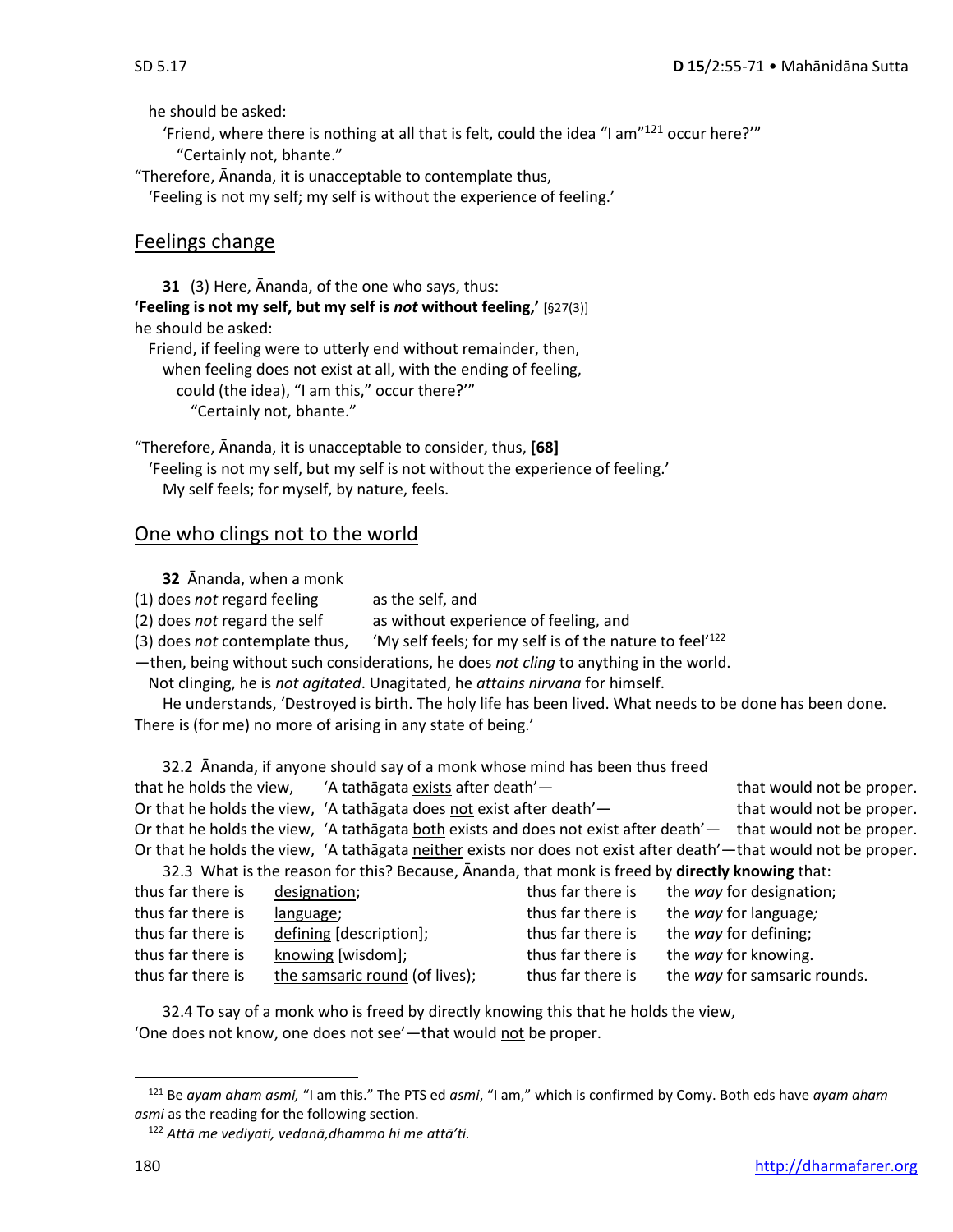## III. TALK ON THE ENDING OF THE ROUNDS (*vivaṭṭa,kathā*)

### The 7 stations for consciousness [Table 10]

**33** Ānanda, there are these **7 stations for the consciousness**, <sup>123</sup> and there are **the 2 bases**. 124 What are the seven? (1) There are, Ānanda, beings who are **different [69] in body and different in perception**, that is to say, human beings, some devas and some beings in the lower realms. This is the 1<sup>st</sup> station for the consciousness. (2) There are, Ānanda, beings who are **different in body but same in perception**, that is to say, the devas of the brahma world who have arisen in the  $1<sup>st</sup>$  dhyana. This is the 2<sup>nd</sup> station for the consciousness. (3) There are, Ānanda, beings who are **the same in body but different in perception**, that is to say, the devas of streaming radiance. *abha-s,sara* This is the 3<sup>rd</sup> station for the consciousness. (4) There are, Ānanda, beings who are **the same in body and same in perception**, that is to say, the devas of radiant glory. *subha,kiṇṇa* This is the 4<sup>th</sup> station for the consciousness. (5) There are, Ananda, beings who, through having utterly transcended the perception of physical form, with the passing away of perceptions of impingement, and non-attention to the perception of diversity, (contemplating,) 'Space is infinite,' arrive at **the base of infinite space**. *ākāsânañcâyatana* This is the 5<sup>th</sup> station for the consciousness. (6) There are, Ānanda, beings who, through having utterly transcended the base of infinite space, (contemplating,) 'Consciousness is infinite,' arrive at **the base of infinite consciousness**. *viññāṇañcâyatana* This is the 6<sup>th</sup> station for the consciousness. (7) There are, Ananda, beings who, through having utterly transcended the base of infinite consciousness, (contemplating,) 'There is nothing,' arrive at **the base of nothingness**. *ākiñcaññâyatana* This is the  $7<sup>th</sup>$  station for the consciousness.

33.2 And there is **the base of non-percipient beings** *asañña,sayyâyatana* with **the base of neither-perception-nor-non-perception** as the second.<sup>125</sup> *n'eva,saññā,nâsaññ'āyatana* (These are the 2 bases.)

<sup>125</sup> For a diagram of these 7 stations of consciousness and the 2 bases, see Table 10.

<sup>123</sup> "The 7 stations for the consciousness," *satta viññāṇa-ṭ,thītiyo*. For diag, see Table 10. It is interesting to note that the pure abodes (*suddh'āvāsa*), the five highest heavens of the form world (*rūpa,loka*), are not listed as "stations for consciousness" (*viññāṇa-ṭ,ṭhiti*) [Table 10 n ad loc].

<sup>124</sup> Elsewhere these are called "the 9 abodes of beings" (*nava,satt'āvāsa*) (D 33,3.2(3)/3:263, 33.2.2(3)/3:288; A 9.24/- 4:401). Here *āyatana* is rendered as "sphere," referring to a realm or level of meditation; where it refers to the senses, it is tr as "base." *Avacara* (lit "down-wandering") is tr as "realm," but "sphere" is often used here, too. See Table 10 for a full list of the various stations and spheres.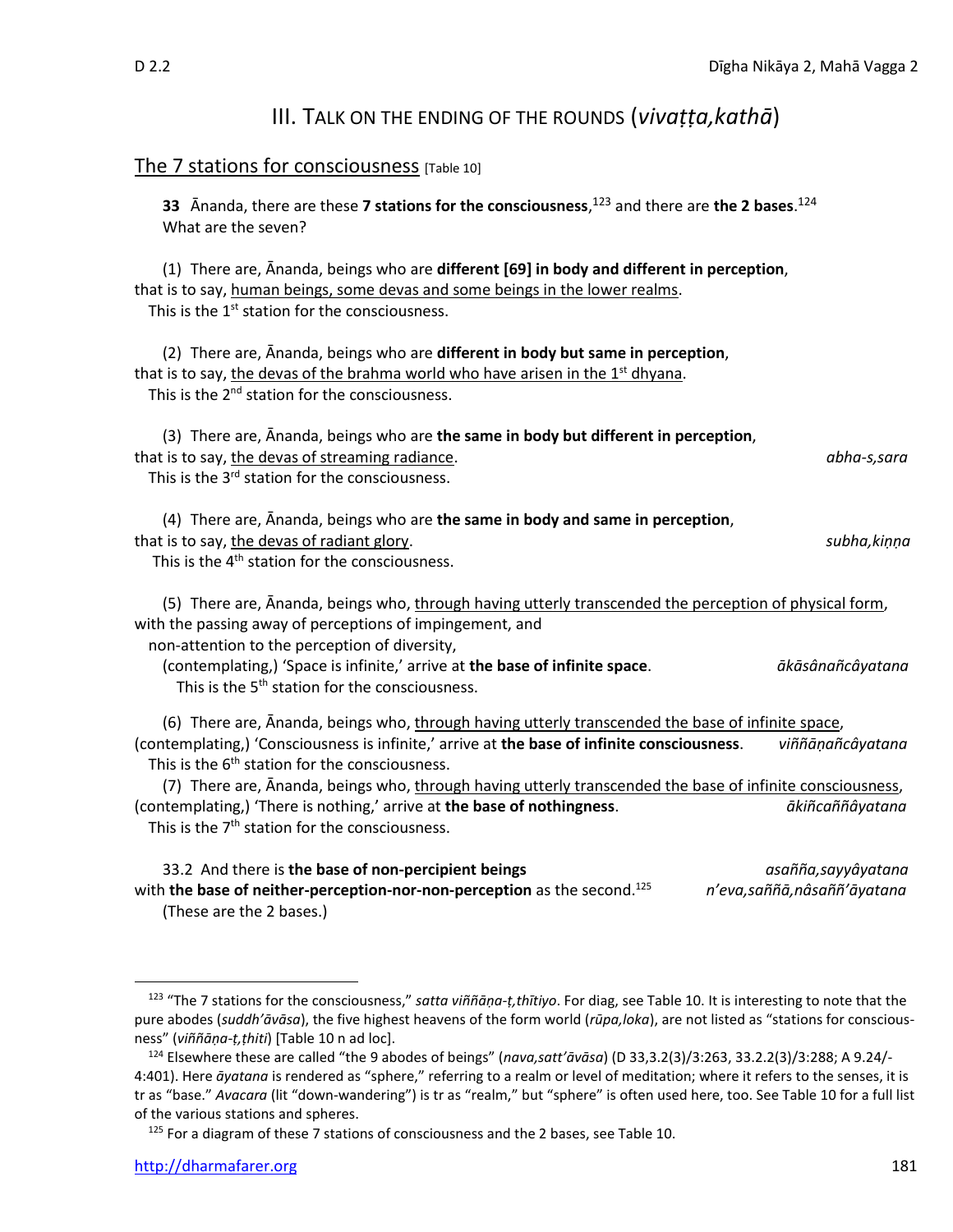# The true nature of the 7 stations for consciousness

| 34 (1) Ananda, when one understands the 1 <sup>st</sup> station for consciousness,<br>whose beings are different in body and different in perception,<br>that is to say, human beings, some devas and some beings in the lower realms-<br>whoever, Ananda, understands it, its arising, its passing away, its satisfaction, its dangers,<br>and the escape from it-<br>is it proper for him to delight in it?" [70]<br>"Certainly not, bhante."                                                                                                                                |                    |
|--------------------------------------------------------------------------------------------------------------------------------------------------------------------------------------------------------------------------------------------------------------------------------------------------------------------------------------------------------------------------------------------------------------------------------------------------------------------------------------------------------------------------------------------------------------------------------|--------------------|
| (2) " $\bar{A}$ nanda, when one understands the $2^{nd}$ station for consciousness,<br>whose beings are different in body but same in perception,<br>that is to say, the devas of the brahma world who have arisen in the 1 <sup>st</sup> dhyana-<br>whoever, Ānanda, understands it, its arising, its passing away, its satisfaction, its dangers<br>and the escape from it $-$<br>is it proper for him to delight in it?"<br>"Certainly not, bhante."                                                                                                                        | brahmā             |
| (3) "Ānanda, when one understands the 3 <sup>rd</sup> station for consciousness,<br>whose beings are same in body but different in perception,<br>that is to say, the devas of streaming radiance-<br>whoever, Ananda, understands it, its arising, its passing away, its satisfaction, its dangers<br>and the escape from it $-$<br>is it proper for him to delight in it?"<br>"Certainly not, bhante."                                                                                                                                                                       | ābhassara          |
| (4) " $\bar{A}$ nanda, when one understands the 4 <sup>th</sup> station for consciousness,<br>whose beings are same in body and same in perception,<br>that is to say, the devas of radiant glory-<br>whoever, Ananda, understands it, its arising, its passing away, its satisfaction, its dangers<br>and the escape from it $-$<br>is it proper for him to delight in it?"<br>"Certainly not, bhante."                                                                                                                                                                       | subha, kiņņā       |
| (5) "Ananda, when one understands the 5 <sup>th</sup> station for consciousness, there are beings,<br>through having <i>utterly transcended the perception of physical form</i> ,<br>the passing away of perceptions of impingement, and<br>non-attention to the perception of diversity, (contemplating,) 'Space is infinite,'<br>arrive at the base of infinite space-<br>whoever, Ānanda, understands it, its arising, its passing away, its satisfaction, its dangers<br>and the escape from it<br>$-$ is it proper for him to delight in it?"<br>"Certainly not, bhante." | ākāsānañcâyatana   |
| (6) "Ananda, when one understands the $6th$ station for consciousness, there are beings,<br>through having utterly transcended the base of infinite space,<br>(contemplating,) 'Consciousness is infinite,'<br>arrive at the base of infinite consciousness-<br>whoever, Ananda, understands it, its arising, its passing away, its satisfaction, its dangers, and the escape<br>from it $-$                                                                                                                                                                                   | viññāṇaṇāñcâyatana |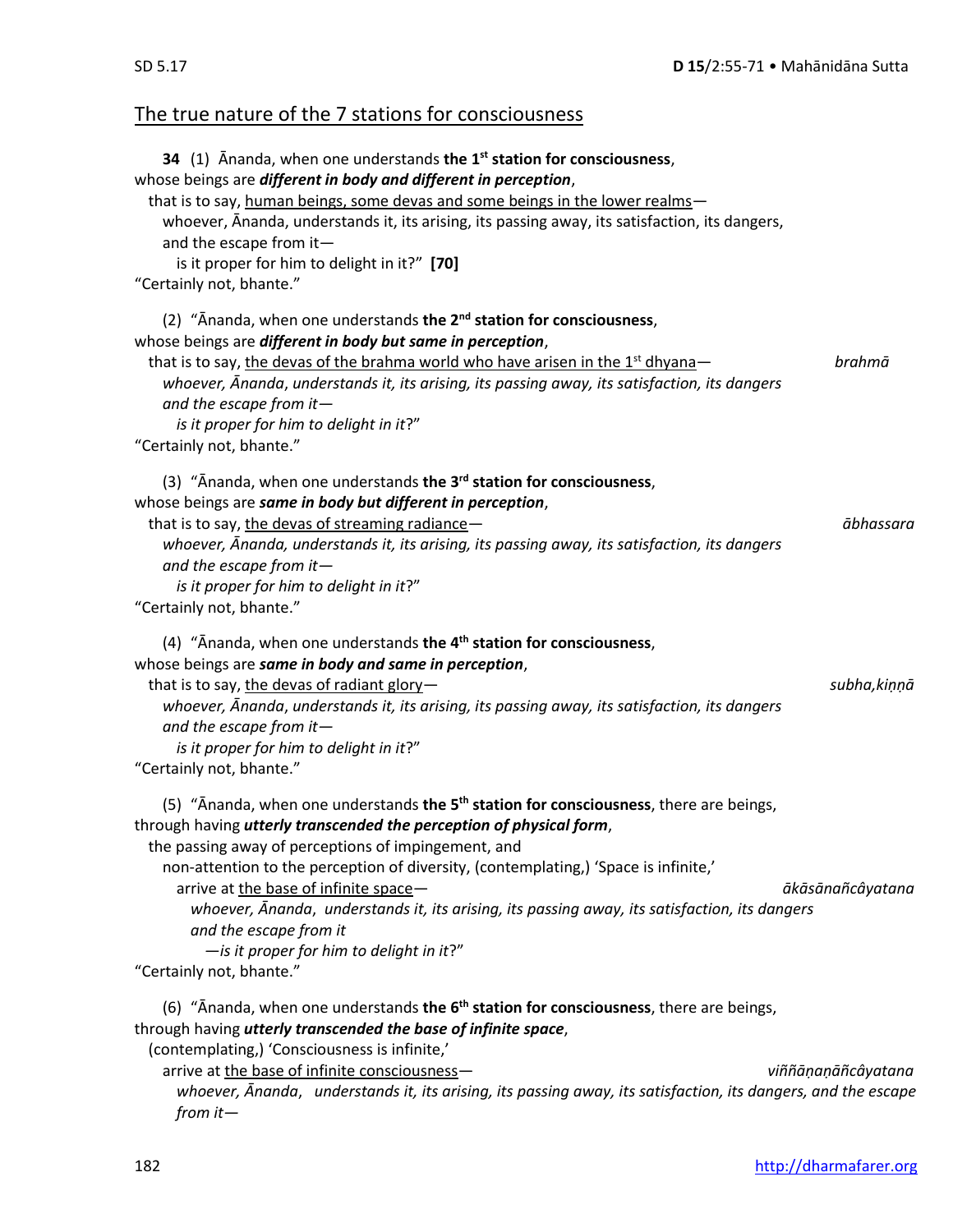*is it proper for him to delight in it*?" "Certainly not, bhante."

(7) Ānanda, when one understands **the 7 th station for consciousness**, there are beings, through having *utterly transcended the base of infinite consciousness*,

(contemplating,) 'There is nothing,' arrive at the base of nothingness— *ākiñcaññâyatana whoever, Ānanda*, *understands it, its arising, its passing away, its satisfaction, its dangers and the escape from it—*

*is it proper for him to delight in it*?" "Certainly not, bhante."

"Ānanda, when a monk—having understood

as they really are, their arising, their passing away, their satisfaction, their dangers, and the escape concerning these 7 stations for the consciousness and concerning the 2 bases [§33.2] is freed through non-clinging, then, he is called a monk **freed by wisdom**. *paññā,vimutta*

The 8 liberations [10]

**35** Ānanda, there are these **8 liberations**. <sup>126</sup> What are the eight?

- (1) One with physical form *sees* **physical forms**. 127 This is the 1<sup>st</sup> liberation.
- (2) One does not see physical form internally, but **sees physical forms** *externally*. 128 This is the 2<sup>nd</sup> liberation. [71]
- (3) One is liberated after contemplating the idea of **the beautiful**. 129 This is the 3<sup>rd</sup> liberation.
- (4) Through the utter transcending of the perception of physical form, the passing away of the perception of impingement, and non-attention to the perception of diversity, (contemplating,) 'Space is infinite,' one enters and dwells in **the base of infinite space**. This is the  $4^{\text{th}}$  liberation.<sup>130</sup>
- (5) Through the utter transcending of infinite space, (contemplating,) 'Consciousness is infinite,' one enters and dwells in **the base of infinite consciousness**. This is the 5<sup>th</sup> liberation.

<sup>126</sup> The "**8 liberations**," *aṭṭha vimokkhā* [10]. They are fully listed at: **D 16**,3.33/2:111 f (SD 9), **33**,3.1(11)/3:262, **34**,2.1- (10)/3:288; **Vimokkha S**, A 8.66/4:306 (SD 55.13); also **Saṅkhār'upapatti S** (M 120,37/3:103), SD 3.4; also at **Saḷāyatana S**  (M 137,26/3:222), SD 29.5*.* Comy details at Vism ch 4+5*.* These 8 also constitute "mental liberation" (*ceto,vimutti*): see **Jhānâbhiññā S** (S 16.9,29 n), SD 50.7.

<sup>127</sup> *Rūpī rūpāni passati.* Perceiving form on one's own body, one sees forms externally. This is said in connection with *kasiṇa* meditation. This is one of the 8 "spheres of sovereignty" or stages of mastery (*abhibhāyatana*) over the senses through dhyana (*jhāna*); see D 16,3.24-32/2:110; M 77/2:13; A 8.65/4:305, 10.29/6:61. See Intro (10).

<sup>128</sup> *Ajjhattaṁ arūpa,saññī bahiddhā rūpāni passati.* Not perceiving forms on one's own body, one see forms externally. See Intro (10).

<sup>129</sup> *'Subhan't'eva adhimutto hoti.* This consists of concentrating the mind on perfectly pure and bright colours as *kasiṇa*object*.* See Intro (10).

<sup>130</sup> On these 4 formless dhyanas and cessation, see also **Cūḷa Go,siṅga S** (M 31,13-18), SD 44.11.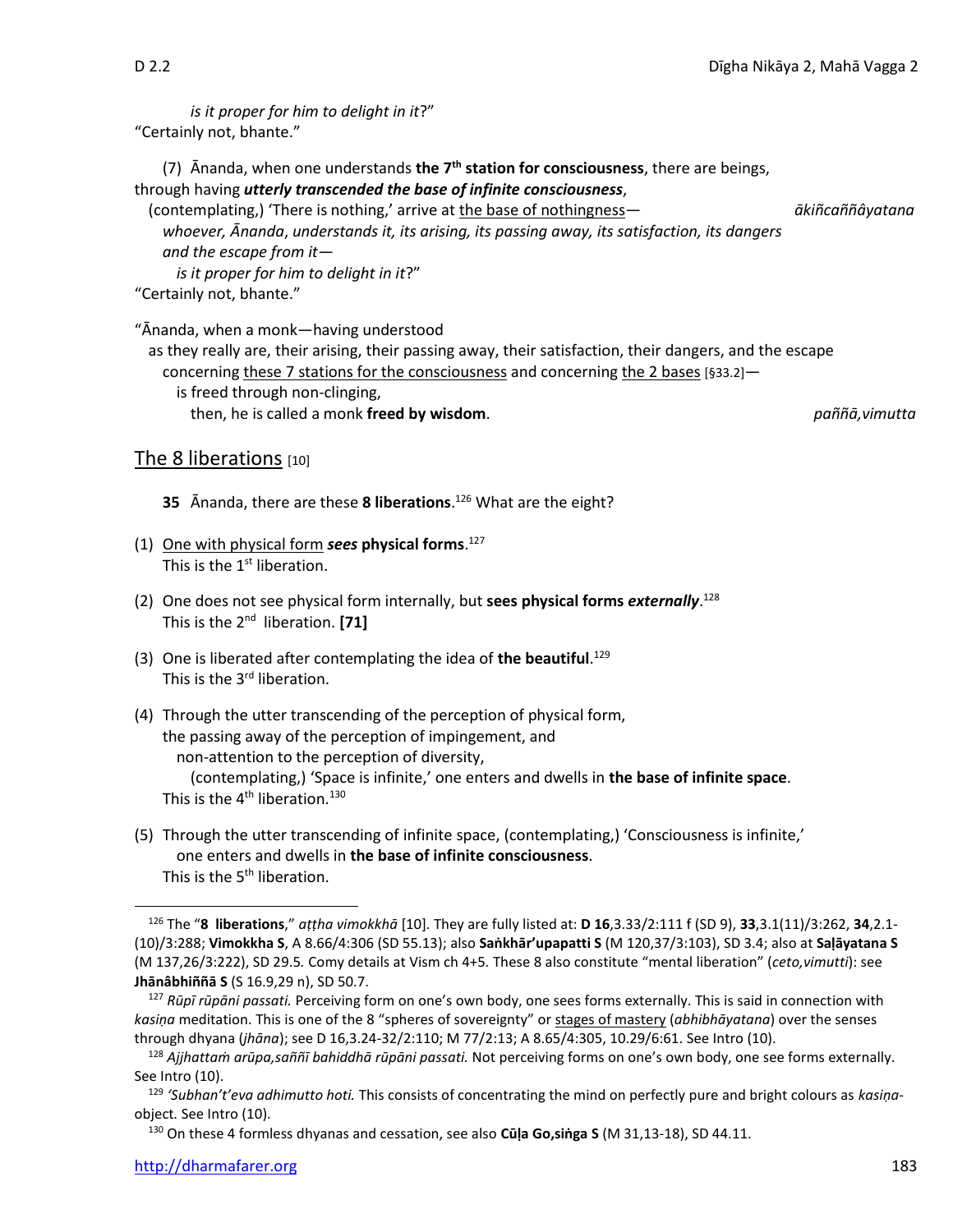- (6) Through the utter transcending of the base of infinite consciousness, (contemplating,) 'There is nothing,' one enters and dwells in **the base of nothingness**. This is the 6<sup>th</sup> liberation.
- (7) Through the utter transcending of the base of nothingness, one enters and dwells in **the base of neither-perception-nor-non-perception**. This is the 7<sup>th</sup> liberation.
- (8) Through the utter transcending of the base of neither-perception-nor-non-perception, one enters and dwells in **the cessation of perception and feeling**. This is the  $8<sup>th</sup>$  liberation.<sup>131</sup>

These, Ānanda, are the 8 liberations.

### The arhat freed both ways

**36** Ānanda, when a monk attains these 8 liberations in a forward order, or in a reverse order, or in both forward and reverse order,

when he attains to them and emerges from them, wherever he wishes, in whatever way he wishes, for as long as he wishes,

36.2 and by realizing for himself through **direct knowledge**, right here and now, with the destruction of the influxes, $132$ 

attain and dwell in the influx-free freedom of mind, freedom by wisdom $133$ —

<sup>133</sup> "Freedom of mind and freedom by wisdom," respectively: *ceto,vimutti* (or, freedom by concentration, ie, through the destruction of the mental hindrances) and *paññā,vimutti* (freedom through insight). One who is *freed by wisdom* "may not have reached the 8 liberations (*vimokkha = jhāna*) in his own body, but through seeing with wisdom, his mental influxes are destroyed" (M 70,16/1:478). All arhats are perfectly freed in the same way from ignorance and suffering, but are disinguished into two types on the basis of their proficiency in concentration. Those who can attain **the 8 liberations** (*aha, vimokkha*), which include the 4 formless attainments and the attainment of cessation, are called *freed both ways*, ie, freed from the physical body by means of the formless dhyanas, and from all defilements by the path of arhathood. Arhats like Sāriputta and Moggallāna are "freed both ways" (*ubhato,bhāga,vimutta*)*.* The differences between the 2 types of freedom are given in **Mahā,nidāna S** (D 2:70 f), **Kīāgiri S** (M 1:477 f), and esp **Jhānâbhiññā S** (S 16.9,29 n), SD 50.7.

**Aṅguttara** mentions the 2 states that partake of spiritual knowledge (*dve vijjā,bhāgiyā*) as, namely, calm (*samatha*) and insight (*vipassanā*). The cultivation of calm leads to the destruction of passion and the cultivation of insight to the destruction of ignorance (A 2.4.10/1:61). The distinction between the two is expressed by "freedom of mind" (*ceto,vimutti*) and "freedom by wisdom" (*paññā,vimutti*) respectively. "However, these two expressions are not simply equivalent in value relative to realization. While 'freedom by wisdom' (*paññā,vimutti*) refers to the realization of *Nibbāna,* 'freedom of the mind' (*ceto,vimutti*), unless further specified as 'unshakeable' (*akuppa*), does not imply the same. 'Freedom of the mind' can also connote temporary experiences of mental freedom, such as the attainment of the 4 absorptions, or the development of the divine abodes (*brahma,vihāra*) [eg M 1:296]. Thus this passage is not presenting two different approaches to

 $131$  This last stage requires both concentration and insight, and can be attained only by non-returners and arhats who have mastered the formless attainments. See Bodhi, 1984:47-51.

<sup>&</sup>lt;sup>132</sup> Āsavānam khayā anāsavam ceto, vimuttim paññā, vimuttim dițțhe va dhamme sayam abhiññā sacchikatvā upasampa*jja viharati.* This is stock, found throughout the 4 Nikāyas. *Āsava* (lit "inflow, outflow") comes from *ā-savati* "flows towards" (ie, either "into" or "out" towards the observer). It has been variously tr as taints ("deadly taints," RD), corruptions, intoxicants, biases, depravity, misery, bad (influence), or simply left untranslated. The Abhidhamma lists 4 influxes: of (1) sensedesire (*kām'āsava*), (2) (desire for eternal) existence or becoming (*bhav'āsava*), (3) views (*diṭṭh'āsava*), (4) ignorance (*avijjâsava*) (D 16,2.4, Pm 1.442, 561, Dhs §§1096-1100, Vbh §937). These 4 are also known as "floods" (*oghā*) and "yokes" (*yogā*). The list of 3 influxes (omitting the influxes of views) is prob older and is found more frequently in the suttas (D 33,1.10(20)/3:216; M 1:55, 3:41; A 3.59, 67, 6.63). The destruction of these influxes is equivalent to arhathood. See BDict: *āsava*.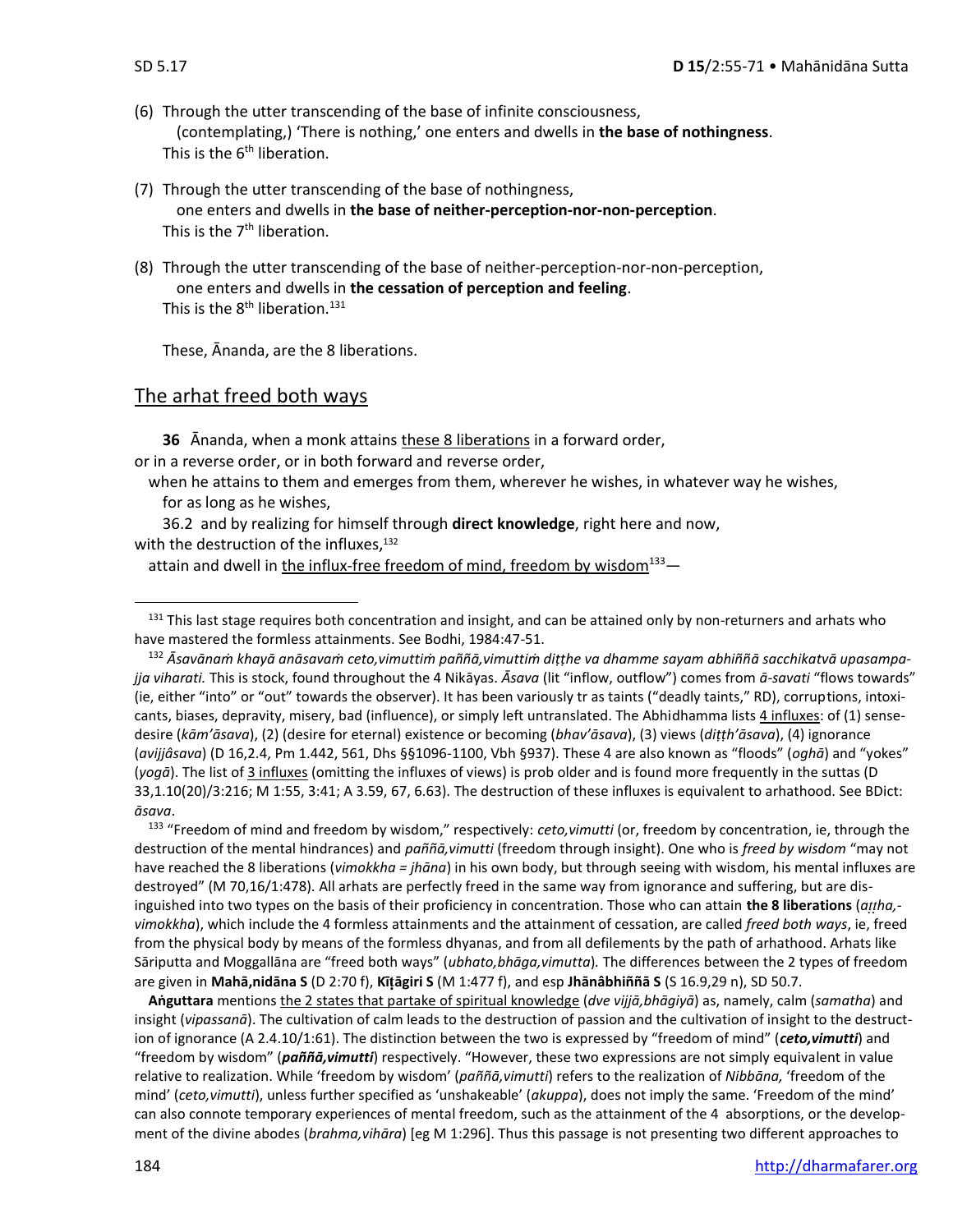then, he is called a monk who is **freed both ways** [dual-freed]**.** 134

36.3Ānanda, there is no other "freedom both ways" than this, and there is none more sublime than this."

36.4 The Blessed One said this. Satisfied, the venerable Ānanda rejoiced<sup>135</sup> in the Blessed One's word.

### — evaṁ —

# Bibliography

| Bodhi, Bhikkhu       |                                                                                                                                                                                                                                                                                                                                                                                                                                                                    |
|----------------------|--------------------------------------------------------------------------------------------------------------------------------------------------------------------------------------------------------------------------------------------------------------------------------------------------------------------------------------------------------------------------------------------------------------------------------------------------------------------|
| 1984                 | The Great Discourse on Causation [Mahā Nidāna Sutta tr & exegeses]. Kandy: Buddhist Publication Society,<br>1984. [Incl all the doctrinally important passages from its Commentary and Subcommentary. A long and<br>important introductory essay discusses the sutta's rich doctrinal and philosophical implications, and an<br>appendix explains the treatment of dependent arising according to the Abhidhamma system of condition-<br>al relations (pațțhāna).] |
| Brahmavamso, Ajahn   |                                                                                                                                                                                                                                                                                                                                                                                                                                                                    |
| 2003b                | "Pațicca-samuppāda: Dependent origination." Dhamma Journal 4,2 July 2003:49-83.                                                                                                                                                                                                                                                                                                                                                                                    |
| Bucknell, Roderick S |                                                                                                                                                                                                                                                                                                                                                                                                                                                                    |
| 1999                 | "Conditioned Arising Evolves: Variation and change in textual accounts of the Paticca-samuppada doctrine."<br>Journal of the International Association of Buddhist Studies 22,2 1999:311-342.                                                                                                                                                                                                                                                                      |
| Brekke, Torkel       |                                                                                                                                                                                                                                                                                                                                                                                                                                                                    |
| 2002                 | Religious Motivation and the Origins of Buddhism: A social-psychological exploration of the origins of a world<br>religion. London & NY: RoutledgeCurzon, 2002.                                                                                                                                                                                                                                                                                                    |
| Gethin, Rupert       |                                                                                                                                                                                                                                                                                                                                                                                                                                                                    |
| 2001                 | The Path to Awakening. [E J Brill 1992] Oxford: Oneworld Publications, 2 <sup>nd</sup> ed 2001. [A study of the 37<br>bodhi, pakkhiya, dhammā.]                                                                                                                                                                                                                                                                                                                    |
| Gombrich, Richard F  |                                                                                                                                                                                                                                                                                                                                                                                                                                                                    |
| 1996                 | How Buddhism Began: The conditioned genesis of the early teachings. Jordan Lectures in Comparative<br>Religion XVII. London & NJ: Atlantic Heights, Athlone, 1996.                                                                                                                                                                                                                                                                                                 |
| Hamilton, Sue        |                                                                                                                                                                                                                                                                                                                                                                                                                                                                    |
| 1996a                | Identity and Experience: The constitution of the human being according to early Buddhism. London: Luzac<br>Oriental, 1996.                                                                                                                                                                                                                                                                                                                                         |
| Harvey, Peter        |                                                                                                                                                                                                                                                                                                                                                                                                                                                                    |
| 1993                 | "The mind body relationship in Pali Buddhism: A philosophical investigation." Asian Philosophy 3,1 1993:29-<br>41. http://pears2.lib.ohio-state.edu/FULLTEXT/cf eng.htm.                                                                                                                                                                                                                                                                                           |
| 1995                 | The Selfless Mind: Personality, consciousness and Nirvana in early Buddhism. Richmond: Curzon Press, 1995.                                                                                                                                                                                                                                                                                                                                                         |
| Jurewicz, Joanna,    |                                                                                                                                                                                                                                                                                                                                                                                                                                                                    |
| 2000                 | "Playing with fire: The pratityasamutpāda from the perspective of Vedic thought." Journal of the Pali Text Soc<br>26 2000:77-103.                                                                                                                                                                                                                                                                                                                                  |
| Kearney, Patrick     |                                                                                                                                                                                                                                                                                                                                                                                                                                                                    |
| 2002                 | "Evam me suttam: [sic] This is how I heard it." Week 2: Mahānidāna Sutta. 9 Apr 2002.<br>http://dharmasalon.net/Writings/Dependent%20arising/dependent arising.html.                                                                                                                                                                                                                                                                                               |

realization but two aspects of the meditative path, one of which is not sufficient by itself to bring realization" (Analayo, *Satipahāna: The direct path to realization,* 2003:89 f). See Lily de Silva, "Cetovimutti, paññāvimutti and ubhatobhāgavimutti," *Pāli Buddhist Review* 3,3 1978:118-145.

<sup>134</sup> "One freed both ways," *ubhato,bhāga vimutta.* In simple terms, "freedom of mind" (*ceto,vimutti*), encompasses what the later Mahāyāna regard as the destruction of "the afflictive obstructions" (*kleś'āvaraṇa*), ie, sense-based defilements, and "freedom by wisdom" (*paññā,vimutti*) encompasses the Mahāyāna notion of the destruction of "noetic obstructions" (*jñeyāvaraṇa*), or simply ignorance. On types of saints, see (10).

<sup>135</sup> "Joyfully approved," *attamanā … abhinanduṁ.*